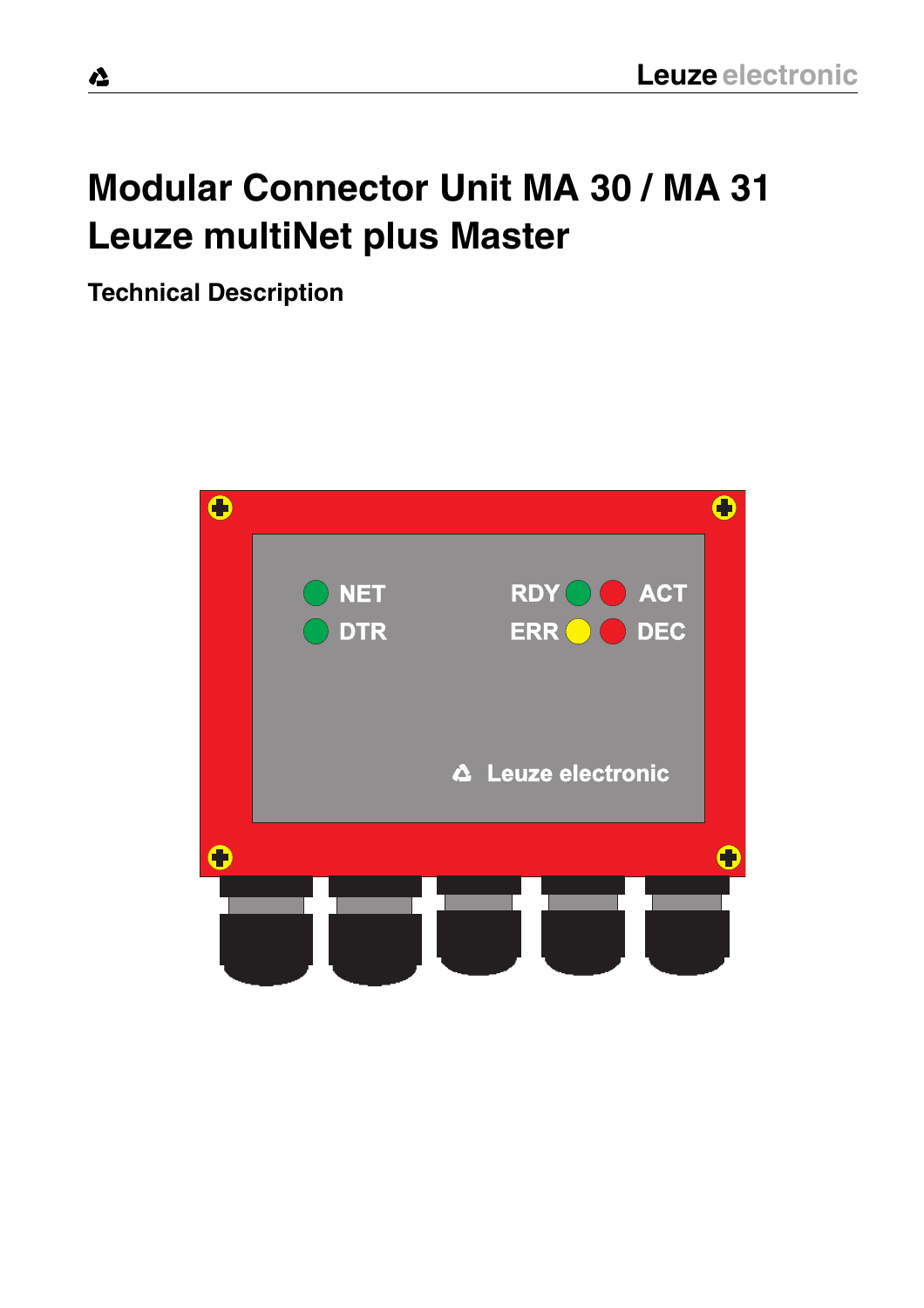© All rights reserved, especially the rights of production, distribution and translation. Copying or reproductions in any form require the written consent of the manufacturer. Product names are used without warranty of unrestricted applicability. Changes due to technical improvement may be made.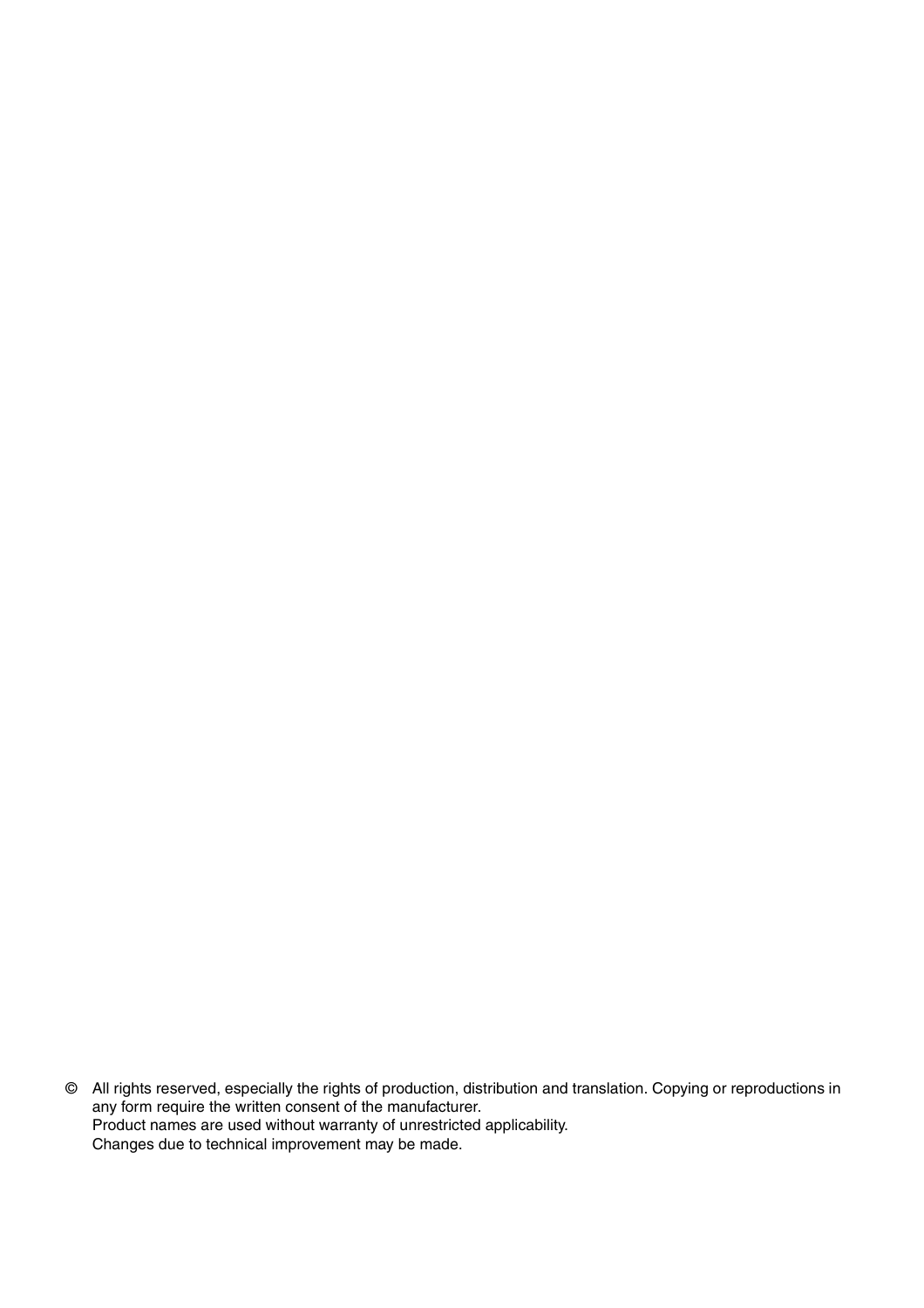| 1              |    |
|----------------|----|
| 1.1            |    |
| 1.2            |    |
| $\mathbf{2}$   |    |
| 2.1            |    |
| 2.2            |    |
| 2.3            |    |
| 2.4            |    |
| 2.5            |    |
| 2.6            |    |
| 2.7            |    |
| 2.8            |    |
| 3              |    |
| 3.1            |    |
| 3.1.1<br>3.1.2 |    |
| 3.1.3          |    |
| 3.1.4          |    |
| 3.2            |    |
| 3.3            |    |
| 3.4            |    |
| 3.5            |    |
| 4              |    |
| 4.1            |    |
| 4.2            |    |
| 4.3            |    |
| 4.4            |    |
| 4.5            |    |
| 4.6            |    |
| 4.6.1<br>4.6.2 |    |
|                |    |
| 5              | 28 |
| 5.1            |    |
| 5.2<br>5.2.1   |    |
| 5.3            |    |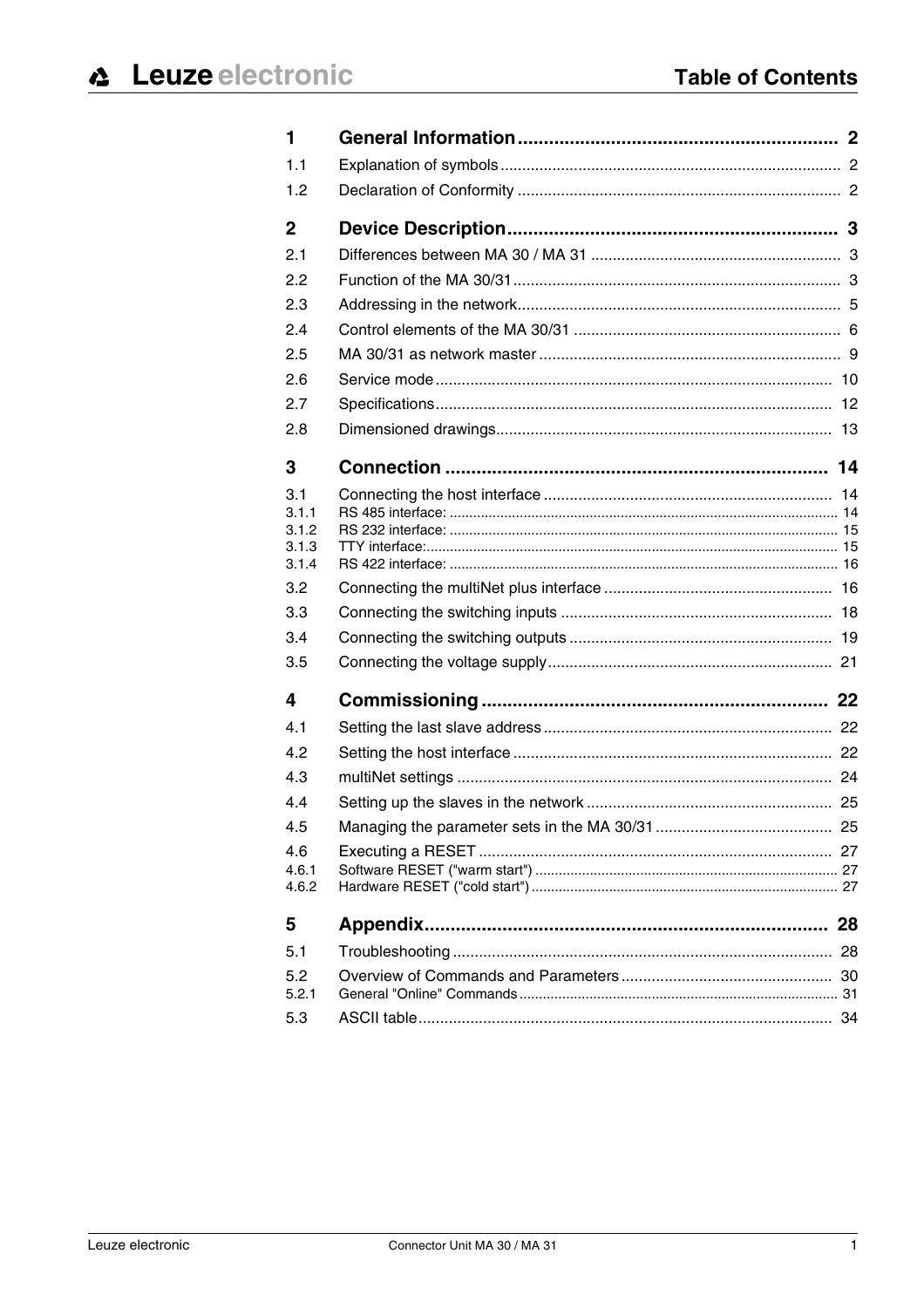## <span id="page-3-0"></span>**1 General Information**

## <span id="page-3-1"></span>**1.1 Explanation of symbols**

The symbols used in this operating manual are explained below.



 $\bigcirc$  $\prod$ 

### *Attention!*

*Pay attention to passages marked with this symbol. Failure to observe the provided instructions could lead to personal injury or damage to equipment.*

### *Notice!*

*This symbol indicates text passages containing important information.*

## <span id="page-3-2"></span>**1.2 Declaration of Conformity**

The connector units MA 30 and MA 31 have been developed and manufactured in accordance with applicable European standards and directives.

#### *Notice!*  $\circ$  $\overline{\Pi}$

*The corresponding declaration of conformity can be requested from the manufacturer.*

The manufacturer of the product, Leuze electronic GmbH & Co KG in D-73277 Owen/Teck, possesses a certified quality assurance system in accordance with ISO 9001.

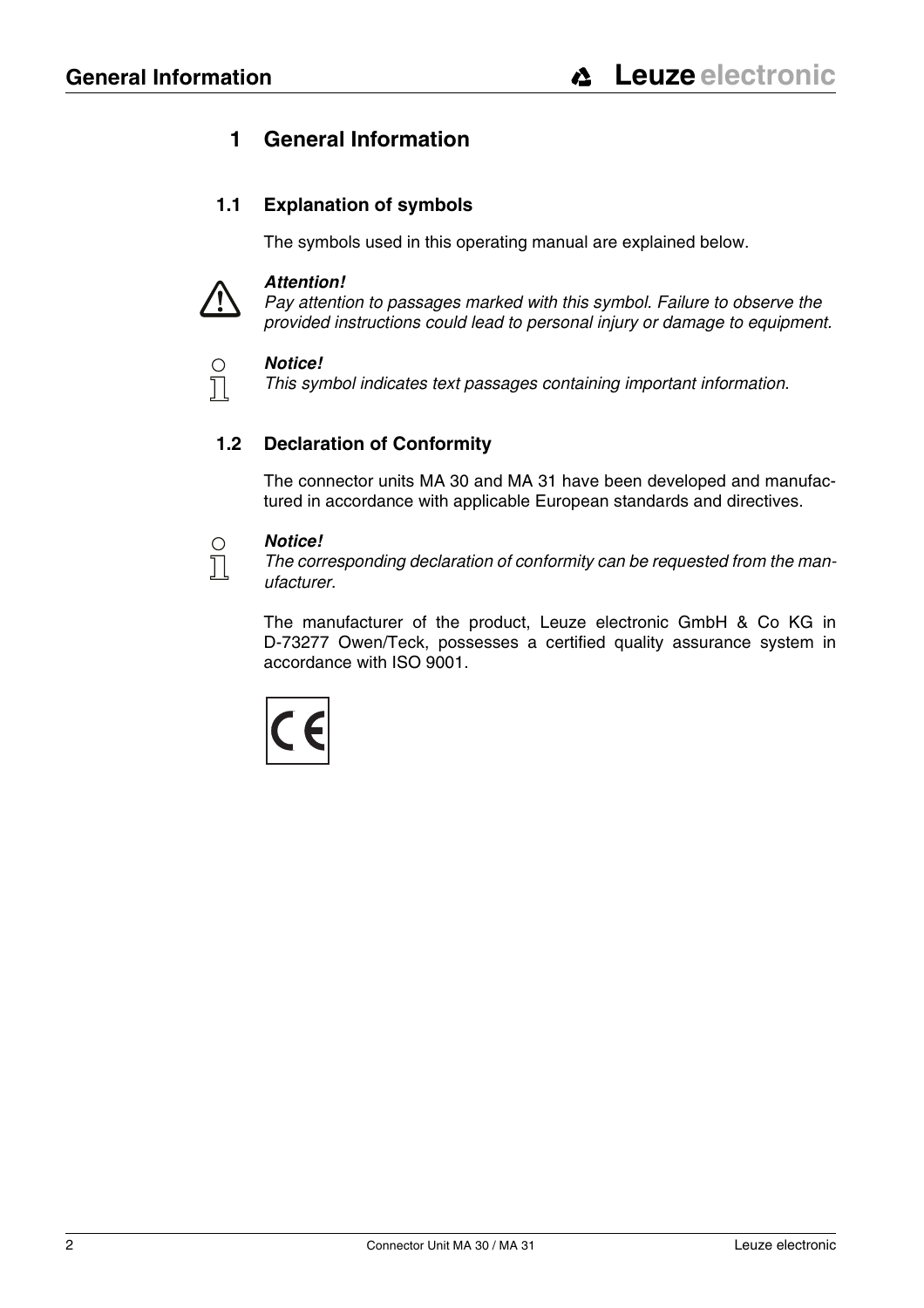## **2 Device Description**

## <span id="page-4-1"></span><span id="page-4-0"></span>**2.1 Differences between MA 30 / MA 31**

With regard to their function as network masters, both connector units MA 30 and MA 31 (referred to simply as MA 30/31 in the following) are identical.

The connection provided on the MA 30 can be used to connect a scanner of the BCL 40 or BCL 80 family. The MA 31 is not provided with this connection. The overall height of the MA 31 is, thus, lower ("[chapter 2.8 "Dimensioned](#page-14-0) [drawings"\)](#page-14-0).

## **2.2 Function of the MA 30/31**

### <span id="page-4-2"></span>*General Information* The modular connector units MA 30/31 serve as masters in the Leuze multi-Net plus network. In addition to its function as a network controller, the MA 30 is also an intelligent connection and switching box for the bar code reader BCL 40/80.

The MA 30/31 can control up to 30 slaves in a network and can output the read data to a common host interface.

When used in combination with a bar code reader BCL 40/ BCL 80 (referred to in the following as BCL xx), the MA 30 is a fully functional reading station, so that 31 stations can be combined into a network.



Figure 2.1: MA 30/31 as master in the Leuze multiNet plus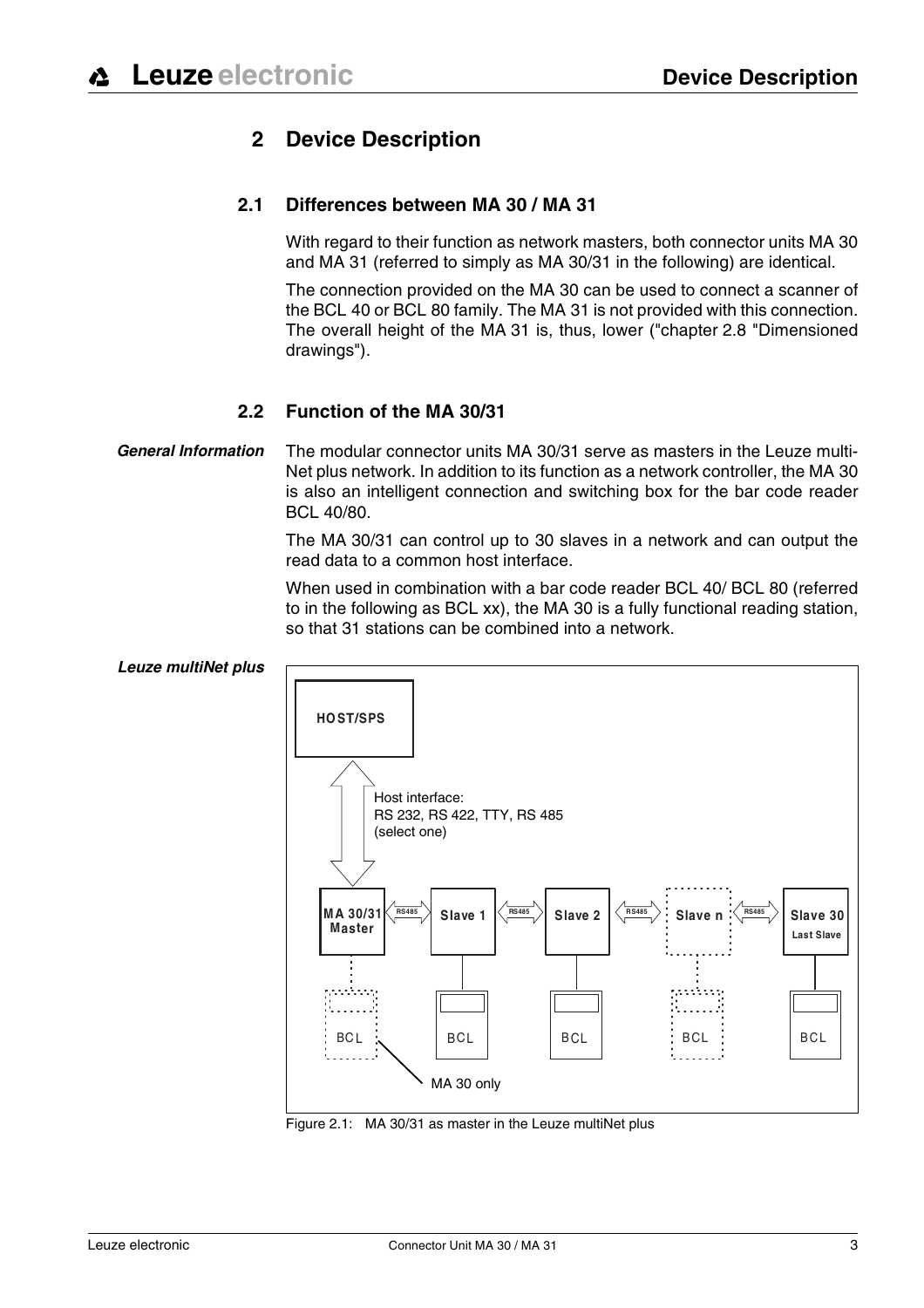<span id="page-5-0"></span>*Slaves in the multiNet* All Leuze bar code readers and decoders which are capable of multiNet plus can be used as slaves; these are the devices

- BCL 40/BCL 80 with MA 10
- BCL 41 with MA 3-3000
- BCL 21 with MA 2 / MA 2 L / MA 4...
- $\cdot$  BCL 31 with MA 2 / MA 2 L / MA 4...
- BCL 90 with MA 90
- MA 21 for hand-read devices and all RS 232-capable devices
- **Two-wire RS 485** The Leuze MultiNet plus is optimised for fast transmission of scanner data to a primary host computer. Physically, it is composed of a two-wire RS 485 interface which is controlled by a software protocol - the multiNet plus protocol. This makes wiring the network easy and inexpensive since the network wiring is passed through from slave to slave.

Shielded, twisted pair conductors should be used for the multiNet. This allows a total network length of up to 1200m.

- *Interface modules* The connection of the network to the primary computer is via the host interface of the MA 30/31, which can be equipped with four different physical interface modules. Modules are available for RS 232, RS 422, TTY and RS 485.
	- *Protocols* Moreover, various data and frame formats can be selected via the software setup (see [chapter 4.2 "Setting the host interface"](#page-23-2)). All standard protocols including **3964/RK512** are, thus, covered.

The big advantage of network operation is the "collection" of data at a single interface to the host computer. This minimises the wiring of the bar code readers and eliminates the need for communication processors/interface units.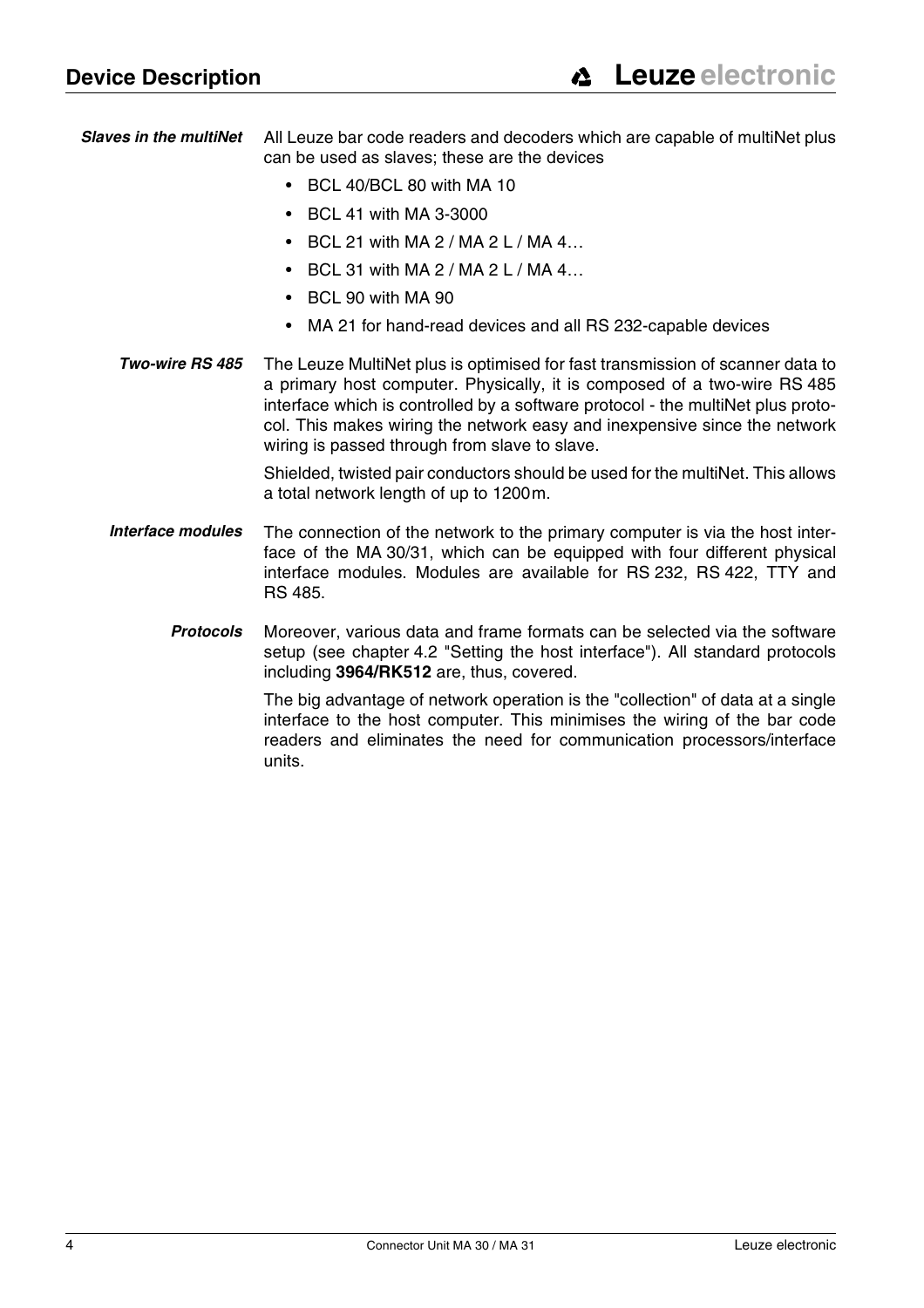### **2.3 Addressing in the network**

<span id="page-6-0"></span> *Addressing via ASCII address* Addressing the individual bar code readers is necessary for the function of the network so that the read data can be matched to a station.

> Leuze uses **2-byte ASCII addressing** in multiNet plus. This addressing is included in each data telegram. This address must be selected at the stations either via hardware (rotary switch) or via software.

The following rules apply:

| Master (MA 30/31): | Addr. 00                                                   |
|--------------------|------------------------------------------------------------|
| <b>Slaves:</b>     | <b>Addr. 01</b> to <b>Addr. 30</b> (sequentially numbered) |

No address may occur twice in the network. The numbering must be without gaps, i.e. all addresses up to the *last slave address* (=last subscriber in the network) must be occupied. Be careful to observe the correct selection of network addresses during commissioning.

## *Notice!*

 $\bigcirc$  $\overline{\Pi}$ 

*The logical order of the assigned addresses does not have to correspond to the physical order of the read stations in multiNet plus.*



Figure 2.2: Assignment of the network addresses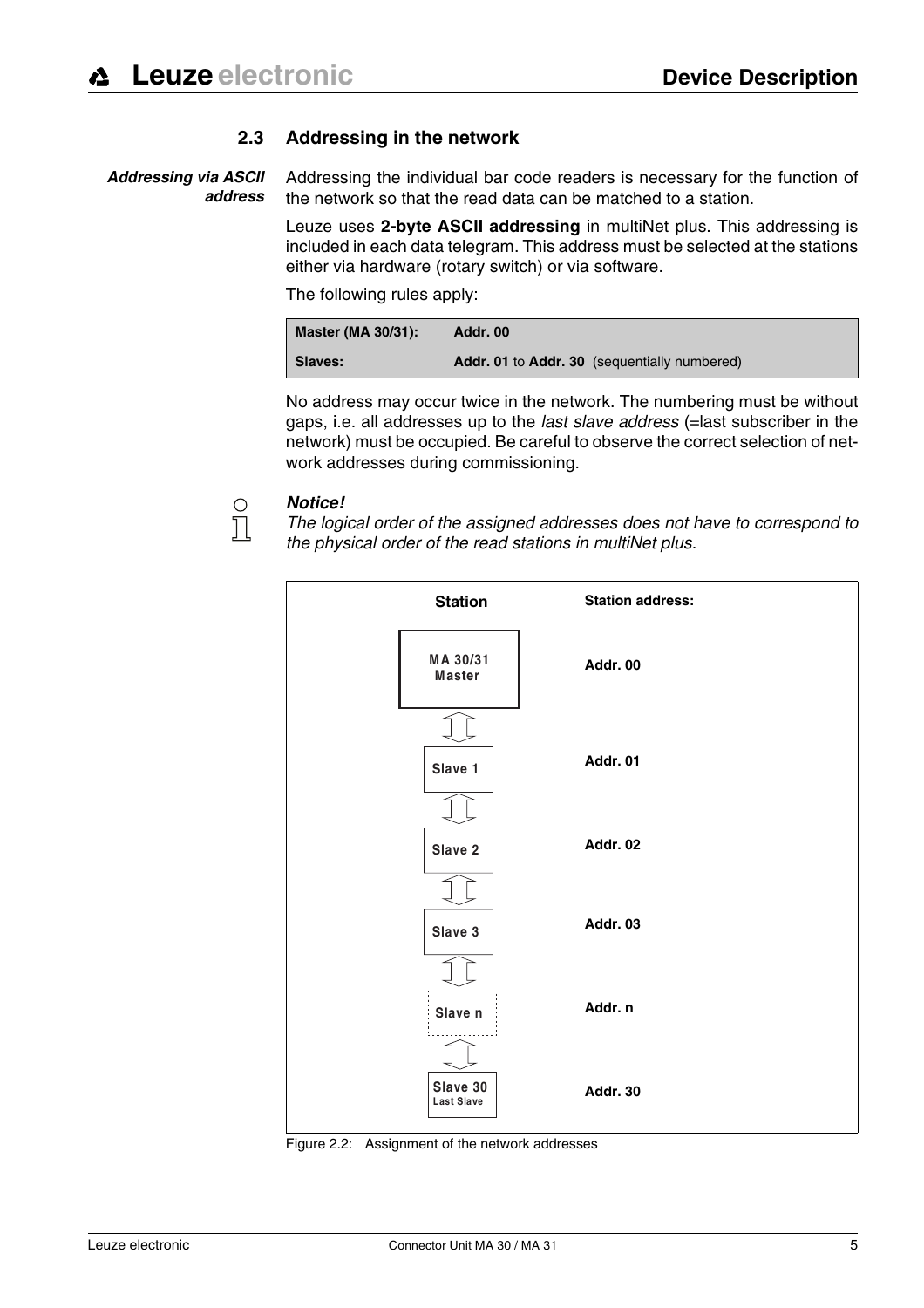### **2.4 Control elements of the MA 30/31**

<span id="page-7-0"></span>*MA 30/31 control elements* Following is a description of the control elements of the MA 30/31. The figure shows the MA 30/31 with opened housing cover.



Figure 2.3: Front view: control elements of the MA 30/31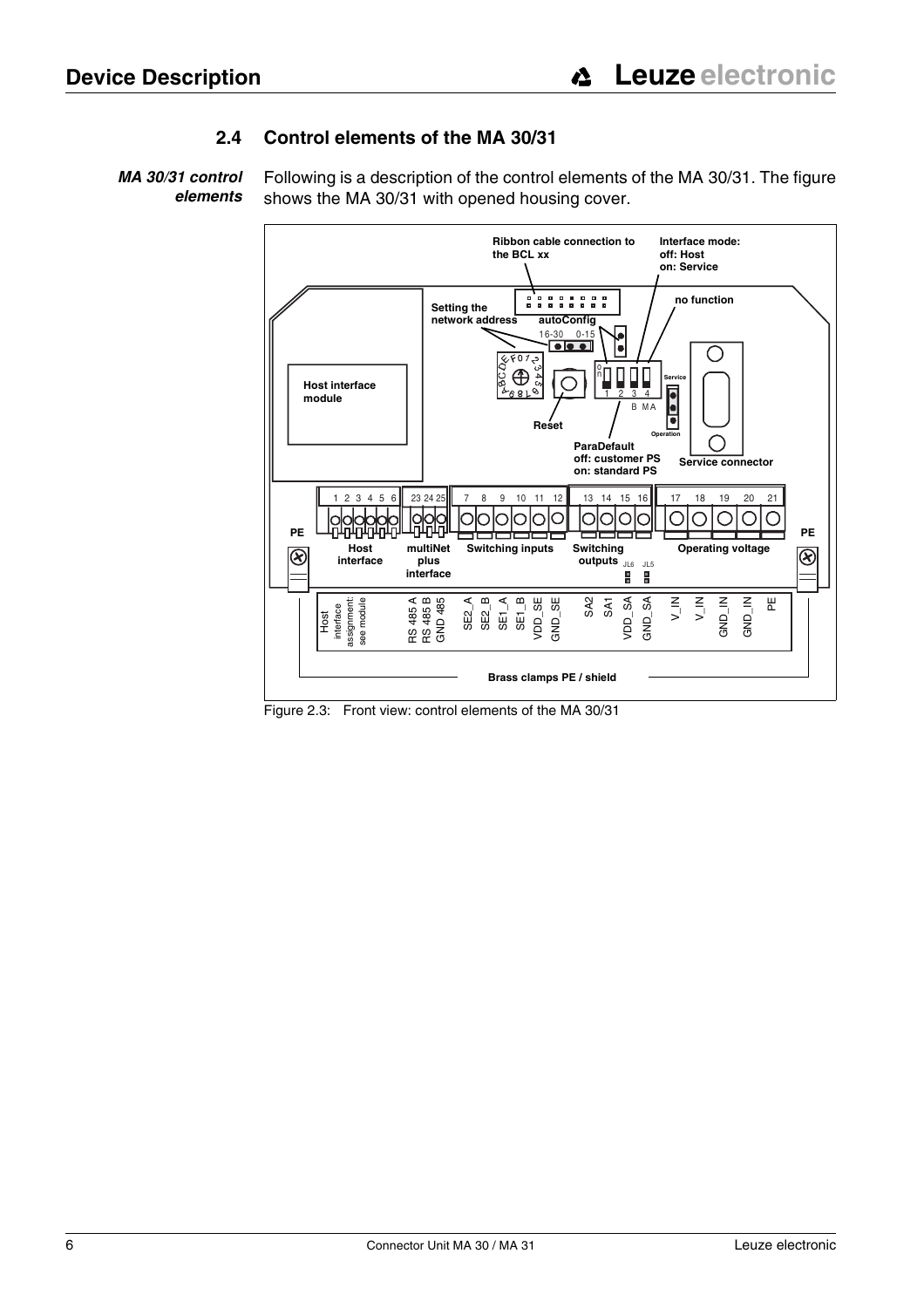| <b>Element</b>                                              | <b>Function</b>                                                                                                                                                          |
|-------------------------------------------------------------|--------------------------------------------------------------------------------------------------------------------------------------------------------------------------|
| <b>Host interface</b><br>module                             | Pluggable interface card for host communication, choice of<br>RS 232, RS 422, TTY, RS 485                                                                                |
| <b>Setting the</b><br>network address                       | Selection of the address of the highest slave<br>(last slave address)                                                                                                    |
| Rotary switch:                                              | 0 through F (16 positions) selectable                                                                                                                                    |
| Jumper:                                                     | right: low address range 0  15<br>left: high address range 16  30                                                                                                        |
| <b>Ribbon cable</b><br>connection to<br>BCL xx (MA 30 only) | Connects the SUB-D plug on the bottom of the MA 30 to the<br>electronics in the housing cover                                                                            |
| <b>RESET button</b>                                         | press $> 0.2$ s and $<$ 4s: warm start<br>press > 4s: cold start                                                                                                         |
| <b>Jumper autoConfig</b>                                    | open: autoConfig deactivated<br>bridged and DIP switch 1 on: autoConfig activated                                                                                        |
| DIP switch 1<br>autoConfig                                  | off: autoConfig deactivated<br>on and autoConfig jumper bridged: autoConfig activated                                                                                    |
| DIP switch 2<br><b>ParaDefault</b>                          | off: with cold start, customer parameter set loaded<br>on: with cold start, standard parameter set loaded                                                                |
| <b>DIP switch 3</b><br>interface mode                       | off: host-interface active/service interface ready to listen<br>on: service interface active/ host-interface deactivated                                                 |
| <b>DIP switch 4 source</b>                                  | no function                                                                                                                                                              |
| Jumper<br>service/operation                                 | up: service/listen (standard setting)<br>down: diagnostic operation (test purposes only)                                                                                 |
| Service connector                                           | SUB-D 9 pin, RS 232 interface for service/setup operation                                                                                                                |
| <b>Host interface</b>                                       | terminals 1  6: connection terminals for the host computer,<br>PIN assignments dependent on interface module                                                             |
| multiNet plus<br>interface                                  | terminals 23  25: connection terminals for the multiNet plus<br><b>RS 485</b>                                                                                            |
| <b>Switching inputs</b>                                     | terminals 7  12: connection terminals for switching inputs<br>12  36V (polarity arbitrary)<br>choice of potential-free/non-potential-free operation                      |
| <b>Switching outputs</b>                                    | terminals 13  16: connection terminals for switching output<br>(second switching output available as an option)<br>choice of potential-free/non-potential-free operation |
| Solder bridges JL5,<br>JL6                                  | solder bridges for supplying the switching output from the oper-<br>ating voltage or by means of external voltage<br>closed: operating voltage<br>open: external voltage |
| <b>Operating voltage</b>                                    | terminals 17  21: connection terminals for operating voltage<br>(18  36 VDC); with MA 30, also for connected BCL xx                                                      |

Table 2.1: Explanation: operating elements of the MA 30/31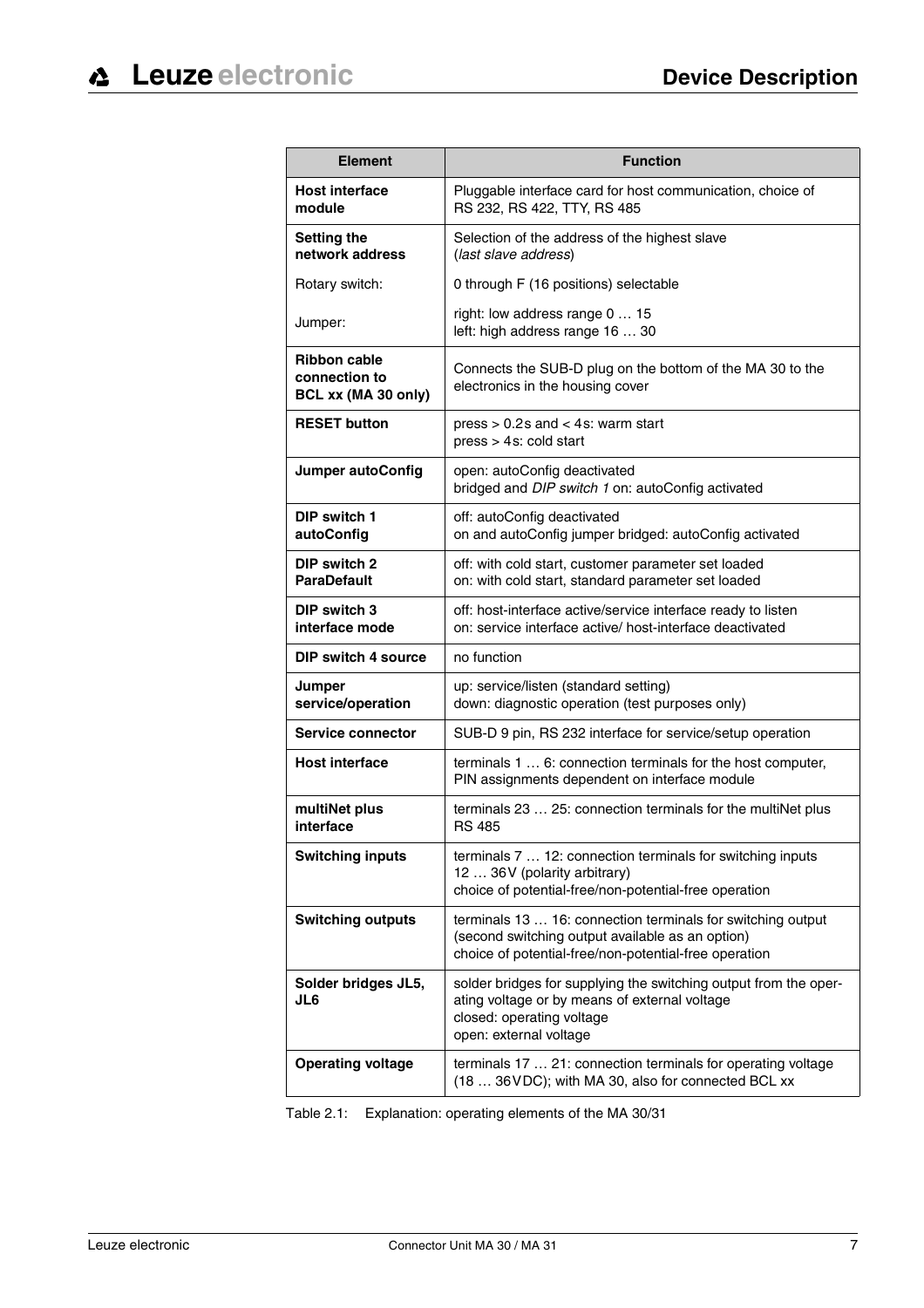*Indicator LEDs* On the rear are 6 LEDs which indicate the operating states of the MA 30/31:



Figure 2.4: Rear view: LEDs on the MA 30/31

| <b>LED</b>            | <b>Status</b>                          | <b>Explanation</b>                                                                                                                                                                                                                                                            |                                                                |
|-----------------------|----------------------------------------|-------------------------------------------------------------------------------------------------------------------------------------------------------------------------------------------------------------------------------------------------------------------------------|----------------------------------------------------------------|
| <b>RDY</b><br>(green) | Ready                                  | Flashing:                                                                                                                                                                                                                                                                     | Initialisation of a connected scanner                          |
|                       |                                        | Continuous<br>light:                                                                                                                                                                                                                                                          | Device ready                                                   |
| <b>ERR</b>            | Error                                  | Flashing:                                                                                                                                                                                                                                                                     | Special function of a connected scan-<br>ner is being executed |
| (yellow)              |                                        | Continuous<br>light:                                                                                                                                                                                                                                                          | Hardware error or serious software<br>error                    |
| <b>ACT</b><br>(red)   | Scanner active,<br>autoControl warning | Flashing:                                                                                                                                                                                                                                                                     | autoControl warning output when<br>scanner connected           |
|                       |                                        | Continuous<br>light:                                                                                                                                                                                                                                                          | Scanner activated                                              |
| <b>DEC</b><br>(green) | Decoding successful                    | Illuminates for 0.5s upon successful decoding when<br>scanner connected                                                                                                                                                                                                       |                                                                |
|                       |                                        |                                                                                                                                                                                                                                                                               |                                                                |
| <b>NET</b><br>(green) | Network initialisation<br>successful   | Indicates whether the network was correctly initialised.<br>It is set after application of the operating voltage as<br>soon as all slaves have reported to the master. If this<br>LED does not illuminate after several seconds, an<br>error is present in the multiNet plus. |                                                                |
| DTR.<br>(green)       | Data transmission                      | Indicates data transmission to the host interface of the<br>MA 30/31                                                                                                                                                                                                          |                                                                |

Table 2.2: Status conditions of the LEDs

A detailed description of the LEDs **RDY**, **ERR**, **ACT** and **DEC** in association with a connected BCL xx can be found in the manual BCL 40/80; these are identical with the LEDs on the MA 10.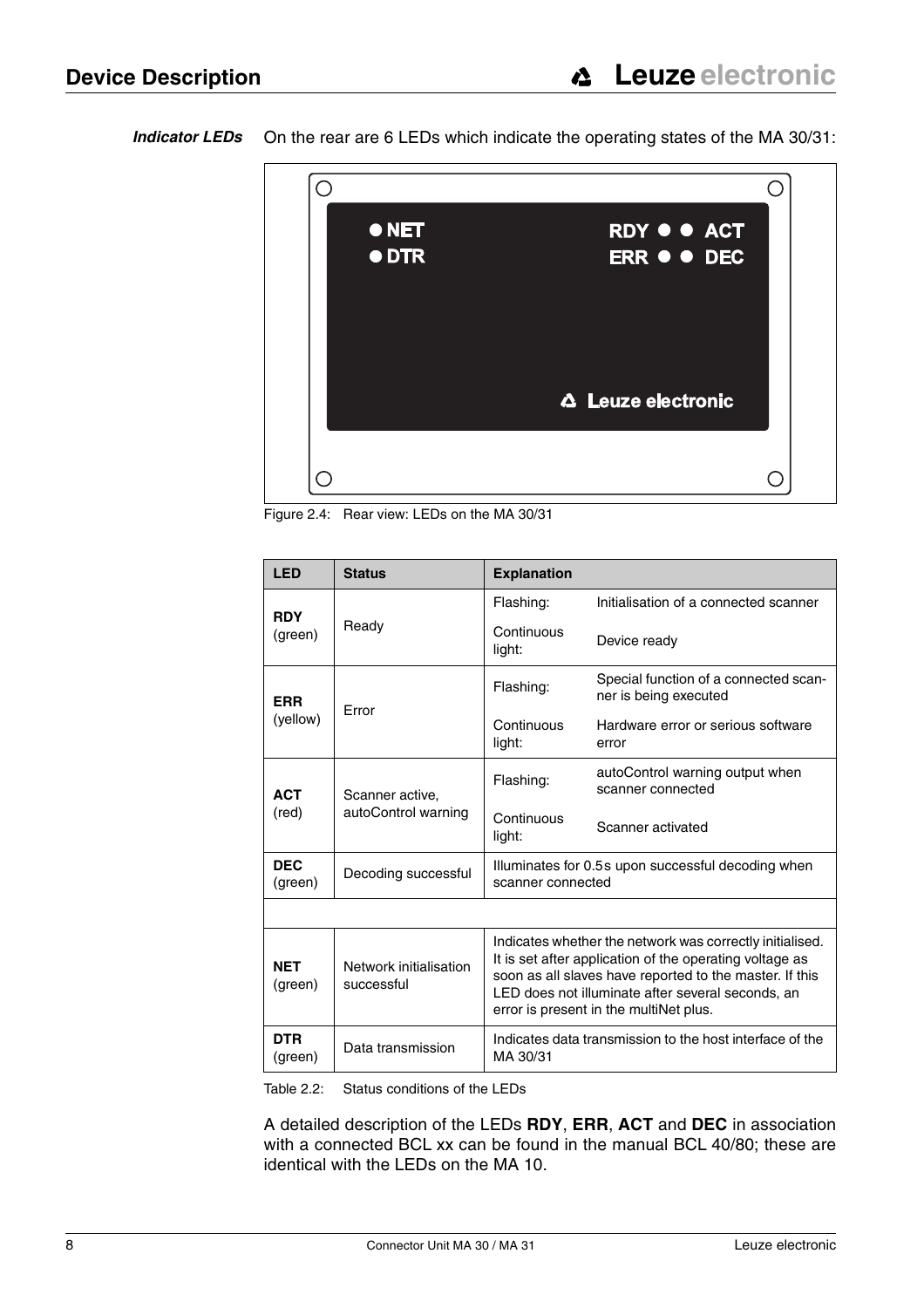### **2.5 MA 30/31 as network master**

- <span id="page-10-0"></span> *Master operation* The MA 30/31 is designed specially for master operation within a network. It manages slave data in the multiNet plus and establishes the connection to the primary host computer. Only a few parameters need to be set for master operation (see [chapter 4 "Commissioning"\)](#page-23-0). Network commissioning can thus be performed in very little time.
- *Last slave address* The switch for network address setting has an important function. Unlike the slaves, the MA 30/31 address switch is **not** used to set the network address (the master always has the address **Addr.00**), but rather the *last slave address*, i.e. the number of the highest-value slave.

Thus, the MA 30/31 can be "informed" how many slaves are operating on the network without having to call up the software setup. If the network is expanded at a later time, only the address switch needs to be appropriately adjusted.

*Time out* During the initialisation phase, i.e. after switching on the operating voltage, the master looks for the number of selected slaves. If a slave is not found or does not respond, the master generates a "**time out**" at this address (response-time time out). At the host interface, the slave address and a **"T"** are output. For example, "**08T**" means that no slave has responded at network address 08.

> The network remains operational after one or more time outs, but a slave for which a time out has been reported cannot be accessed.

 *Where to mount the MA 30/31* When mounting the MA 30/31, make sure that it is in an easily accessible, clearly visible location in your system. Once the network has been put into operation, it is possible to set (parameterise) each scanner in the network centrally via the service or primary interface of the MA 30/31 without having to connect a PC/terminal to the individual read stations.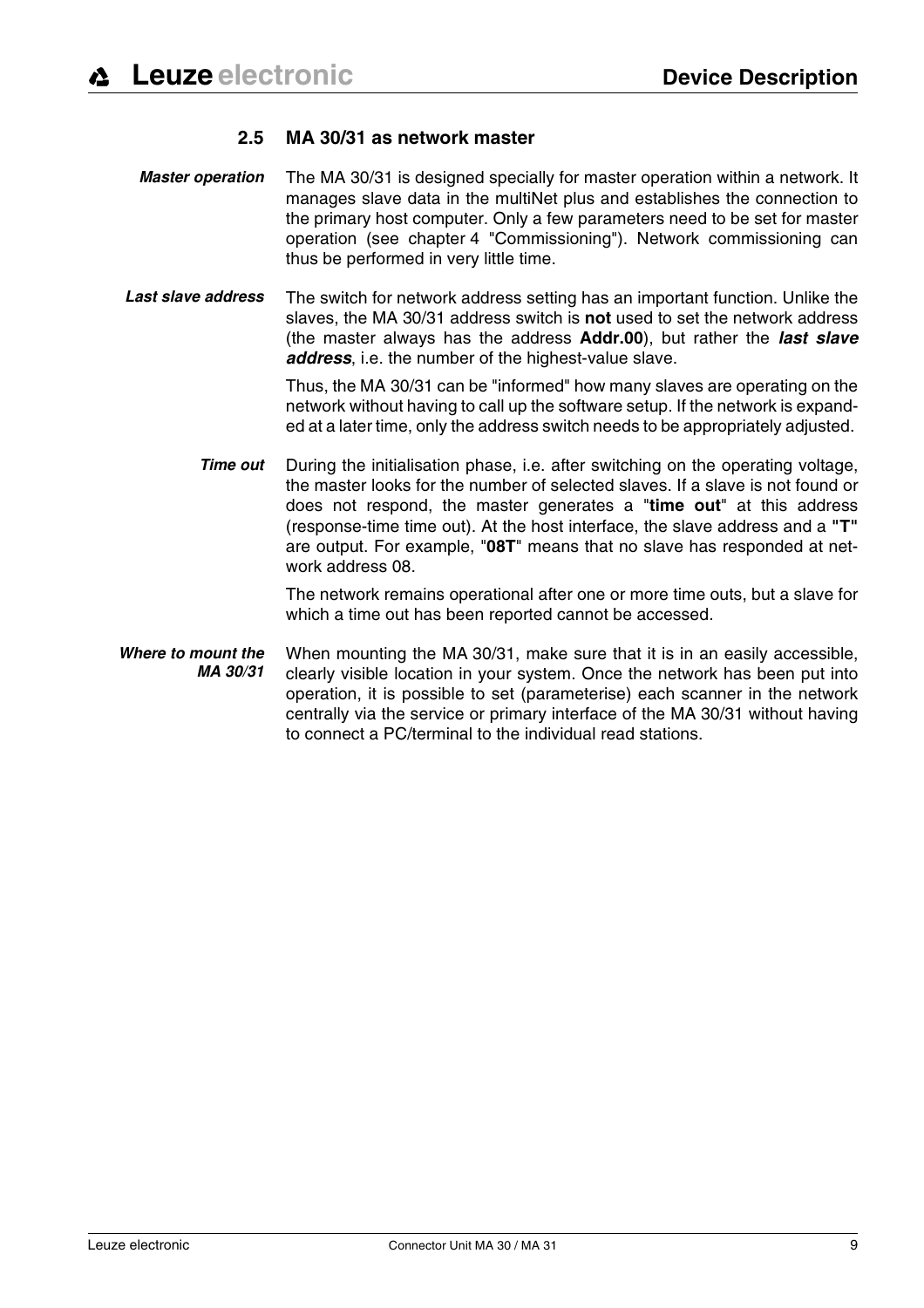### **2.6 Service mode**

- <span id="page-11-0"></span>**Service interface** The MA 30/31 is provided with the service interface for commissioning the reading stations in the network. This interface can be accessed by removing the housing cover on the MA 30/31. It has a 9-pin SUB-D connector.
	- *Connection* Thus, you can connect a PC or terminal to the MA 30/31 via the serial interface RS 232/V.24 and parameterise the network. The connection is made using a crossed RS 232 connection cable that establishes the RxD, TxD and GND connections. A hardware handshake via RTS. CTS is not supported at the service interface.



Figure 2.5: Connecting the service interface to a PC/terminal

*Service DIP switch* In order to activate the service mode, *DIP switch 3* must be set to the "ON" position. The switch must always be in this position when commands are to be sent from a PC to the MA 30/31 via the service interface. If the switch is set to "OFF", data can be listened to passively but cannot be sent to the network.



### *Attention!*

*Activating the service mode interrupts the connection to the host computer, i.e. the serial communication with the network takes place exclusively through the service interface.* 



### *Notice!*

*The network can also be parameterised via the host interface. For commissioning, however, parameterisation via a PC is considerably more convenient, especially when the configuration software CONFIG 3.0 from Leuze electronic is used.*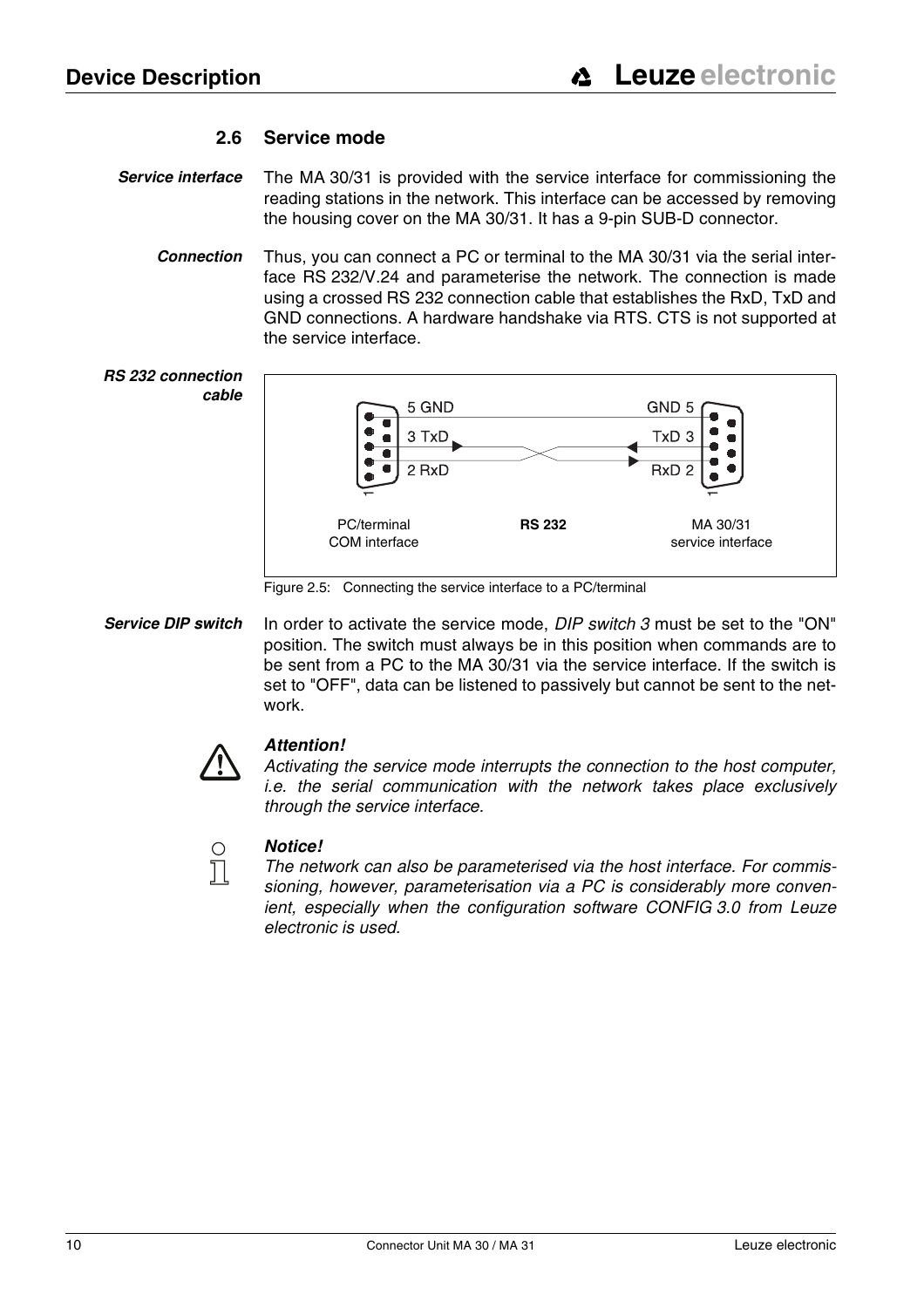#### *CONFIG 3.0 software*



Figure 2.6: Switching between host and service

*Data format of the service interface* When *DIP switch 3* is set to "Service", the service interface always functions with the fixed data format:

- **9600 baud**
- **8 data bits**
- **1 stop bit**
- **address 00**
- **no parity**
- **no handshake**

This setting is selected automatically when a MA 30/31 is setup in the CONFIG 3.0 configuration software.

*ASCII address* The data frame of the service interface is constructed as shown in the following table.



 $\bigcirc$  $\overline{\Pi}$ 

### *Attention!*

*For communicating in the network, make certain that you always select the correct address.*

|              | <b>Prefix 1</b> | Addr.<br>ΗI | Addr.<br>LO | <b>Data</b>     | <b>Terminator</b> | <b>Terminator</b> |
|--------------|-----------------|-------------|-------------|-----------------|-------------------|-------------------|
| <b>ASCII</b> | <b>STX</b>      |             |             | <b>CODE</b>     | CR                | LF                |
| <b>HEX</b>   | 02h             | 30h         | 31h         | 43h 4Fh 44h 45h | 0 <sub>Dh</sub>   | 0Ah               |

Table 2.3: Data frame

### *Notice!*

*The data content "CODE" is only an example; here are the actual user data of the frame. Addr. 01 corresponds to slave 1 in the network.*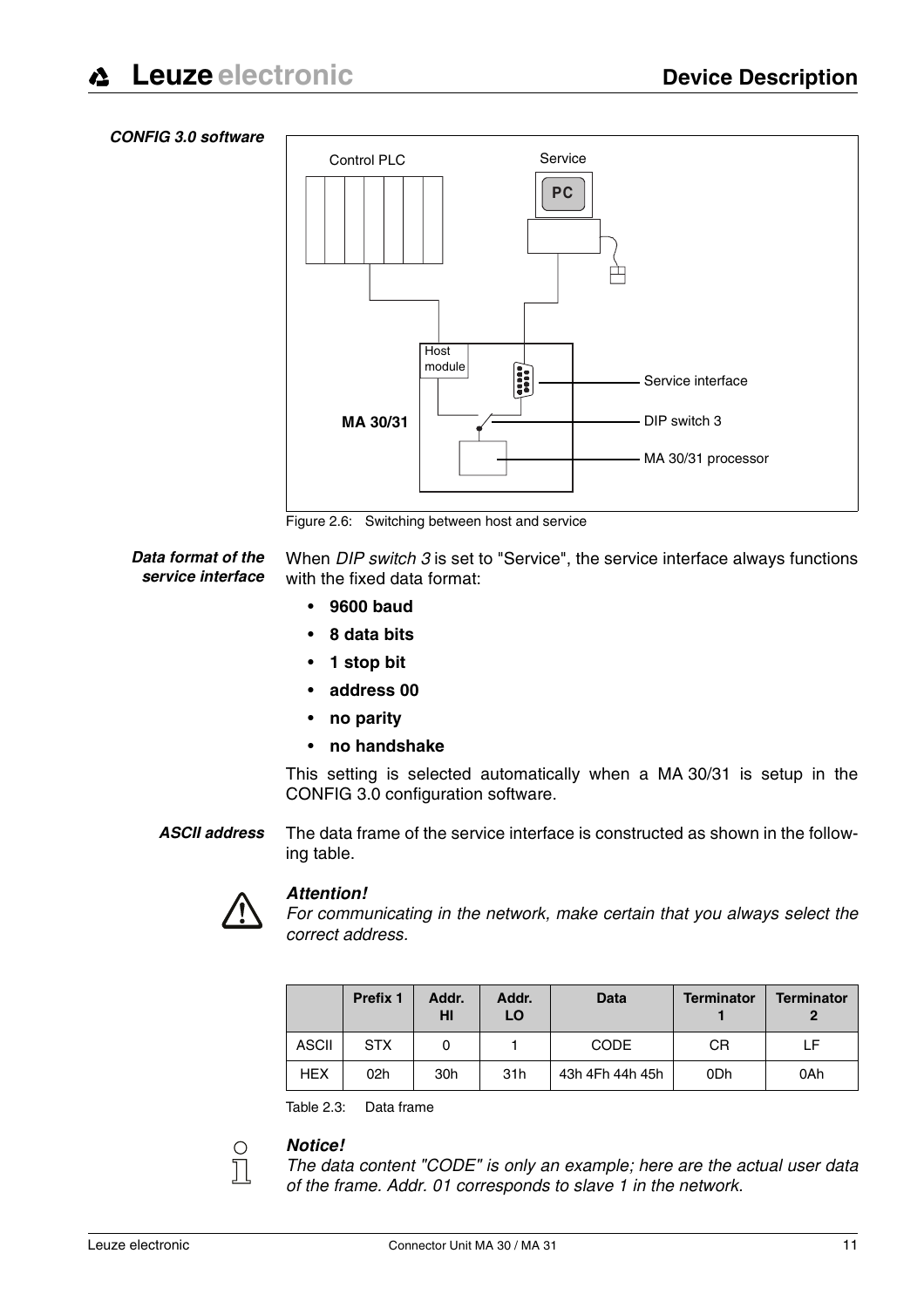*Exiting service mode* As soon as *DIP switch 3* is switched back to "Host", the host interface is reactivated.

<span id="page-13-0"></span>**Data monitoring** When the service interface is in this position, it is possible to "listen" to the data via the RS 232 as they are transferred from the MA 30/31 to the host computer (data monitoring). To do this, you must set your PC to the host protocol as the host interface is only passively decoupled with no change of protocol.

### **2.7 Specifications**

### *General Specifications*

| Housing            | diecast aluminium                       |  |  |
|--------------------|-----------------------------------------|--|--|
| Dimensions (WxHxD) | MA 30: 130 x 90 x 93mm                  |  |  |
|                    | MA 31: 130 x 90 x 55 mm                 |  |  |
| Weight             | MA 30: approx. 750g                     |  |  |
|                    | $MA$ 31: approx. 650g                   |  |  |
| Protection class   | IP 65                                   |  |  |
|                    |                                         |  |  |
| <b>Interfaces</b>  |                                         |  |  |
| Type (optional)    | RS 232, with galvanic isolation         |  |  |
|                    | RS 422, with galvanic isolation         |  |  |
|                    | RS 485, with galvanic isolation         |  |  |
|                    | TTY, with galvanic isolation            |  |  |
| Service interface  | RS 232 internal, 9-pin Sub D plug, male |  |  |

### *Power supply*

| Operating voltage | 18  36 VDC         |           |
|-------------------|--------------------|-----------|
| Power consumption | without BCL 40/80: | 4 VA max. |
|                   | with BCL 40:       | 9VA max.  |
|                   | with BCL 80:       | 10VA max. |

### *Inputs/outputs*

| 2 switching inputs  | galvanically isolated, with supply voltage terminal for sensors<br>12  36 VDC/AC, insulation voltage 500 V |
|---------------------|------------------------------------------------------------------------------------------------------------|
| 2 switching outputs | can be operated galvanically isolated or not isolated, switch-<br>ing voltage 5  48 VDC, max. load 500 mA  |

### *Environmental conditions*

| $0^{\circ}$ C  +50 $^{\circ}$ C / -20 $^{\circ}$ C  +60 $^{\circ}$ C |
|----------------------------------------------------------------------|
| max. 90% rel. humidity, non-condensing                               |
| EN 60068-2-6, Test Fc 0.1  5.0g                                      |
| EN 60068-2-27, Test Ea 15g/11 ms                                     |
| EN 60068-2-29, Test Eb 10g/16ms                                      |
| EN 50081-1, EN 50082-2, EN 55022                                     |
|                                                                      |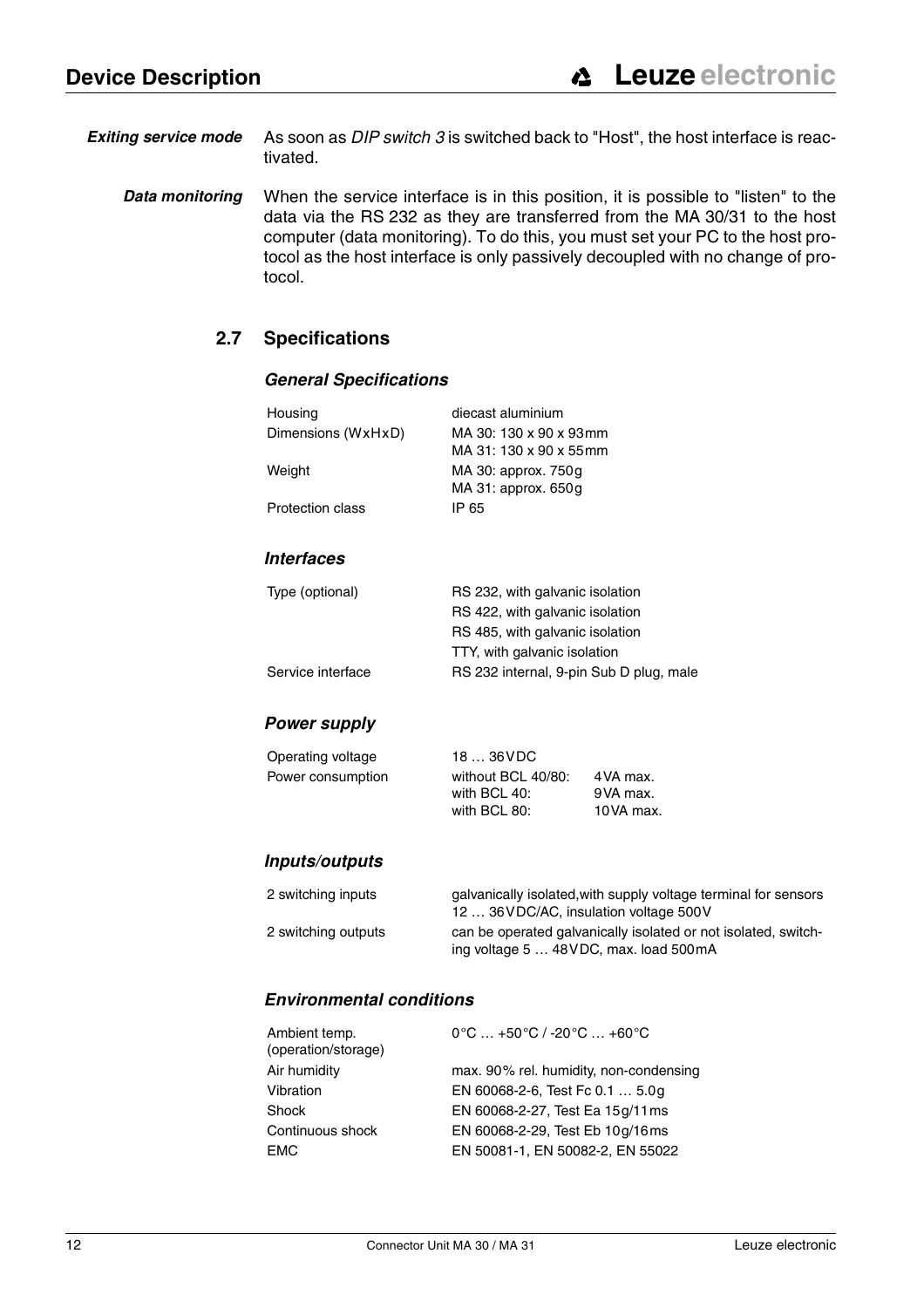## <span id="page-14-0"></span>**2.8 Dimensioned drawings**



Figure 2.7: Dimensioned drawing MA 30



Figure 2.8: Dimensioned drawing MA 31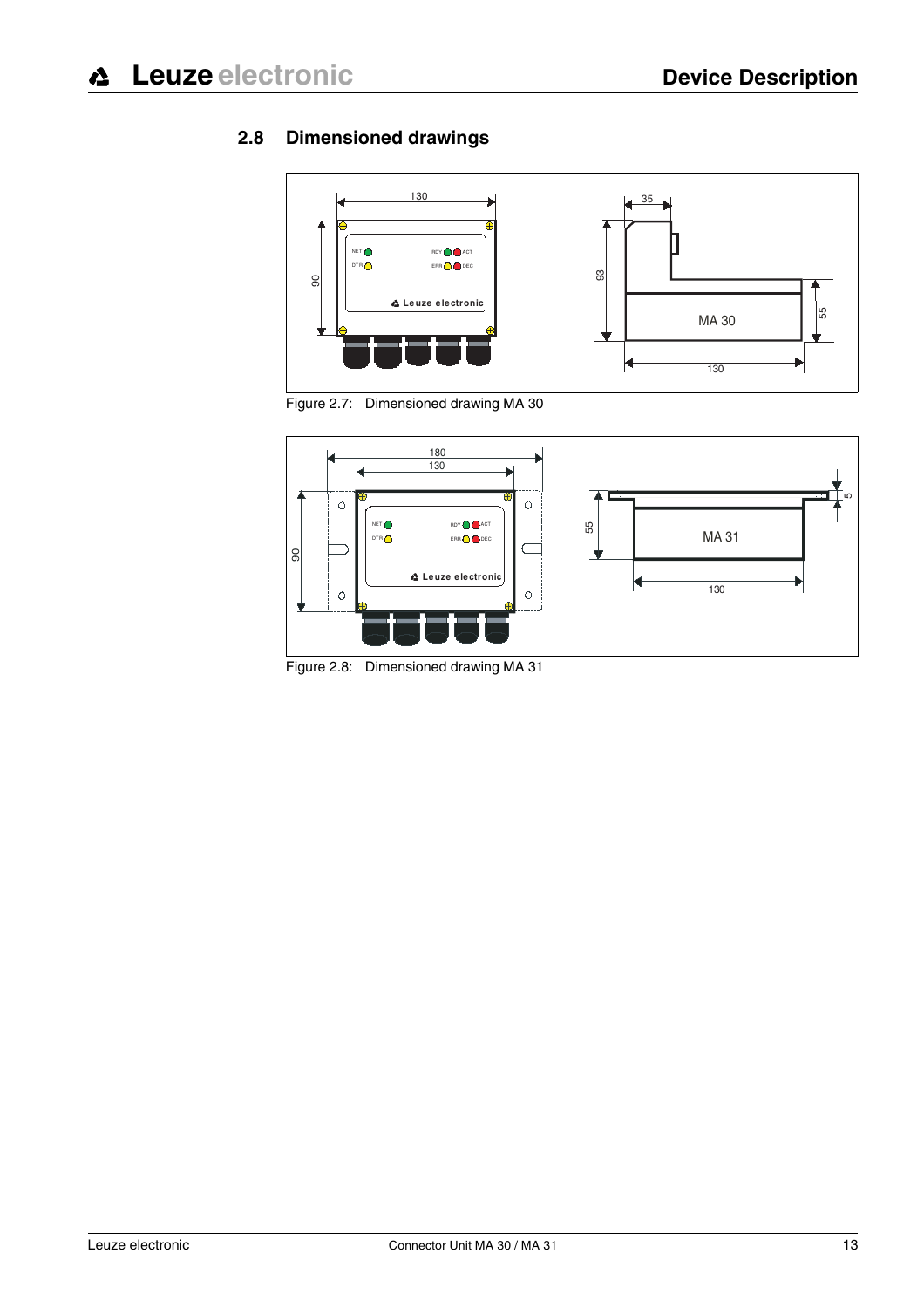## <span id="page-15-0"></span>**3 Connection**

## <span id="page-15-1"></span>**3.1 Connecting the host interface**

*Connection terminals: 1 … 6*



### *Attention!*

*The pin assignment of the connection terminals is dependent on which interface module is plugged in.* 

### *Interface module pin assignment*

Leuze offers four modules which establish an electrical connection to the serial interfaces RS 232, RS 422, TTY or RS 485. The terminal designations are printed on the module.

The type designation of the MA 30/31 indicates which interface module is installed:

 *MA 30/31 interface types*

| <b>Type designation</b> | Interface module of the host<br>interface | Part No.  |
|-------------------------|-------------------------------------------|-----------|
| MA 30 100               | <b>RS 485</b>                             | 500 28089 |
| MA 31 100               |                                           | 500 30835 |
| MA 30 110               | <b>RS 232</b>                             | 500 28090 |
| MA 31 110               |                                           | 500 30836 |
| MA 30 120               | <b>TTY</b>                                | 500 28091 |
| MA 31 120               |                                           | 500 30837 |
| MA 30 130               | <b>RS 422</b>                             | 500 28092 |
| MA 31 130               |                                           | 500 30838 |

Table 3.1: MA 30/31 interface types

### **3.1.1 RS 485 interface:**

<span id="page-15-2"></span>



Figure 3.1: Connection of the MA 30/31 to an RS 485 host computer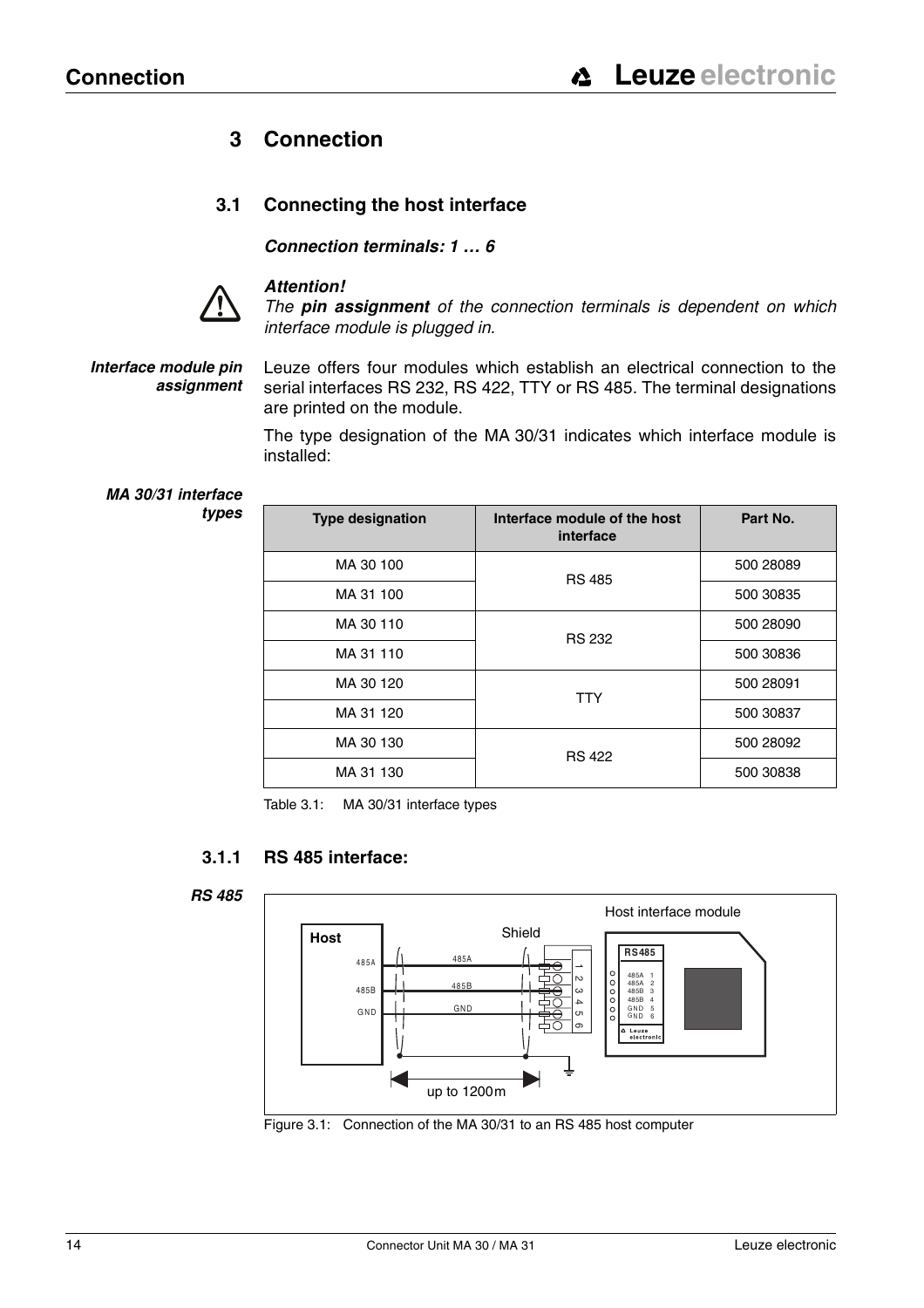### **3.1.2 RS 232 interface:**

<span id="page-16-0"></span>



Figure 3.2: Connection of the MA 30/31 to an RS 232 host computer

### *Notice!*

 $\bigcirc$  $\overline{\Pi}$ 

*The wiring for RTS and CTS must only be connected if RTS/CTS hardware handshake is used.*

### **3.1.3 TTY interface:**

a) MA 30/31 active/host passive:

### <span id="page-16-1"></span>*TTY active*



Figure 3.3: Active connection of the MA 30/31 to a TTY host computer

b) MA 30/31 passive/host active:

### *TTY passive*

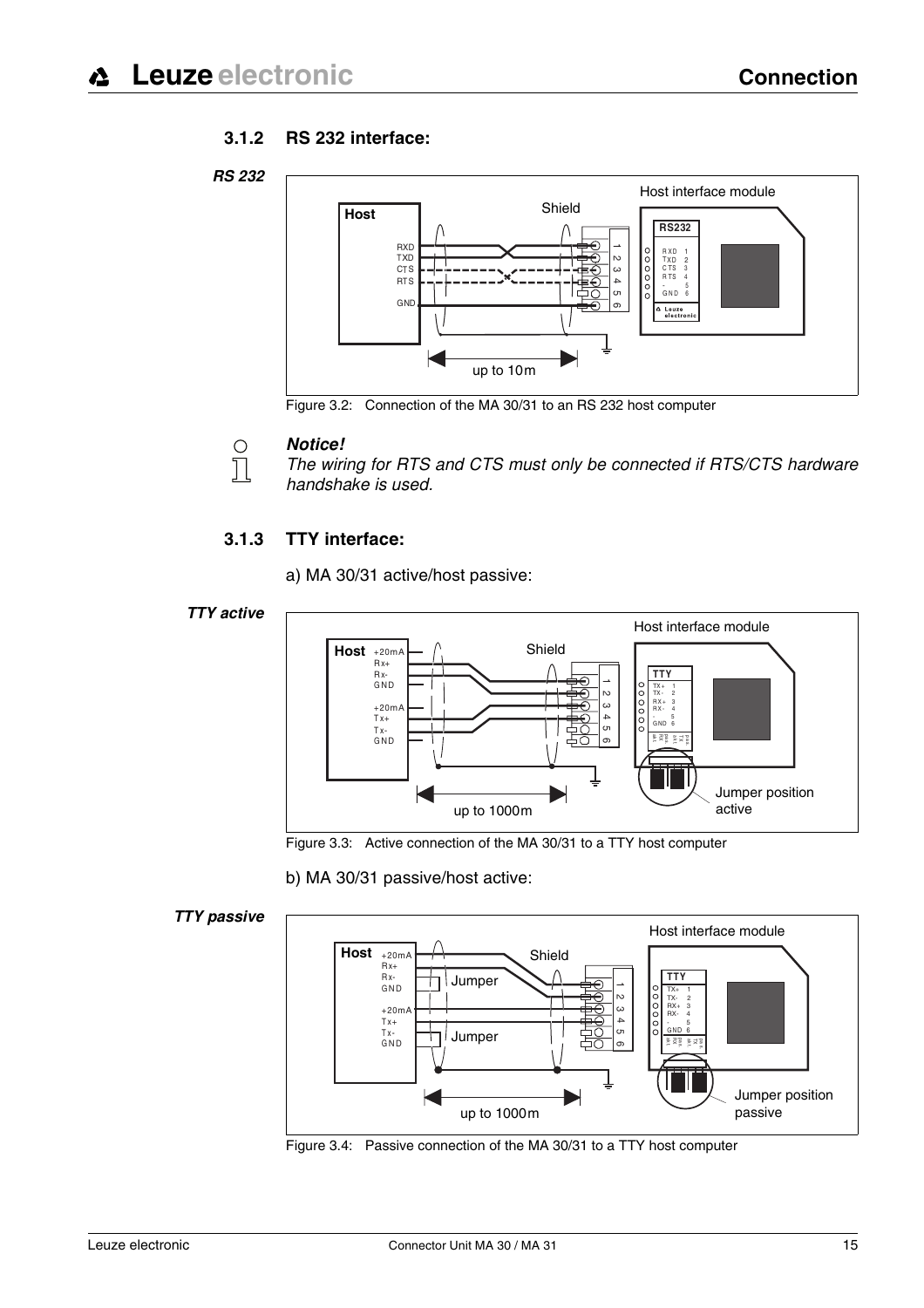*TTY interface connection hints* Hints for connecting the TTY interface:

- The active subscriber is the one which supplies the current (20mA).
- Switching between active/passive on the host interface card is carried out using two jumper pairs, independent for transmit (Tx) and for receive (Rx).
- The jumpers for active/passive switching must always be changed in pairs (upper and lower jumpers in the same position). Thus, the current source and GND are switched internally at the MA 30/31 host interface module.
- Mixed operation is possible (transmit active/receive passive or vice versa).
- When switching between active and passive operation or vice versa, the pin order of the connection cable is changed.

## **3.1.4 RS 422 interface:**

### <span id="page-17-0"></span> *RS 422*



Figure 3.5: Connection of the MA 30/31 to an RS 422 host computer

## **3.2 Connecting the multiNet plus interface**

### *Connection terminals: 23 … 25*

### <span id="page-17-1"></span> *multiNet plus interface* The multiNet plus interface establishes the connection from the MA 30/31 to the slaves. This is a two-wire RS 485 interface with galvanic decoupling which is passed through from slave to slave.

Recommended network cable: - twisted pair

- cross section: min. 0.2mm<sup>2</sup>
- shielded
- copper resistance <100 $\Omega$ /km e.g. LiYCY 2x0.2mm<sup>2</sup>

The slaves must have an RS 485 multiNet plus interface, i.e. all devices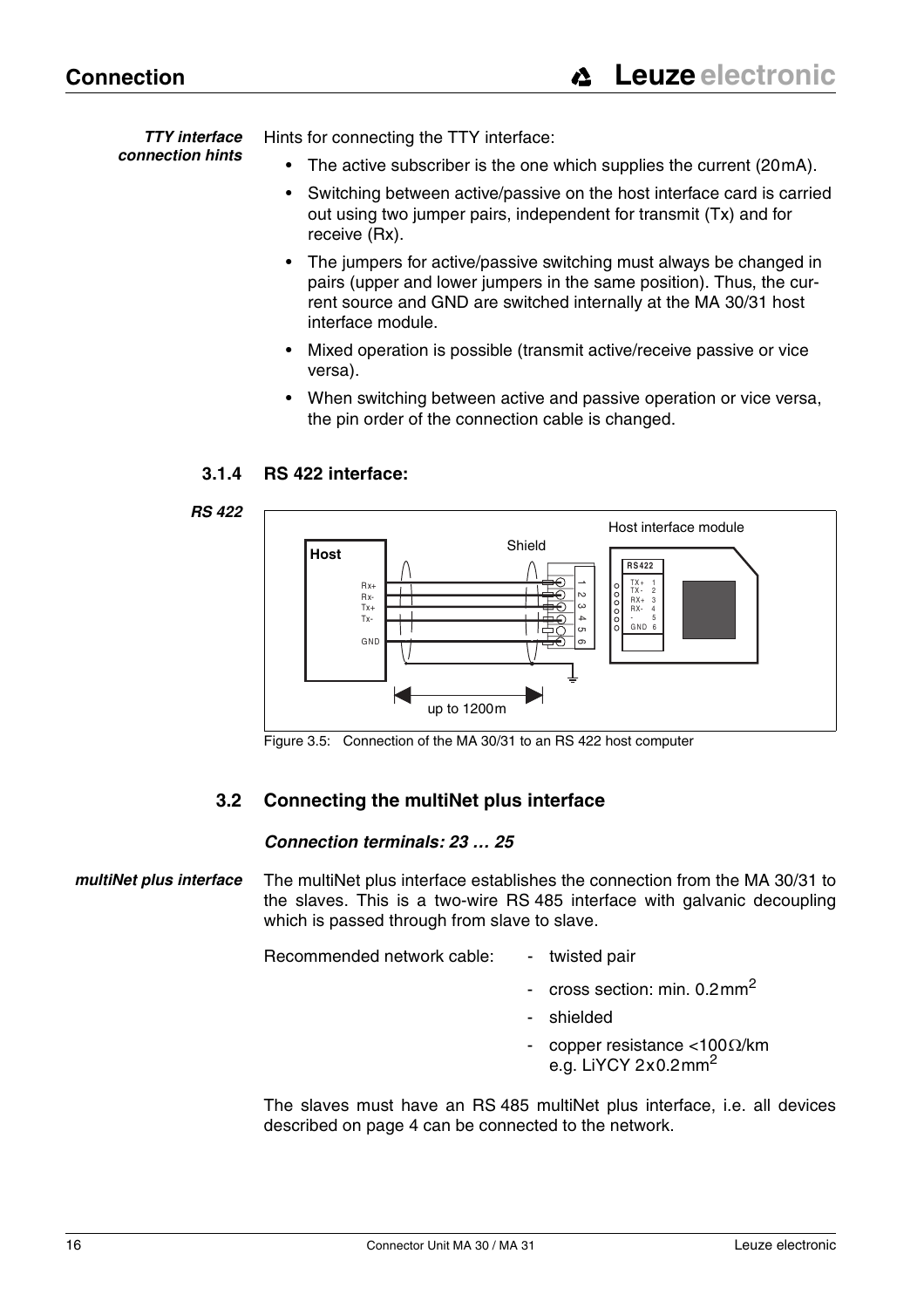### *multiNet plus wiring*



Figure 3.6: multiNet plus wiring

 *multiNet plus connection hints* Hints for connecting the multiNet plus interface:

- The wires RS 485 A, 485 B and GND are passed through the network. For all connector units (MA xx) the corresponding terminals are provided double.
- Connect the shielding to the slaves with PE.
- The maximum wire length in the network is 1200m.
- The (physically) last slave in the network should be fitted with a terminating resistor of **220**Ω between 485 A and 485 B. This prevents reflections on the multiNet and improves the interference immunity.
- Wires 485 A and 485 B must in no case be exchanged within the network. The multiNet will otherwise not function.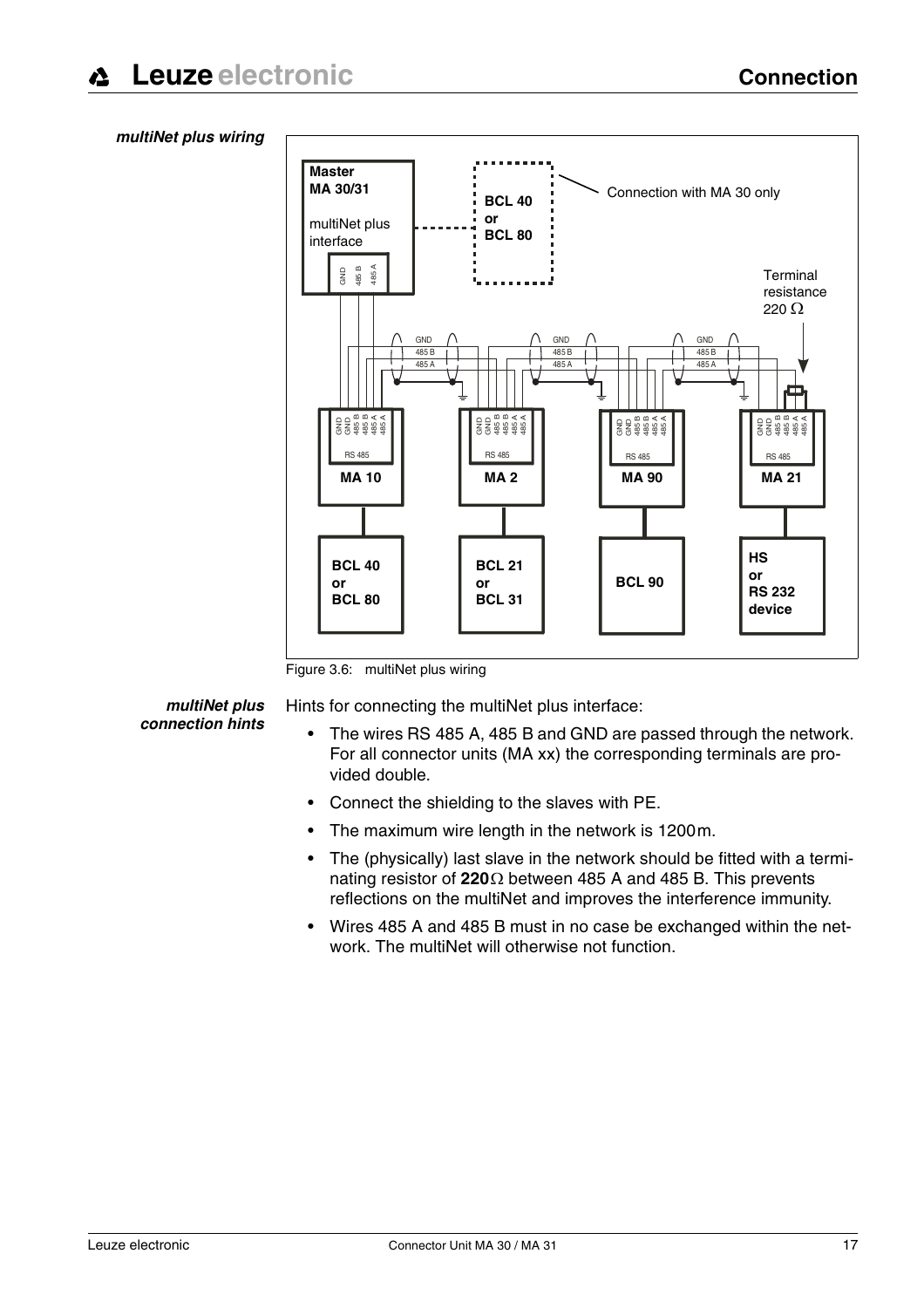## **3.3 Connecting the switching inputs**

### *Connection terminals: 7 … 12*

<span id="page-19-0"></span> *Switching inputs 1 and 2* The MA 30/31 has two galvanically separated switching inputs SE1/SE2. These are active as soon as a scanner is operated on the **MA 30**.

On the **MA 31** this function is available only via a special software command!

**Input voltage:** 12 … 36VDC /AC.

**Insulation voltage:** 500V

Each switching input is supplied with bidirectional optical couplers and protective resistors.

The switching voltage and GND can be externally applied or taken from the operating voltage VDD\_SE and GND\_SE.



Figure 3.7: Connection of the switching input with an external switching voltage



Figure 3.8: Connection of the switching input without an external switching voltage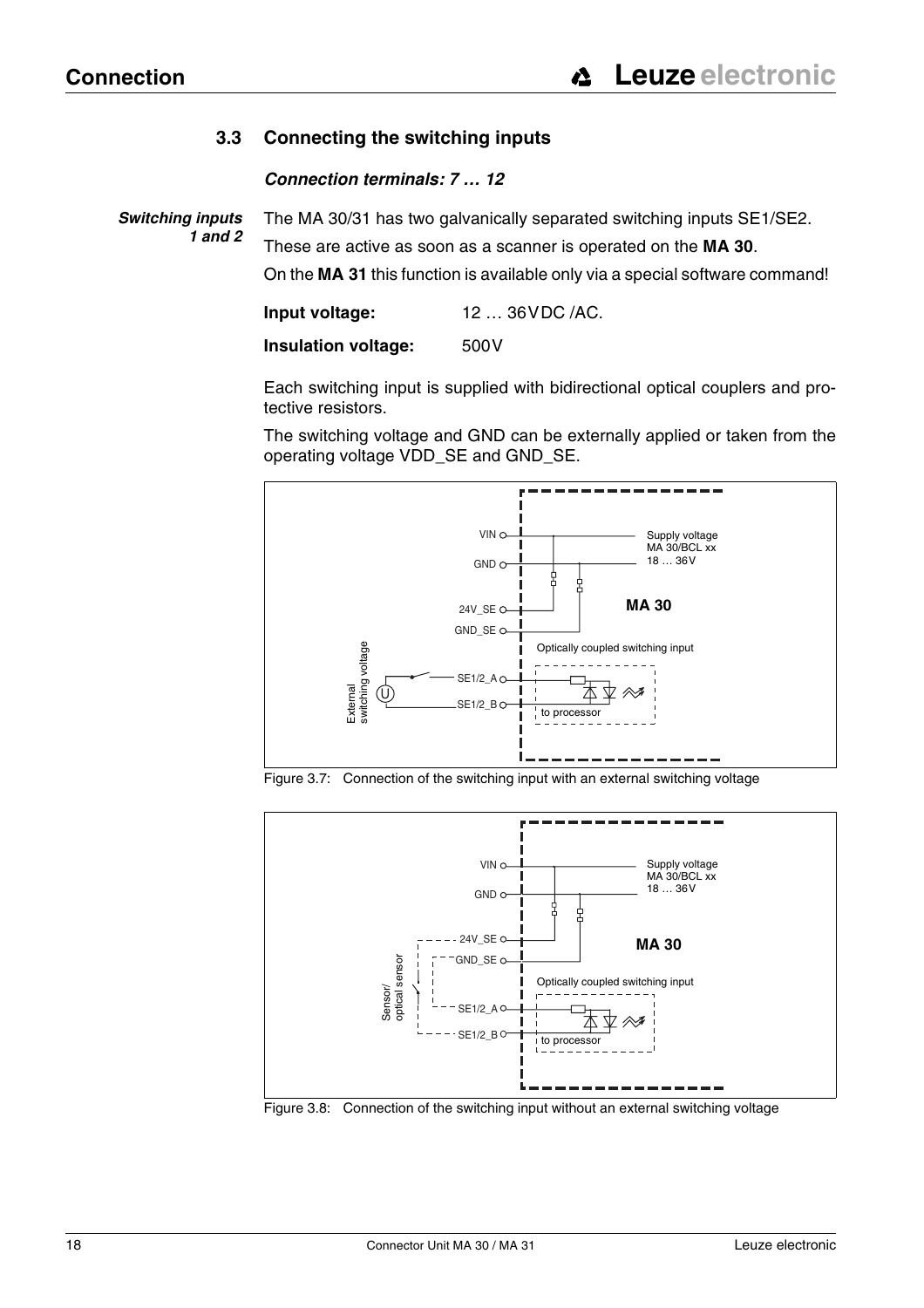## **3.4 Connecting the switching outputs**

### *Connection terminals: 13 … 16*

<span id="page-20-0"></span> *Switching outputs 1 and 2* The MA 30/31 normally has 2 switching outputs. These are active as soon as a scanner is operated on the **MA 30**. They can be programmed for various switching functions.

On the **MA 31** these switching functions are **not** available!

| <b>Output voltage:</b>     | 048VDC                                                                                            |
|----------------------------|---------------------------------------------------------------------------------------------------|
| <b>Insulation voltage:</b> | 500V (only in combination with connection type<br>b)                                              |
| <b>Output current:</b>     | $Imax = 500 \text{ mA}$ (with VDD_SA = 0  32V)<br>$Imax = 300 \text{ mA}$ (with VDD_SA = 32  48V) |

The switching voltage can be connected in two different ways:

**a) The operating voltage V\_IN is used as switching voltage VDD\_SA** 

(factory setting):  $VDD$  SA = V\_IN  $GND$   $SA = GND$   $IN$ 

**b) An external voltage is connected as the switching voltage (galvanically decoupled)**

VDD  $SA \neq V$  IN GND  $SA \neq GND$  IN

### *Notice!*

 $\frac{1}{2}$ 

*The connection between solder bridges JL5 and JL6 must be carefully scratched through so that there is no longer an electrical connection at this point. The switching output is then galvanically decoupled from the operating voltage.*

*The solder bridges are on the MA 30 circuit board directly opposite the connection terminals VDD\_SA and GND\_SA.*





Figure 3.9: Position of the solder bridges JL5 and JL6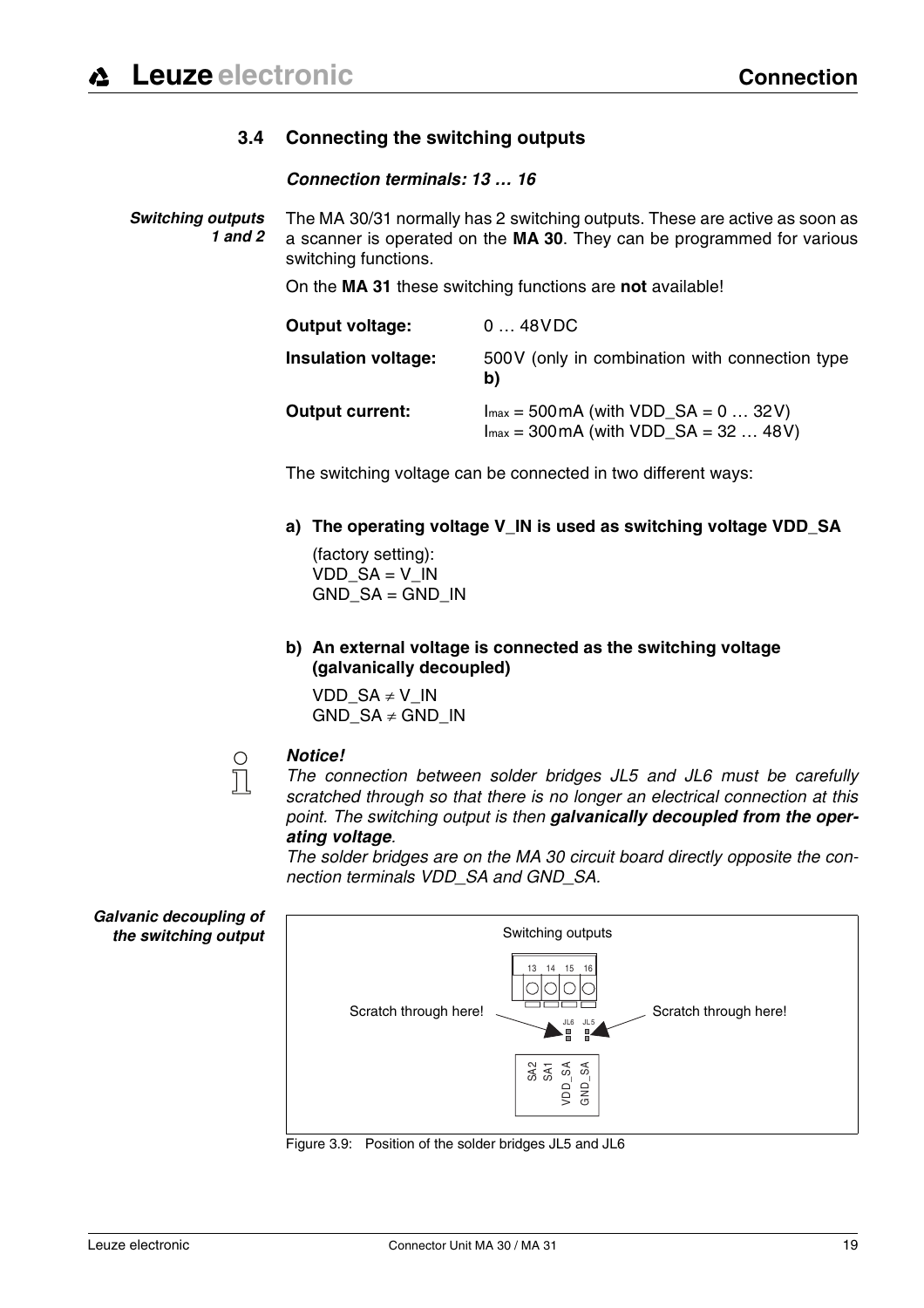

Figure 3.10: Operating voltage is used as switching voltage



Figure 3.11: Switching voltage connected externally (galvanically decoupled)

*Testing the function of the switching output* The function of the switching output can be tested when the cover of the MA 30 is open. There is a red SMD LED directly adjacent to the connection terminal for the switching output which illuminates when there is a HI potential at the switching output (log. 1).

> Observe that the event which triggers the setting of the switching output must be set and activated in the software setup of the BCL xx. For further information see the BCL handbook.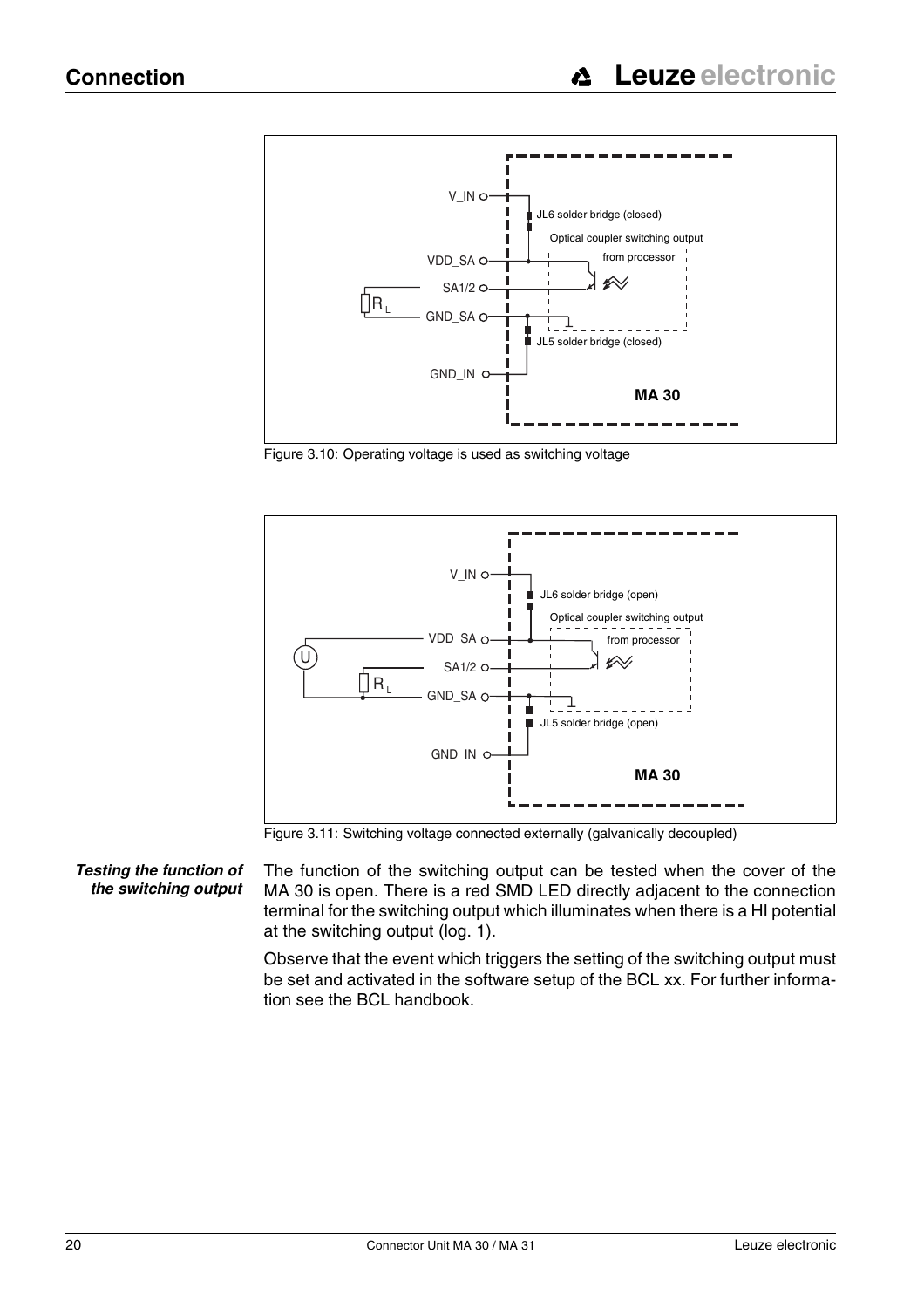## **3.5 Connecting the voltage supply**

### *Connection terminals: 17 … 21*

<span id="page-22-0"></span>*Voltage supply* Connection terminals for the voltage supply for the MA 30/31 and a BCL 40 or BCL 80 which may be connected to the MA 30.

| Input voltage:                                       | 18  36VDC                          |                                                                                     |
|------------------------------------------------------|------------------------------------|-------------------------------------------------------------------------------------|
| <b>Power consumption:</b>                            | 4 VA max.<br>9VA max.<br>10VA max. | MA 30/31 without BCL 40/80<br>MA 30 with BCL 40<br>MA 30 with BCL 80                |
| Terminal 17, 18:<br>Terminal 19, 20:<br>Terminal 21: | V IN<br><b>GND IN</b><br>PF.       | (pos. operating voltage)<br>(reference voltage, ground)<br>(protective lead; earth) |

 $\prod_{i=1}^{n}$ 

### *Notice!*

*The terminals for V\_IN and GND\_IN are double for ease of wiring. Thus, the supply voltage can be passed from one read station to the next.*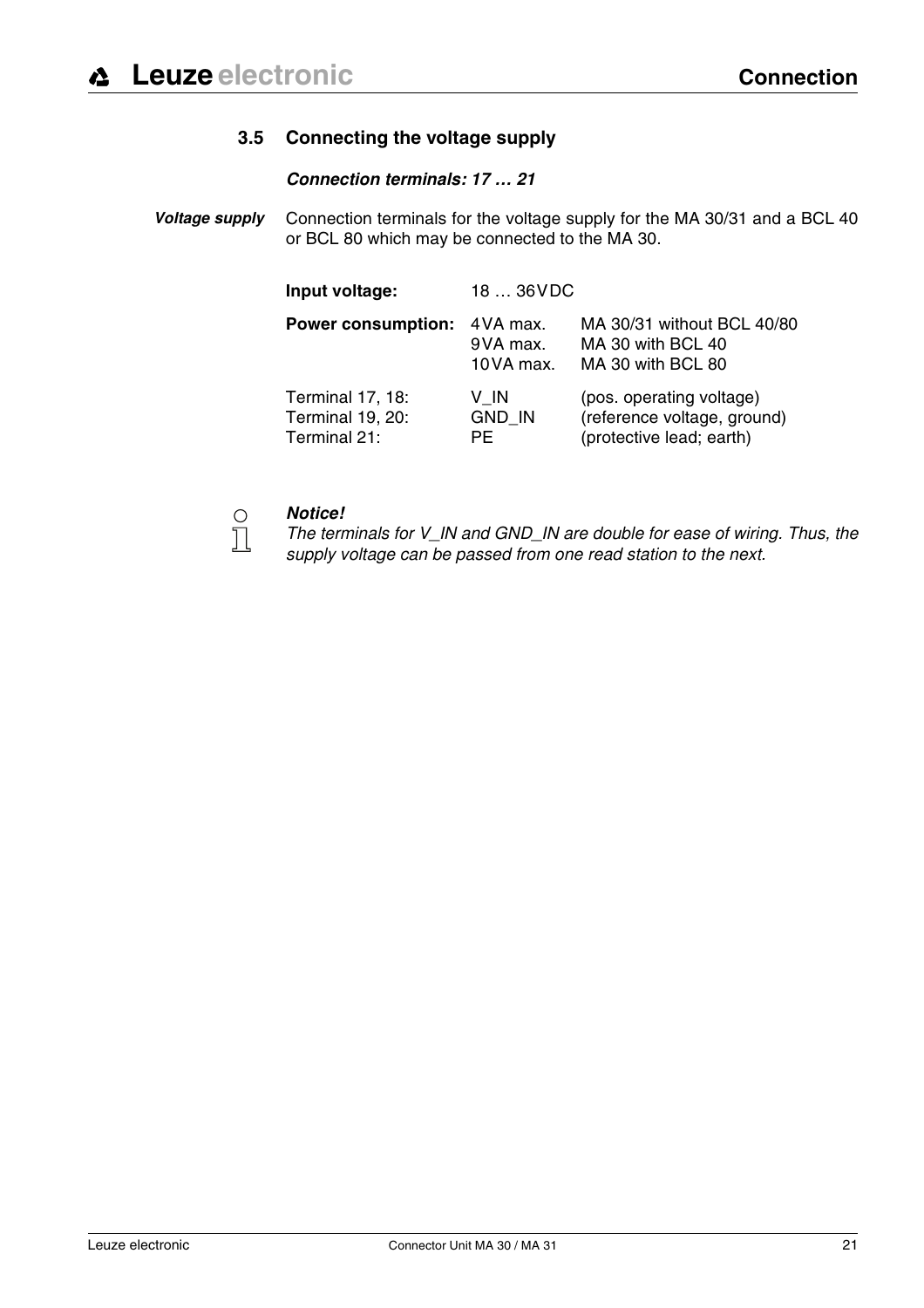## **4 Commissioning**

<span id="page-23-0"></span> *Setting parameters* To activate network operation of the MA 30/31, it may be necessary to set several parameters. For best results, use the CONFIG 3.0 configuration software for PCs, a program developed expressly for this purpose. This allows the use of a fixed data format to adjust via the service interface of the MA 30/31 the master and all slaves in the network without interrupting the connection to the host computer.

### **4.1 Setting the last slave address**

- <span id="page-23-1"></span> *Last slave address* The MA 30/31 searches for the selected number of slaves in the network when the operating voltage is switched on. The number of the slave with the highest address is called the *last slave address*. This information must be passed on to the MA 30/31. There are two possibilities:
	- Setting the *last slave address* with the rotary switch on the MA 30/31
	- Setting the *last slave address* via software setup (rotary switch in position "0")

A hardware address has a higher priority than a software address, i.e. the software address is only evaluated when the rotary switch is in position "0".

On the other hand, a software address does not need to be set if a hardware address >0 has been configured.

It is not necessary to call up the setup when adding one or more subscribers to the network; the rotary switch can simply be turned to the appropriate position. The next time the operating voltage is switched on, the new slave(s) will automatically be added to the network.

If you would like to make the setting using the software setup, you must put the MA 30/31 into operation and configure it from a PC.

### **4.2 Setting the host interface**

<span id="page-23-2"></span>*Host interface* Prior to the initial commissioning of the host interface, it must be set to the parameters of the host computer/PLC.

> To do this, use the service interface of the MA 30/31 and switch to "service network" (see [chapter 2.6 "Service mode"\)](#page-11-0).

> Using the CONFIG 3.0 configuration software, you can make the changes to the host interface off-line, and then download them to the MA 30/31.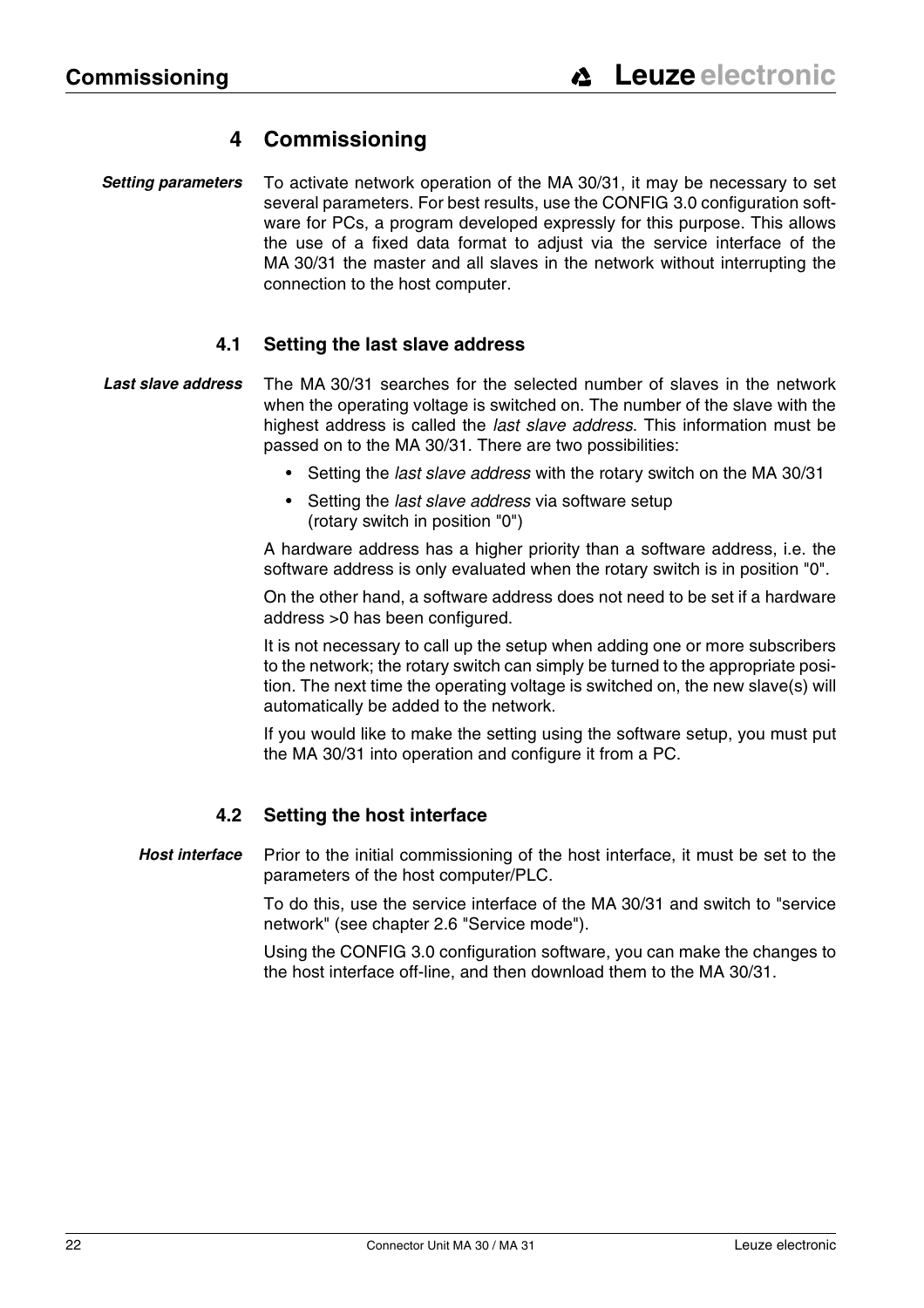| Databits<br>$C$ 7 bit<br>C.9 bit<br>$G$ 8 bit<br>$G$ 1 bit<br>$C$ 2 bit<br>$\degree$ odd<br>$C$ even<br>$\sigma$ none | <b>Baud Rate</b> | 9600         |                          |
|-----------------------------------------------------------------------------------------------------------------------|------------------|--------------|--------------------------|
| Start/Stop                                                                                                            |                  |              |                          |
| Parity<br>Handshake                                                                                                   |                  |              |                          |
|                                                                                                                       |                  |              |                          |
|                                                                                                                       |                  | No handshake |                          |
| Framing protocol without acknowledge<br>Protocol                                                                      |                  |              | $\overline{\phantom{a}}$ |

Figure 4.1: Default setting of the host interface menu with the CONFIG 3.0 configuration software

Select the desired baud rate, the stop bits, the data bits and the parity here. You can also set various handshake modes and protocols.

The RK512/3964 protocol can also be selected here. The individual parameters for this protocol can be found in the tree structure configuration under:

**Communication -> customer interface -> 3964 / RK 512 protocol**

| <b>BCC Mode</b><br>No BCC.                                 | Addressformat<br>Autoident                             | <b>Address</b><br>10                      |
|------------------------------------------------------------|--------------------------------------------------------|-------------------------------------------|
| Prefix 1                                                   | Prefix 2                                               | Prefix 3                                  |
| 02 02 Hex STX<br>▾                                         | 00 00 Hex NULL<br>$\left\vert \mathbf{v}\right\rangle$ | 00 00 Hex NULL<br>$\vert \bm{\tau} \vert$ |
| Postfix 1                                                  | Postfix 2                                              | Postfix 3                                 |
| 13 OD Hex CR<br>$\mathbf{v}$                               | $10$ 0A Hex LF<br>$\vert \mathbf{v} \vert$             | 00 00 Hex NULL                            |
| <stx> <auto> <data> <cr><lf></lf></cr></data></auto></stx> |                                                        |                                           |

Figure 4.2: Properties menu of the host interface

Here, the frame format (prefix/postfix) as well as the address mode can be adjusted. With the setting "automatic address recognition", the MA 30/31 manages address handling itself. This is the correct setting for nearly all applications.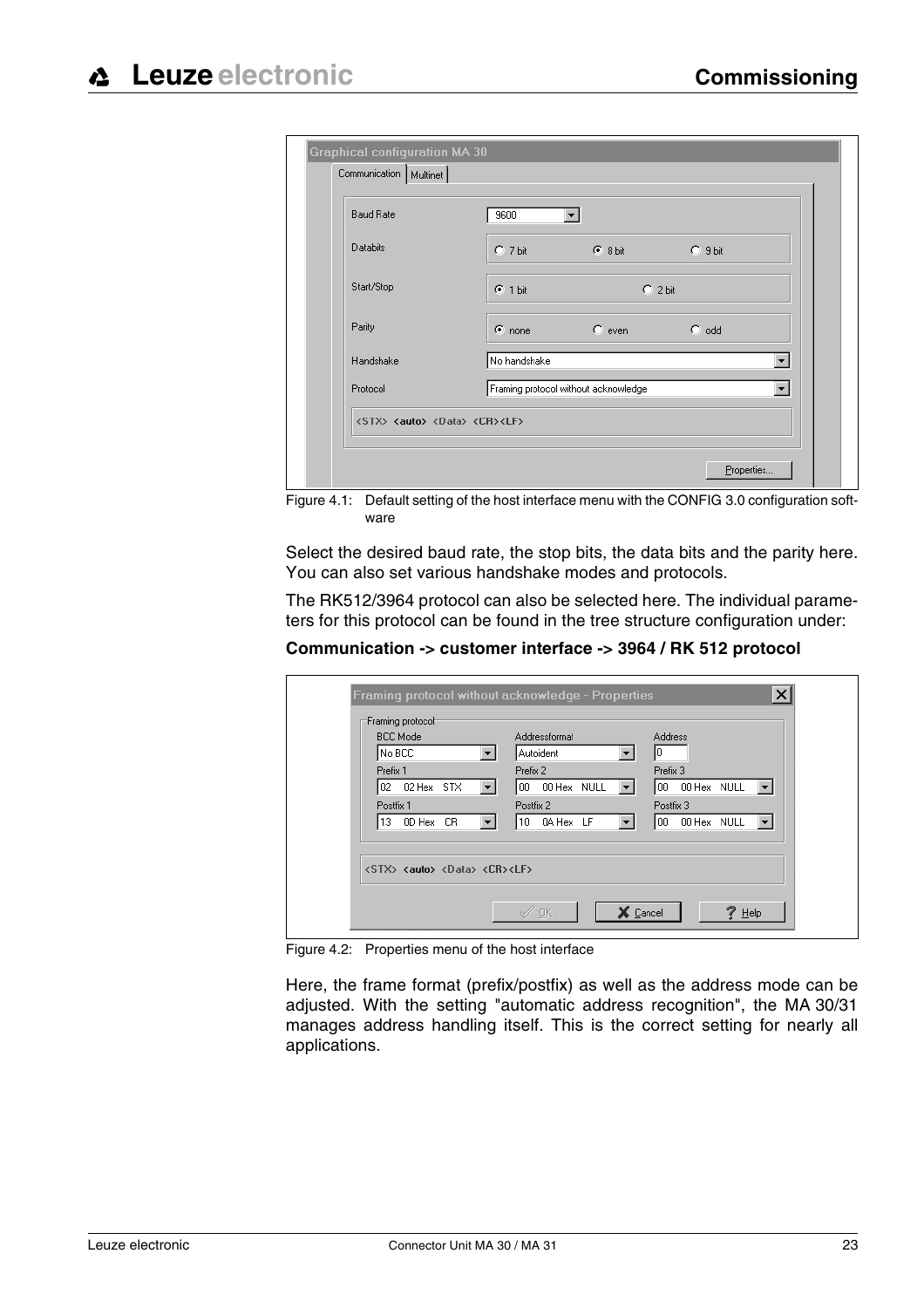## <span id="page-25-0"></span>**4.3 multiNet settings**

| <b>Graphical configuration MA 30</b><br>Communication Multinet                                         |                    |  |
|--------------------------------------------------------------------------------------------------------|--------------------|--|
| $\lnot$ Operating Mode<br>$\nabla$ Without additional functions<br>Multi-Scan-Master<br>Collector mode | Last slave address |  |

Figure 4.3: multiNet menu default settings

This setting applies for the normal "multiNet" operating mode.

Under "Last slave address", you can set the number of connected slaves. This is analysed only when the rotary switch is in position "0", i.e. the *last slave address* is not set via hardware.

| <b>Graphical configuration MA 30</b>                                                                     |                                  |
|----------------------------------------------------------------------------------------------------------|----------------------------------|
| Multinet<br>Communication                                                                                |                                  |
| Operating Mode-<br>Without additional functions<br>AV Multi-Scan-Master<br>Collector mode<br>Multi Scant | Last slave address<br>10         |
| ш<br>Output after decode off<br>Message character<br>Last slave address<br>Ultra time out                | 00 Hex NULL<br>l 00<br>31<br>100 |

Figure 4.4: Setting the "multiScan" operating mode

The "multiScan" operating mode is required when multiple scanners are to read the same bar code. From the outside, the scanner system appears as a single unit, i.e. the MA 30 sends only one (the first found) read result to the controller.

This application is designed for only **one** label per reading gate.

Triggering is performed either by online command "+" to the Master or by hardware switching input, which can only be connected to the Master.

In the "multiScan" operating mode, the MA 30 functions by default without an address on the host interface. Because of this, this operating mode is active only when the service interface is **not** activated!

Under "Last slave address", you can set the number of connected slaves. This is analysed only when the rotary switch is in position "0", i.e. the "last slave address" is not set via hardware.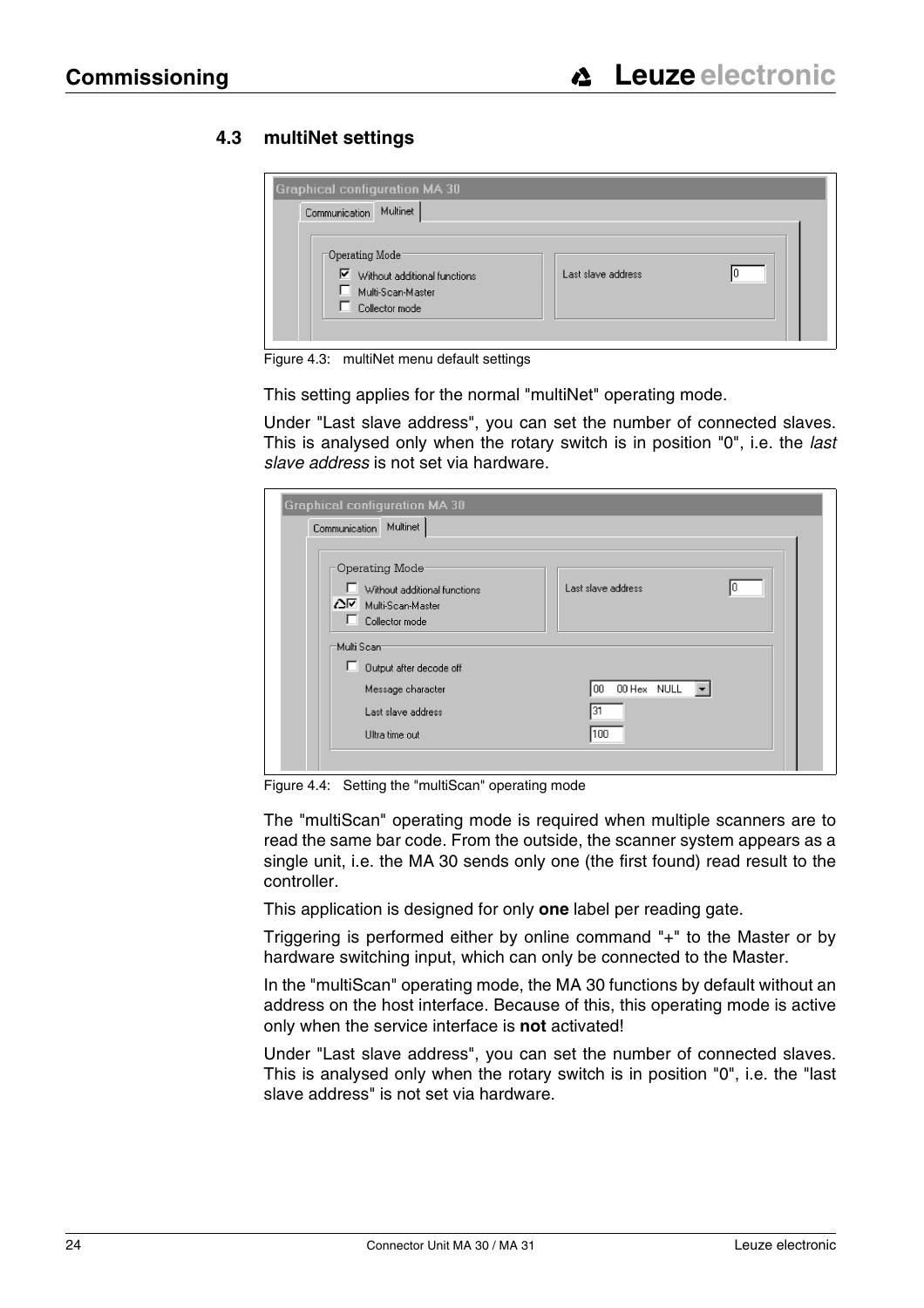### **4.4 Setting up the slaves in the network**

<span id="page-26-0"></span>*Initialising the network* After the parameters of the master setup have been set correctly, the network should be ready for operation, i.e. after switching on the operating voltage all slaves in the network should identify themselves with address and start character "S" to the connected service PC or the host computer (depending on *DIP switch 3*). If, following the initialisation phase (approx. 30 s), neither all slaves are operational or a time out (Addr.+T) has been output, please refer to [chapter 5.1 "Troubleshooting".](#page-29-1)

> The connected slaves can now be contacted and parameterised from the master as if they were individual devices.

The only difference is:

*Contacting a slave* In the network each data telegram must contain an **ASCII address** which specifies for which slave the data are intended.

### **4.5 Managing the parameter sets in the MA 30/31**

<span id="page-26-1"></span>*Parameter sets* This MA 30/31 is capable of managing three types of parameter sets. "Parameter set" (abbr.: PS) refers to a memory area in the EEPROM which contains in numerical format all settings (parameters) of the connector unit MA 30/31 (with MA 30, also for the connected read station e.g. code type, number of characters, output formatting etc.). For the software handling of the parameter sets, these are sequentially numbered from numbers "0" to "2".

 $\bigcirc$  $\Box$ 

### *Notice!*

*The BCL xx parameters mentioned in the following are relevant only in combination with the connector unit MA 30.*

### **1. Current parameter set ("0"):**

Parameter set which can be modified using online or off-line setup and contains the current settings of the MA 31 or MA 30 and connected BCL xx.

### **2. Customer-specific parameter set ("1"):**

A parameter set stored in the MA 30/31 which can be constructed from a copy of a current, valid parameter set. This is used particularly for saving to memory customer-specific settings independent of the read head (BCL). Thus, when the BCL xx is exchanged, all read station (MA 30  $+$ BCL xx) settings are preserved.

### **3. Factory default parameter set ("2"):**

Leuze standard parameter set which cannot be changed. The settings correspond to the state upon delivery. A hardware RESET ([see](#page-28-2)  [chapter 4.6.2\)](#page-28-2) resets the MA 30/31 and the BCL xx connected to the MA 30 to the factory settings.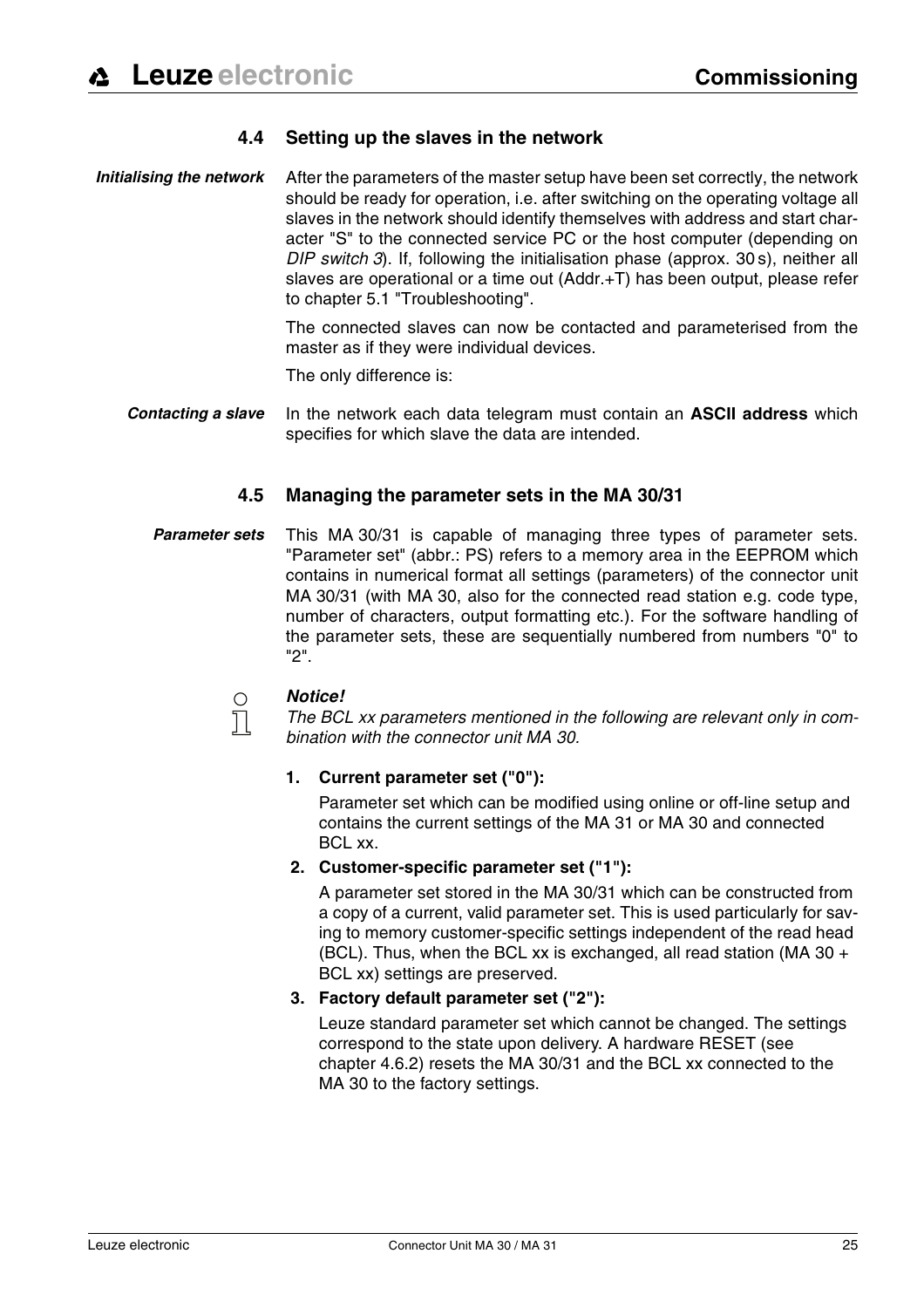

Figure 4.5: Managing parameter sets in the MA 30

The parameter sets are not erased by switching off the operating voltage. The current parameter set is used on start-up. If this is invalid, the customer-specific parameter set is loaded.

*"parameter copy" command* With the online command *parameter copy*, abbreviated "**pc**", you can copy a given parameter set as a backup, so to speak, into the customer-specific parameter set and use a hardware RESET to return the read station to this state at any time [\(see chapter 4.6.2](#page-28-2)).

### **Commands for handling the parameter sets via software:**

- **pc01:** copies the current parameter set to the customer-specific parameter set
- **pc10:** copies the customer-specific parameter set to the current parameter set (corresponds to hardware RESET with customer-specific parameters)
- **pc20:** copies the Leuze factory parameter set to the current parameter set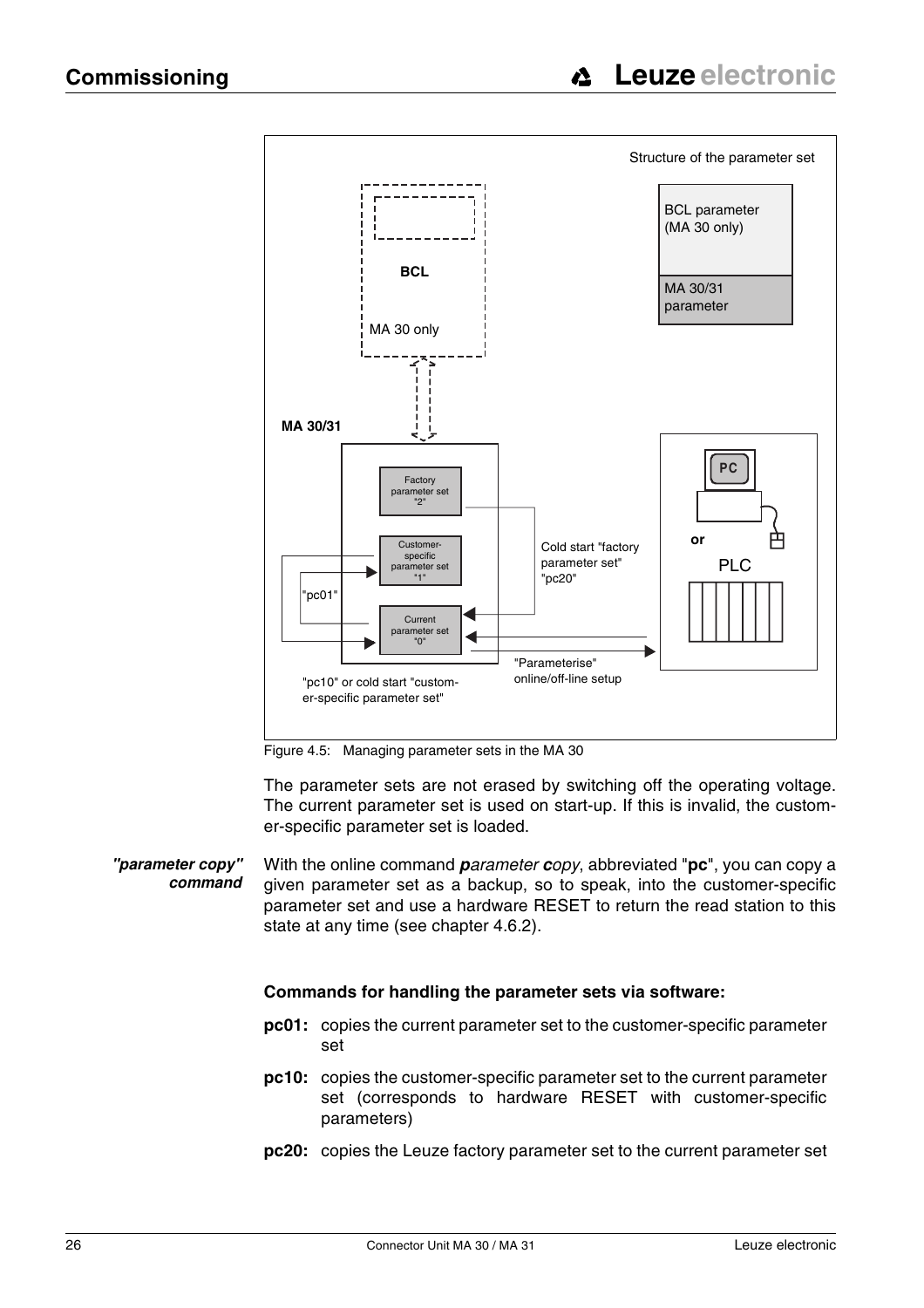## **4.6 Executing a RESET**

### **4.6.1 Software RESET ("warm start")**

<span id="page-28-1"></span><span id="page-28-0"></span>**Software RESET** If the MA 30/31 (or the BCL xx connected to the MA 30) does not respond even though operating voltage is being applied and the RDY LED does not illuminate, you should first carry out a software RESET. Press the "Reset" button on the MA 30/31 for **longer than 0.2 and shorter than 4.0s**. The operating software will be restarted and the devices with the current parameters newly initialised. Following initialisation, the master responds with "00S" and the RDY LED must illuminate.

> If the MA 30/31 does not respond even after carrying out a warm start, there may be an error in the setup settings, i.e. the "current parameter set" of the MA 30/31. A hardware RESET ([see chapter 4.6.2](#page-28-2)) returns the parameter set to a defined state so that the units are again operable.

### **4.6.2 Hardware RESET ("cold start")**

<span id="page-28-2"></span>*Hardware RESET* With a cold start, you can either return the MA 30/31 devices (and the BCL xx connected to the MA 30) to the factory settings (factory parameter set) or to your customer-specific parameter set<sup>1</sup>. Which parameter set is loaded depends on the position of the *DIP switch 2*. Initiate a cold start by pressing the RESET button for **more than 4s**.



### *Attention!*

*A cold start replaces the current parameter set either with your customer-specific parameter set or the Leuze factory parameter set, i.e. any settings made there are lost. Therefore, perform a hardware RESET only when the software cannot be started or when you intentionally want to reset the MA 30/31 (and the BCL xx connected to the MA 30).*



### Figure 4.6: Loadable parameter sets during cold start

<sup>1.</sup> A customer-specific parameter set can be created using the software command "pc01" to store a current, valid parameter set as the customer-specific parameter set in the MA 30/31. Correct storage is acknowledged by "ps0".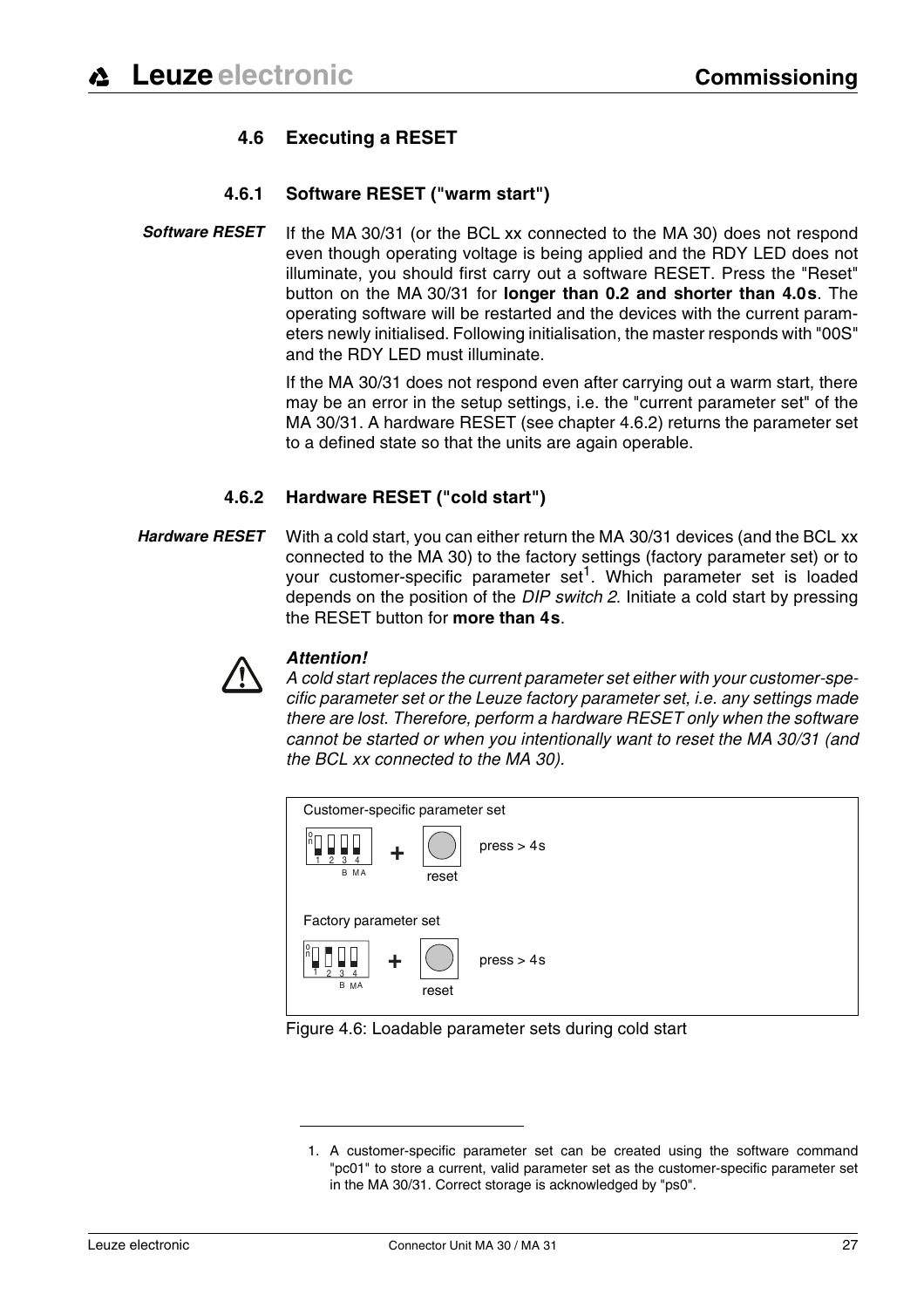## **5 Appendix**

## **5.1 Troubleshooting**

<span id="page-29-1"></span><span id="page-29-0"></span>*Troubleshooting* If problems should occur during commissioning of the MA 30/31, you can refer to the following table. Typical errors and their possible causes are described here as well as tips for their elimination.

| <b>No</b>    | <b>Error description</b>                                                                                      | Possible cause(s)                                                                                                                                                                                                                                      | Remedy                                                                                                                                                                                                                                                                                          |  |  |  |  |
|--------------|---------------------------------------------------------------------------------------------------------------|--------------------------------------------------------------------------------------------------------------------------------------------------------------------------------------------------------------------------------------------------------|-------------------------------------------------------------------------------------------------------------------------------------------------------------------------------------------------------------------------------------------------------------------------------------------------|--|--|--|--|
|              | Start-up:                                                                                                     |                                                                                                                                                                                                                                                        |                                                                                                                                                                                                                                                                                                 |  |  |  |  |
| 1            | No LED illuminates,<br>BCL xx on the MA 30<br>does not start                                                  | Incorrect polarity or<br>improper connection of<br>operating voltage                                                                                                                                                                                   | Check and correct connec-<br>tion                                                                                                                                                                                                                                                               |  |  |  |  |
| $\mathbf{2}$ | LED RDY flashes for<br>longer than 30s after<br>start-up                                                      | "Power-On" function test<br>could not be carried out<br>successfully                                                                                                                                                                                   | Test the network wiring;<br>switch the operating volt-<br>age on and off                                                                                                                                                                                                                        |  |  |  |  |
| 3            | Network master<br>(Addr. "00") does not<br>respond to host                                                    | No communication<br>between host and master:<br>1.<br>Incorrect interface<br>type plugged in<br>Interface incorrectly<br>2.<br>connected<br>З.<br>Incompatible data for-<br>mat between host and<br>MA 30/31<br>4.<br>DIP switch 3 set to<br>"Service" | 1.<br>Replace the interface<br>module<br>2.<br>Correct according to<br>the connection dia-<br>gram<br>3.<br>Check the data format<br>and change in the<br>master setup<br>Set DIP switch 3 to<br>4.<br>"Host"                                                                                   |  |  |  |  |
| 4            | Master responds with<br>"00S", the connected<br>slaves do not respond                                         | 1.<br>Last slave address<br>not set on the<br>MA 30/31<br>DIP switch 4 set to<br>2.<br>OΝ                                                                                                                                                              | 1.<br>Set Last Slave<br>Address with control<br>knob or Master setup,<br>after which a new<br>start has to be per-<br>formed, either by<br>Online command 'H'<br>or by voltage off -> on.<br>2.<br>Set DIP switch 4 to<br><b>OFF</b>                                                            |  |  |  |  |
| 5            | Master responds with<br>"00S", all connected<br>slaves respond with<br>time out (e.g. "01T,<br>02T, 03T etc.) | 1.<br>Interruption or polar-<br>ity reversal of the<br>multiNet plus interface<br>(RS 485)<br>2<br>The slaves have not<br>recognised the "multi-<br>Net" protocol type and<br>are operating with a<br>different data format                            | 1.<br>Test and correct the<br>connection; wires A<br>and B must not be<br>interchanged<br>Test and correct set-<br>2.<br>tings for the host pro-<br>tocol of the slaves at<br>the service interface:<br>data format:<br>multiNetMode<br>baud rate:<br>57600<br>protocol:<br>multiNet plus Slave |  |  |  |  |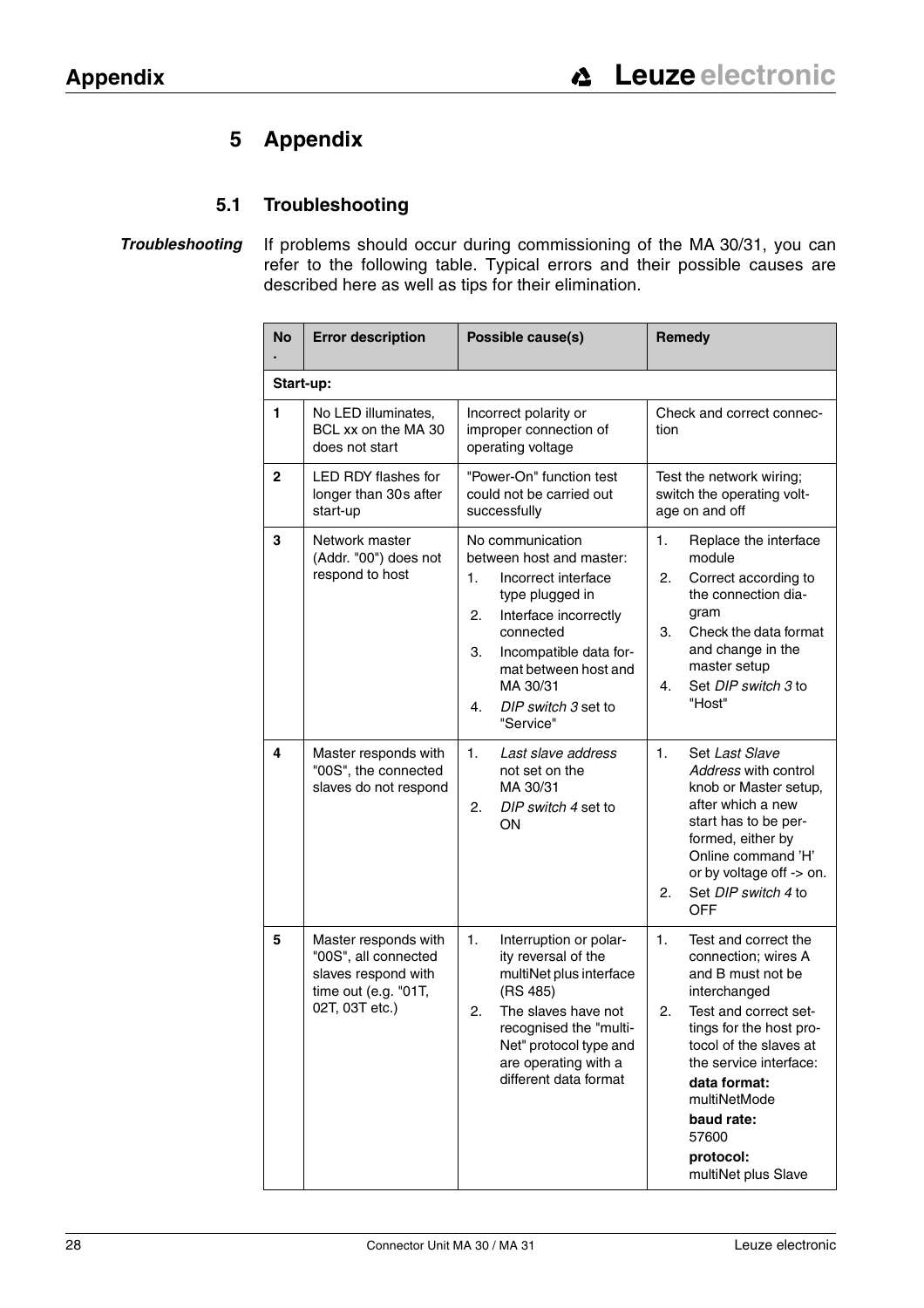| <b>No</b>      | <b>Error description</b>                                                                                 | Possible cause(s)                                                                                                                                 | Remedy                                                                                                                                        |
|----------------|----------------------------------------------------------------------------------------------------------|---------------------------------------------------------------------------------------------------------------------------------------------------|-----------------------------------------------------------------------------------------------------------------------------------------------|
| 6              | Master and slaves<br>respond with<br>"Addr.+S"; individual<br>slaves respond with<br>time out (e.g. 03T) | $\mathbf{1}$ .<br>Slave no. 3 is not<br>properly connected or<br>is using an incorrect<br>data format<br>2.<br>Slave no. 3 is set to<br>"Service" | $\mathbf{1}$ .<br>Test the connection to<br>slave no. 3 and the<br>host protocol (see<br>above)<br>2.<br>Switch slave no. 3 to<br>"Operation" |
|                | <b>Operation:</b>                                                                                        |                                                                                                                                                   |                                                                                                                                               |
| $\overline{7}$ | <b>LED DTR flashes but</b><br>no data arrive at the<br>host computer                                     | 1.<br>Incorrect protocol set<br>at the host interface of<br>the MA 30/31<br>2.<br>DIP switch 3 set to<br>"Service"                                | 1.<br>Set the protocol on<br>the MA 30/31 to the<br>value of the host com-<br>puter<br>2.<br>Set DIP switch 3 to<br>"Host"                    |
| 8              | LEDs RDY and ERR<br>flash synchronously                                                                  | The MA 30/31 or the<br>BCL xx connected to the<br>MA 30 are in setup mode;<br>no read tasks can be exe-<br>cuted                                  | Exit and, if necessary, save<br>the setup; the MA 30/31<br>returns to the operating<br>mode                                                   |
| 9              | LEDs RDY and ERR<br>flash alternatingly;<br><b>ACT illuminates</b>                                       | The function "autoConfig"<br>on DIP switch 1 has been<br>activated for automatic<br>code configuration                                            | After recognising the code<br>to be read, remove the<br>label from the read area<br>and deactivate "autoCon-<br>fig"                          |
| 10             | LED RDY does not<br>illuminate                                                                           | Operating software of the<br>MA 30/31 does not function<br>properly                                                                               | Perform a software RESET                                                                                                                      |

Table 5.1: Error list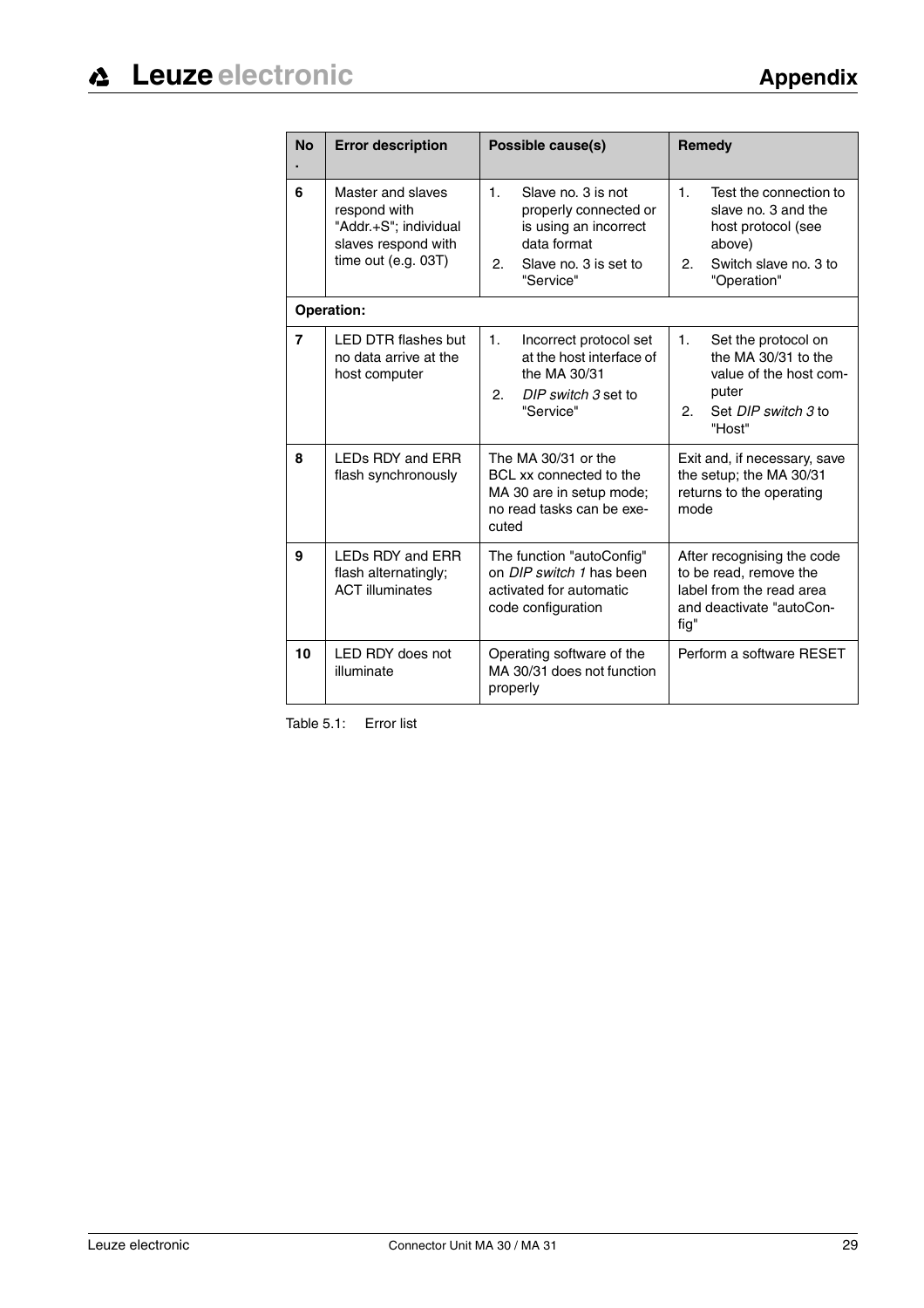## <span id="page-31-0"></span>**5.2 Overview of Commands and Parameters**

Online commands can be used to send commands directly to the device for control and configuration.

For this, the MA 30 has to be connected to a host or service computer via the serial interface The commands described can be sent either via the host or the service interface.

For information on the transmission protocol, please see [chapter 2.6 "Service mode".](#page-11-0)

*Syntax* "Online" commands consist of one or two ASCII characters followed by command parameters.

> No separation characters may be entered between the command and the command parameter(s). Both small and capitalised letters may be used.

Example:

Command **'PC'**: Parameter Copy-Function

Parameter **'20'**: Copy from parameter memory '2' to parameter memory '0' This will be sent: **'PC20'**

*Notation* Commands, command parameters and returned data are enclosed between single quotation marks **' '**.

> Most "online" commands are acknowledged by the MA 30 and any requested data returned. For commands that are not acknowledged, command execution can be observed or monitored directly on the device.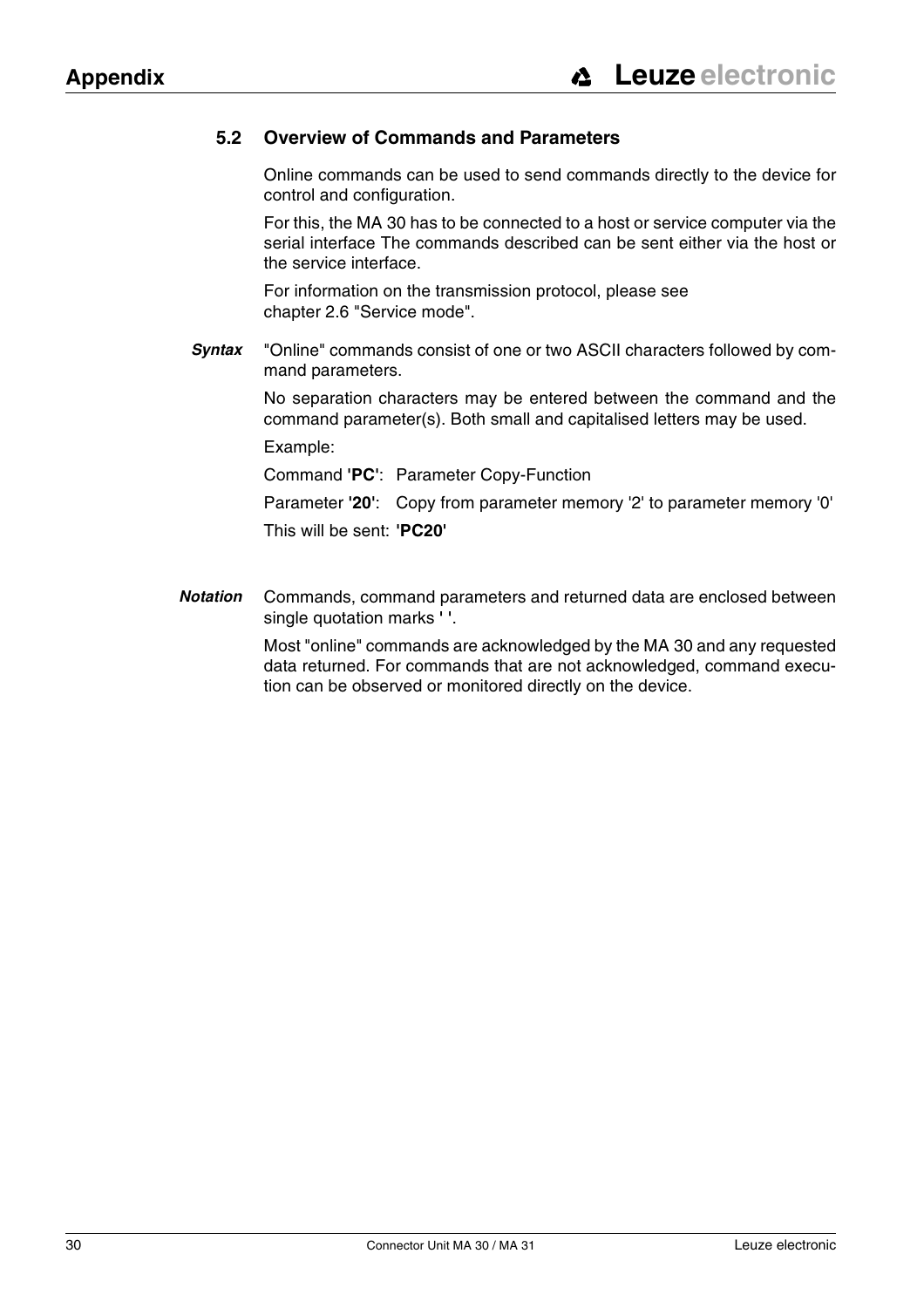## <span id="page-32-0"></span>**5.2.1 General "Online" Commands**

### *Software version number*

| Command              | 'V'                                                                                                                                                                                                                                                                              |
|----------------------|----------------------------------------------------------------------------------------------------------------------------------------------------------------------------------------------------------------------------------------------------------------------------------|
| Description          | Requests device version information                                                                                                                                                                                                                                              |
| Parameter            | no                                                                                                                                                                                                                                                                               |
|                      | '00MA 30<br>00V 01.15<br>0027.05.03                                                                                                                                                                                                                                              |
| Acknowledge-<br>ment | The device type is listed in the first line, the device version number in the<br>second line, and the version date in the third line. The prefixed '00' corre-<br>sponds to the device address.<br>The data which are actually displayed may vary from the values given<br>here. |

### *Notice!*

*Using this command, you can check whether the connected host or service computer is properly connected and configured. If you do not receive an acknowledgement, please check interface connections, protocol and service switches.*

### *Software reset*

| <b>Command</b>       | 'H'                                                                                                                                                   |
|----------------------|-------------------------------------------------------------------------------------------------------------------------------------------------------|
| Description          | Carries out a software reset. The device is restarted and reinitialised, leav-<br>ing it in the same state as when the supply voltage is switched on. |
| Parameter            | no                                                                                                                                                    |
| Acknowledge-<br>ment | 'S' (start signal)                                                                                                                                    |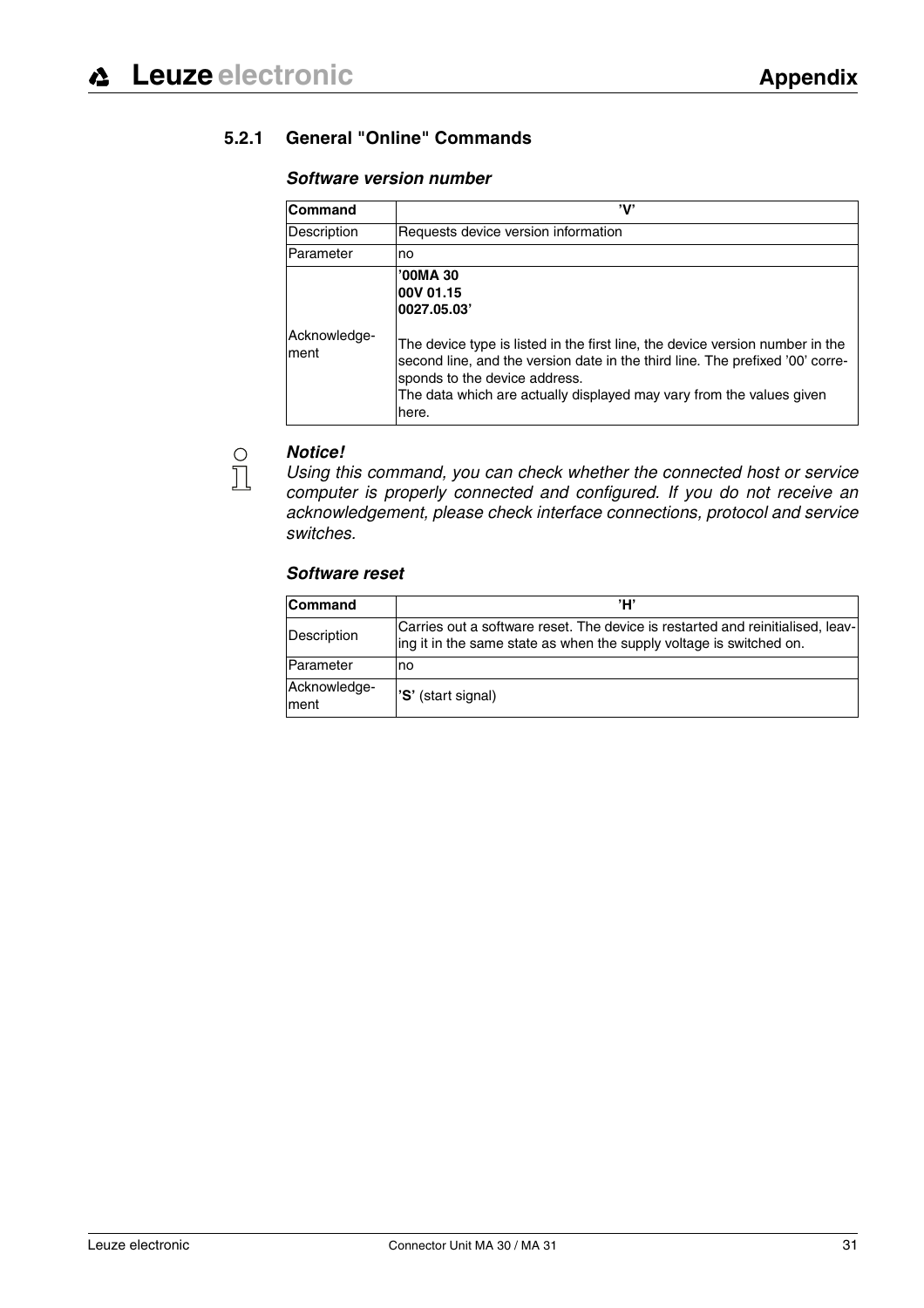| Command              | 'PC'                                                                                                                                                                                                                                                                                                                                                                                                                                                                                                |  |  |  |
|----------------------|-----------------------------------------------------------------------------------------------------------------------------------------------------------------------------------------------------------------------------------------------------------------------------------------------------------------------------------------------------------------------------------------------------------------------------------------------------------------------------------------------------|--|--|--|
| Description          | Copies the given source parameter set into the given target parameter set                                                                                                                                                                                                                                                                                                                                                                                                                           |  |  |  |
| Parameter            | '0'<br>current parameter set.<br>'1'<br>customer-specific parameter set.<br>'2'<br>parameter set with factory default settings.<br>Examples:<br>'PC20': Parameter Reset (to factory settings).<br><b>PC01</b> : The current parameter set is copied in the customer-specific<br>parameter set (backup).<br>'PC10': Reset to customer-specific settings!<br><b>Attention!</b><br>With this command, the parameter sets of any connected bar<br>code reader will be influenced in the same way.       |  |  |  |
| Acknowledge-<br>ment | All possible acknowledgements are listed below.<br>Acknowledgement<br>Description<br>'PS0'<br>valid parameter set.<br>'PS1'<br>other invalid message.<br>'PS2'<br>invalid message length.<br>'PS3'<br>invalid type of BCC check sum.<br>invalid BCC check sum.<br>'PS4'<br>'PS5'<br>invalid data length.<br>'PS6'<br>invalid message parameters.<br>'PS7'<br>invalid start address in parameter set.<br>invalid CRC check sum of parameter set.<br>'PS8'<br>'PS9'<br>invalid type of parameter set. |  |  |  |

### *Parameter- reset respc. copy Parameter.*



### *Notice!*

*A valid parameter set operation must be acknowledged with 'PS0'. Should an error occur, the command should be repeated. Repeated error acknowledgements indicate an error in the parameter set. If in doubt, contact your Leuze sales or service office (see back page for addresses).*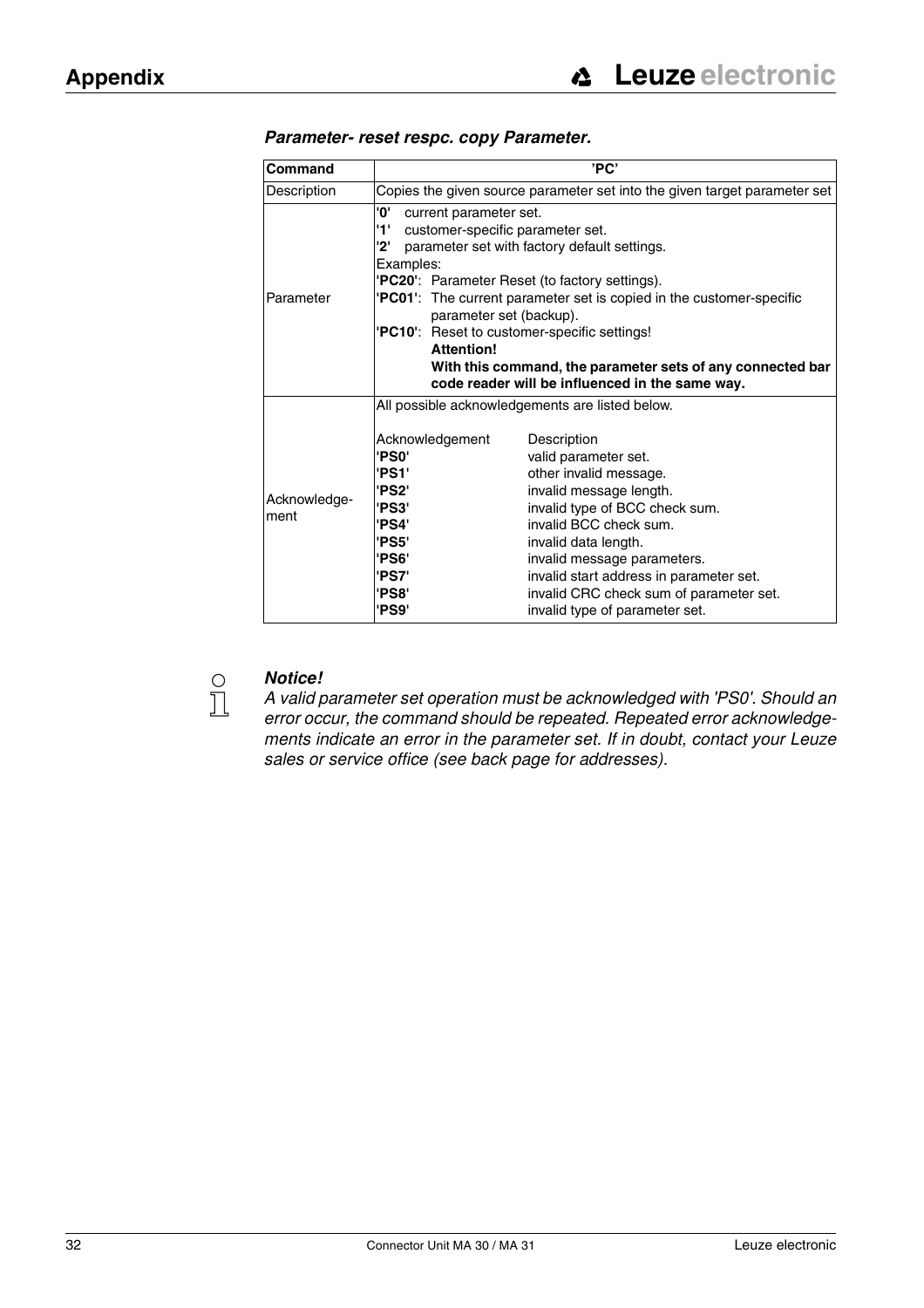### *Broadcast command*

| Command               | 'B'                                                                                                                                                                                                                                                                                                             |
|-----------------------|-----------------------------------------------------------------------------------------------------------------------------------------------------------------------------------------------------------------------------------------------------------------------------------------------------------------|
| Description           | Should this command be sent to the MA 30, then all attached commands<br>e.g. a 'V', will be sent to all the devices connected to the multiNet. As an<br>acknowledgement, all devices send their version status back to the MA 30<br>in this case.                                                               |
| Parameter             | All commands can be attached that can be understood by the connected<br>devices. Should for example, all scanners in the multiNet be triggered,<br>then this gives the following command:<br>$'00B+'$<br>Here '00' is the address for the MA 30, 'B' the Broadcast command and<br>the '+' the attached command. |
| Acknowledge-<br>Iment | Possible acknowledgements correspond to the acknowledgements of the<br>attached commands. The actual Broadcast command is not acknowl-<br>edged.                                                                                                                                                                |



## *Attention!*

*This command is very powerful and must be used with caution as incorrect commands can negatively influence the entire network.*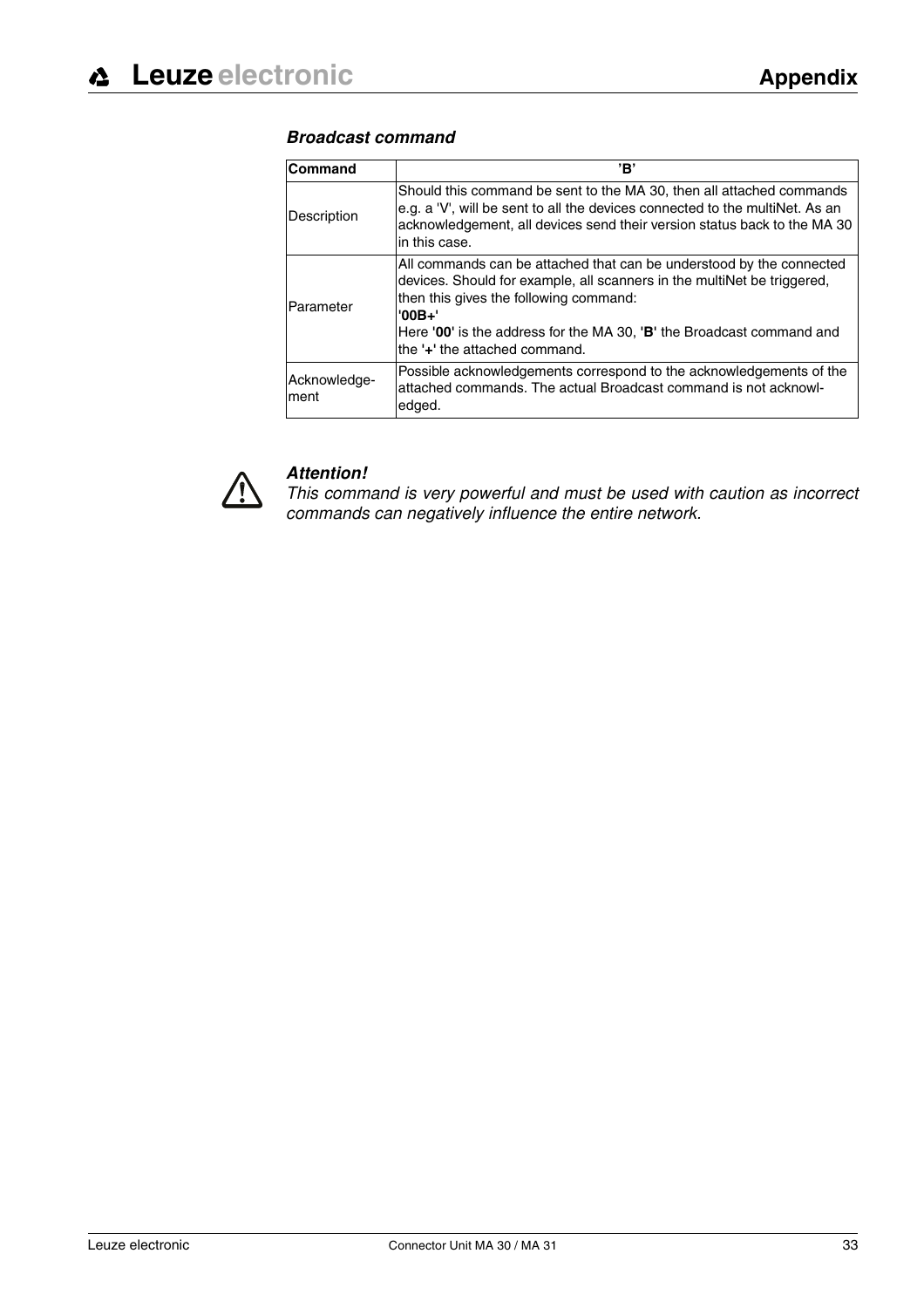## **5.3 ASCII table**

### <span id="page-35-0"></span>*ASCII table*

| ^@<br><b>NUL</b><br>Null<br>00<br><b>NULL</b><br>0<br>$^{\wedge}$ A<br>SOH<br>START OF HEADING<br>01<br>1<br>Start of heading<br>^B<br><b>STX</b><br>START OF TEXT<br>02<br>2<br>First character of text<br>^C<br>END OF TEXT<br>03<br><b>ETX</b><br>Last character of text<br>3<br>^D<br><b>END OF TRANSMISSION</b><br>04<br><b>EOT</b><br>End of transmission<br>4<br>^E<br><b>ENQUIRY</b><br>05<br><b>ENQ</b><br>5<br>Request to transmit data<br>^F<br><b>ACK</b><br><b>ACKNOWLEDGE</b><br>Positive response<br>06<br>6<br>^G<br><b>BELL</b><br><b>BEL</b><br>Bell symbol<br>07<br>7<br>^H<br>BS<br><b>BACKSPACE</b><br>08<br>8<br><b>Backspace</b><br>시<br>HT<br>09<br><b>HORIZONTAL TABULATOR</b><br>Horizontal tabulator<br>9<br>^J<br>LF<br>0A<br>LINE FEED<br>10<br>Line feed<br>^K<br>VT<br>0B<br><b>VERTICAL TABULATOR</b><br>Vertical tabulator<br>11<br>^L<br>FF<br>0C<br>12<br><b>FORM FEED</b><br>Form feed<br><b>CARRIAGE RETURN</b><br>0D<br>$\wedge$ M<br>CR<br>13<br>Carriage return<br>$\wedge N$<br>0E<br>SO<br><b>SHIFT OUT</b><br>Shift out<br>14<br>0F<br>^O<br>SI<br><b>SHIFT IN</b><br>Shift in<br>15<br>$\wedge P$<br><b>DLE</b><br>10<br>DATA LINK ESCAPE<br>16<br>Data link escape<br>^Q<br>DC <sub>1</sub><br>11<br>DEVICE CONTROL 1 (X-ON)<br>17<br>Device control 1<br>^R<br>DC <sub>2</sub><br>DEVICE CONTROL 2 (TAPE)<br>12<br>18<br>Device control 2<br>^S<br>DEVICE CONTROL 3 (X-OFF)<br>13<br>DC <sub>3</sub><br>19<br>Device control 3<br>^T<br><b>DEVICE CONTROL 4</b><br>14<br>DC4<br>20<br>Device control 4<br>NEGATIVE (/Tape)<br>15<br>۸U<br><b>NAK</b><br>Negative acknowledge<br>21<br><b>ACKNOWLEDGE</b><br>۸V<br><b>SYNCRONOUS IDLE</b><br>SYN<br>Synchronization<br>16<br>22<br>$\wedge W$<br><b>ETB</b><br><b>END OF TRANSMISSION BLOCK</b><br>End of data transmission bloc<br>17<br>23<br>٨X<br>CAN<br>CANCEL<br>18<br>24<br>Cancel<br>۸Y<br><b>EM</b><br><b>END OF MEDIUM</b><br>End of medium<br>19<br>25<br>$^{\wedge Z}$<br><b>SUB</b><br>1A<br><b>SUBSTITUTE</b><br>26<br>Substitution<br><b>ESC</b><br>1B<br>시<br><b>ESCAPE</b><br>27<br>Escape<br>v<br>FS<br>1C<br><b>FILE SEPARATOR</b><br>File separator<br>28<br>시<br>GS<br><b>GROUP SEPARATOR</b><br>1D<br>29<br>Group separator<br>$\sim$<br>1E<br>RS<br><b>RECORD SEPARATOR</b><br>Record separator<br>30<br>1F<br>US<br>$\wedge$<br><b>UNIT SEPARATOR</b><br>Unit separator<br>31<br>SP<br><b>SPACE</b><br>20<br>32<br>Space<br>21<br><b>EXCLAMATION POINT</b><br><b>Exclamation point</b><br>33<br>ı<br>H<br><b>QUOTATION MARK</b><br>Quotation mark<br>22<br>34<br>35<br>NUMBER SIGN<br>23<br>#<br>Number sign<br>\$<br>24<br>DOLLAR SIGN<br>Dollar sign<br>36<br>$\%$<br>PERCENT SIGN<br>Percent sign<br>25<br>37<br>AMPERSAND<br>Ampersand<br>26<br>&<br>38<br>$\mathbf{I}$<br>27<br><b>APOSTROPHE</b><br>Apostrophe<br>39<br>OPENING PARENTHESIS<br>Opening parenthesis<br>28<br>40<br>(<br><b>CLOSING PARENTHESIS</b><br>Closing parenthesis<br>29<br>41<br>$\mathcal{E}$<br>$\star$<br>2A<br>42<br><b>ASTERISK</b><br>Asterisk<br>2B<br><b>PLUS</b><br>Plus<br>43<br>$+$<br>2C<br>44<br><b>COMMA</b><br>Comma<br>2D<br><b>HYPHEN (MINUS)</b><br>45<br>Hyphen (minus)<br>2E<br>PERIOD (DECIMAL)<br>Period (decimal)<br>46<br>2F<br><b>SLANT</b><br>47<br>Slant<br>30<br>0<br>48<br>31<br>1<br>49<br>32<br>2<br>50 | <b>HEX</b> | <b>DEC</b> | <b>CTRL</b> | <b>ABB</b> | <b>DESIGNATION</b> | <b>MEANING</b> |
|------------------------------------------------------------------------------------------------------------------------------------------------------------------------------------------------------------------------------------------------------------------------------------------------------------------------------------------------------------------------------------------------------------------------------------------------------------------------------------------------------------------------------------------------------------------------------------------------------------------------------------------------------------------------------------------------------------------------------------------------------------------------------------------------------------------------------------------------------------------------------------------------------------------------------------------------------------------------------------------------------------------------------------------------------------------------------------------------------------------------------------------------------------------------------------------------------------------------------------------------------------------------------------------------------------------------------------------------------------------------------------------------------------------------------------------------------------------------------------------------------------------------------------------------------------------------------------------------------------------------------------------------------------------------------------------------------------------------------------------------------------------------------------------------------------------------------------------------------------------------------------------------------------------------------------------------------------------------------------------------------------------------------------------------------------------------------------------------------------------------------------------------------------------------------------------------------------------------------------------------------------------------------------------------------------------------------------------------------------------------------------------------------------------------------------------------------------------------------------------------------------------------------------------------------------------------------------------------------------------------------------------------------------------------------------------------------------------------------------------------------------------------------------------------------------------------------------------------------------------------------------------------------------------------------------------------------------------------------------------------------------------------------------------------------------------------------------------------------------------------------------------------------------------------------------------------------------------------------------------------------------------------------------------------------------------------------------------|------------|------------|-------------|------------|--------------------|----------------|
|                                                                                                                                                                                                                                                                                                                                                                                                                                                                                                                                                                                                                                                                                                                                                                                                                                                                                                                                                                                                                                                                                                                                                                                                                                                                                                                                                                                                                                                                                                                                                                                                                                                                                                                                                                                                                                                                                                                                                                                                                                                                                                                                                                                                                                                                                                                                                                                                                                                                                                                                                                                                                                                                                                                                                                                                                                                                                                                                                                                                                                                                                                                                                                                                                                                                                                                                          |            |            |             |            |                    |                |
|                                                                                                                                                                                                                                                                                                                                                                                                                                                                                                                                                                                                                                                                                                                                                                                                                                                                                                                                                                                                                                                                                                                                                                                                                                                                                                                                                                                                                                                                                                                                                                                                                                                                                                                                                                                                                                                                                                                                                                                                                                                                                                                                                                                                                                                                                                                                                                                                                                                                                                                                                                                                                                                                                                                                                                                                                                                                                                                                                                                                                                                                                                                                                                                                                                                                                                                                          |            |            |             |            |                    |                |
|                                                                                                                                                                                                                                                                                                                                                                                                                                                                                                                                                                                                                                                                                                                                                                                                                                                                                                                                                                                                                                                                                                                                                                                                                                                                                                                                                                                                                                                                                                                                                                                                                                                                                                                                                                                                                                                                                                                                                                                                                                                                                                                                                                                                                                                                                                                                                                                                                                                                                                                                                                                                                                                                                                                                                                                                                                                                                                                                                                                                                                                                                                                                                                                                                                                                                                                                          |            |            |             |            |                    |                |
|                                                                                                                                                                                                                                                                                                                                                                                                                                                                                                                                                                                                                                                                                                                                                                                                                                                                                                                                                                                                                                                                                                                                                                                                                                                                                                                                                                                                                                                                                                                                                                                                                                                                                                                                                                                                                                                                                                                                                                                                                                                                                                                                                                                                                                                                                                                                                                                                                                                                                                                                                                                                                                                                                                                                                                                                                                                                                                                                                                                                                                                                                                                                                                                                                                                                                                                                          |            |            |             |            |                    |                |
|                                                                                                                                                                                                                                                                                                                                                                                                                                                                                                                                                                                                                                                                                                                                                                                                                                                                                                                                                                                                                                                                                                                                                                                                                                                                                                                                                                                                                                                                                                                                                                                                                                                                                                                                                                                                                                                                                                                                                                                                                                                                                                                                                                                                                                                                                                                                                                                                                                                                                                                                                                                                                                                                                                                                                                                                                                                                                                                                                                                                                                                                                                                                                                                                                                                                                                                                          |            |            |             |            |                    |                |
|                                                                                                                                                                                                                                                                                                                                                                                                                                                                                                                                                                                                                                                                                                                                                                                                                                                                                                                                                                                                                                                                                                                                                                                                                                                                                                                                                                                                                                                                                                                                                                                                                                                                                                                                                                                                                                                                                                                                                                                                                                                                                                                                                                                                                                                                                                                                                                                                                                                                                                                                                                                                                                                                                                                                                                                                                                                                                                                                                                                                                                                                                                                                                                                                                                                                                                                                          |            |            |             |            |                    |                |
|                                                                                                                                                                                                                                                                                                                                                                                                                                                                                                                                                                                                                                                                                                                                                                                                                                                                                                                                                                                                                                                                                                                                                                                                                                                                                                                                                                                                                                                                                                                                                                                                                                                                                                                                                                                                                                                                                                                                                                                                                                                                                                                                                                                                                                                                                                                                                                                                                                                                                                                                                                                                                                                                                                                                                                                                                                                                                                                                                                                                                                                                                                                                                                                                                                                                                                                                          |            |            |             |            |                    |                |
|                                                                                                                                                                                                                                                                                                                                                                                                                                                                                                                                                                                                                                                                                                                                                                                                                                                                                                                                                                                                                                                                                                                                                                                                                                                                                                                                                                                                                                                                                                                                                                                                                                                                                                                                                                                                                                                                                                                                                                                                                                                                                                                                                                                                                                                                                                                                                                                                                                                                                                                                                                                                                                                                                                                                                                                                                                                                                                                                                                                                                                                                                                                                                                                                                                                                                                                                          |            |            |             |            |                    |                |
|                                                                                                                                                                                                                                                                                                                                                                                                                                                                                                                                                                                                                                                                                                                                                                                                                                                                                                                                                                                                                                                                                                                                                                                                                                                                                                                                                                                                                                                                                                                                                                                                                                                                                                                                                                                                                                                                                                                                                                                                                                                                                                                                                                                                                                                                                                                                                                                                                                                                                                                                                                                                                                                                                                                                                                                                                                                                                                                                                                                                                                                                                                                                                                                                                                                                                                                                          |            |            |             |            |                    |                |
|                                                                                                                                                                                                                                                                                                                                                                                                                                                                                                                                                                                                                                                                                                                                                                                                                                                                                                                                                                                                                                                                                                                                                                                                                                                                                                                                                                                                                                                                                                                                                                                                                                                                                                                                                                                                                                                                                                                                                                                                                                                                                                                                                                                                                                                                                                                                                                                                                                                                                                                                                                                                                                                                                                                                                                                                                                                                                                                                                                                                                                                                                                                                                                                                                                                                                                                                          |            |            |             |            |                    |                |
|                                                                                                                                                                                                                                                                                                                                                                                                                                                                                                                                                                                                                                                                                                                                                                                                                                                                                                                                                                                                                                                                                                                                                                                                                                                                                                                                                                                                                                                                                                                                                                                                                                                                                                                                                                                                                                                                                                                                                                                                                                                                                                                                                                                                                                                                                                                                                                                                                                                                                                                                                                                                                                                                                                                                                                                                                                                                                                                                                                                                                                                                                                                                                                                                                                                                                                                                          |            |            |             |            |                    |                |
|                                                                                                                                                                                                                                                                                                                                                                                                                                                                                                                                                                                                                                                                                                                                                                                                                                                                                                                                                                                                                                                                                                                                                                                                                                                                                                                                                                                                                                                                                                                                                                                                                                                                                                                                                                                                                                                                                                                                                                                                                                                                                                                                                                                                                                                                                                                                                                                                                                                                                                                                                                                                                                                                                                                                                                                                                                                                                                                                                                                                                                                                                                                                                                                                                                                                                                                                          |            |            |             |            |                    |                |
|                                                                                                                                                                                                                                                                                                                                                                                                                                                                                                                                                                                                                                                                                                                                                                                                                                                                                                                                                                                                                                                                                                                                                                                                                                                                                                                                                                                                                                                                                                                                                                                                                                                                                                                                                                                                                                                                                                                                                                                                                                                                                                                                                                                                                                                                                                                                                                                                                                                                                                                                                                                                                                                                                                                                                                                                                                                                                                                                                                                                                                                                                                                                                                                                                                                                                                                                          |            |            |             |            |                    |                |
|                                                                                                                                                                                                                                                                                                                                                                                                                                                                                                                                                                                                                                                                                                                                                                                                                                                                                                                                                                                                                                                                                                                                                                                                                                                                                                                                                                                                                                                                                                                                                                                                                                                                                                                                                                                                                                                                                                                                                                                                                                                                                                                                                                                                                                                                                                                                                                                                                                                                                                                                                                                                                                                                                                                                                                                                                                                                                                                                                                                                                                                                                                                                                                                                                                                                                                                                          |            |            |             |            |                    |                |
|                                                                                                                                                                                                                                                                                                                                                                                                                                                                                                                                                                                                                                                                                                                                                                                                                                                                                                                                                                                                                                                                                                                                                                                                                                                                                                                                                                                                                                                                                                                                                                                                                                                                                                                                                                                                                                                                                                                                                                                                                                                                                                                                                                                                                                                                                                                                                                                                                                                                                                                                                                                                                                                                                                                                                                                                                                                                                                                                                                                                                                                                                                                                                                                                                                                                                                                                          |            |            |             |            |                    |                |
|                                                                                                                                                                                                                                                                                                                                                                                                                                                                                                                                                                                                                                                                                                                                                                                                                                                                                                                                                                                                                                                                                                                                                                                                                                                                                                                                                                                                                                                                                                                                                                                                                                                                                                                                                                                                                                                                                                                                                                                                                                                                                                                                                                                                                                                                                                                                                                                                                                                                                                                                                                                                                                                                                                                                                                                                                                                                                                                                                                                                                                                                                                                                                                                                                                                                                                                                          |            |            |             |            |                    |                |
|                                                                                                                                                                                                                                                                                                                                                                                                                                                                                                                                                                                                                                                                                                                                                                                                                                                                                                                                                                                                                                                                                                                                                                                                                                                                                                                                                                                                                                                                                                                                                                                                                                                                                                                                                                                                                                                                                                                                                                                                                                                                                                                                                                                                                                                                                                                                                                                                                                                                                                                                                                                                                                                                                                                                                                                                                                                                                                                                                                                                                                                                                                                                                                                                                                                                                                                                          |            |            |             |            |                    |                |
|                                                                                                                                                                                                                                                                                                                                                                                                                                                                                                                                                                                                                                                                                                                                                                                                                                                                                                                                                                                                                                                                                                                                                                                                                                                                                                                                                                                                                                                                                                                                                                                                                                                                                                                                                                                                                                                                                                                                                                                                                                                                                                                                                                                                                                                                                                                                                                                                                                                                                                                                                                                                                                                                                                                                                                                                                                                                                                                                                                                                                                                                                                                                                                                                                                                                                                                                          |            |            |             |            |                    |                |
|                                                                                                                                                                                                                                                                                                                                                                                                                                                                                                                                                                                                                                                                                                                                                                                                                                                                                                                                                                                                                                                                                                                                                                                                                                                                                                                                                                                                                                                                                                                                                                                                                                                                                                                                                                                                                                                                                                                                                                                                                                                                                                                                                                                                                                                                                                                                                                                                                                                                                                                                                                                                                                                                                                                                                                                                                                                                                                                                                                                                                                                                                                                                                                                                                                                                                                                                          |            |            |             |            |                    |                |
|                                                                                                                                                                                                                                                                                                                                                                                                                                                                                                                                                                                                                                                                                                                                                                                                                                                                                                                                                                                                                                                                                                                                                                                                                                                                                                                                                                                                                                                                                                                                                                                                                                                                                                                                                                                                                                                                                                                                                                                                                                                                                                                                                                                                                                                                                                                                                                                                                                                                                                                                                                                                                                                                                                                                                                                                                                                                                                                                                                                                                                                                                                                                                                                                                                                                                                                                          |            |            |             |            |                    |                |
|                                                                                                                                                                                                                                                                                                                                                                                                                                                                                                                                                                                                                                                                                                                                                                                                                                                                                                                                                                                                                                                                                                                                                                                                                                                                                                                                                                                                                                                                                                                                                                                                                                                                                                                                                                                                                                                                                                                                                                                                                                                                                                                                                                                                                                                                                                                                                                                                                                                                                                                                                                                                                                                                                                                                                                                                                                                                                                                                                                                                                                                                                                                                                                                                                                                                                                                                          |            |            |             |            |                    |                |
|                                                                                                                                                                                                                                                                                                                                                                                                                                                                                                                                                                                                                                                                                                                                                                                                                                                                                                                                                                                                                                                                                                                                                                                                                                                                                                                                                                                                                                                                                                                                                                                                                                                                                                                                                                                                                                                                                                                                                                                                                                                                                                                                                                                                                                                                                                                                                                                                                                                                                                                                                                                                                                                                                                                                                                                                                                                                                                                                                                                                                                                                                                                                                                                                                                                                                                                                          |            |            |             |            |                    |                |
|                                                                                                                                                                                                                                                                                                                                                                                                                                                                                                                                                                                                                                                                                                                                                                                                                                                                                                                                                                                                                                                                                                                                                                                                                                                                                                                                                                                                                                                                                                                                                                                                                                                                                                                                                                                                                                                                                                                                                                                                                                                                                                                                                                                                                                                                                                                                                                                                                                                                                                                                                                                                                                                                                                                                                                                                                                                                                                                                                                                                                                                                                                                                                                                                                                                                                                                                          |            |            |             |            |                    |                |
|                                                                                                                                                                                                                                                                                                                                                                                                                                                                                                                                                                                                                                                                                                                                                                                                                                                                                                                                                                                                                                                                                                                                                                                                                                                                                                                                                                                                                                                                                                                                                                                                                                                                                                                                                                                                                                                                                                                                                                                                                                                                                                                                                                                                                                                                                                                                                                                                                                                                                                                                                                                                                                                                                                                                                                                                                                                                                                                                                                                                                                                                                                                                                                                                                                                                                                                                          |            |            |             |            |                    |                |
|                                                                                                                                                                                                                                                                                                                                                                                                                                                                                                                                                                                                                                                                                                                                                                                                                                                                                                                                                                                                                                                                                                                                                                                                                                                                                                                                                                                                                                                                                                                                                                                                                                                                                                                                                                                                                                                                                                                                                                                                                                                                                                                                                                                                                                                                                                                                                                                                                                                                                                                                                                                                                                                                                                                                                                                                                                                                                                                                                                                                                                                                                                                                                                                                                                                                                                                                          |            |            |             |            |                    |                |
|                                                                                                                                                                                                                                                                                                                                                                                                                                                                                                                                                                                                                                                                                                                                                                                                                                                                                                                                                                                                                                                                                                                                                                                                                                                                                                                                                                                                                                                                                                                                                                                                                                                                                                                                                                                                                                                                                                                                                                                                                                                                                                                                                                                                                                                                                                                                                                                                                                                                                                                                                                                                                                                                                                                                                                                                                                                                                                                                                                                                                                                                                                                                                                                                                                                                                                                                          |            |            |             |            |                    |                |
|                                                                                                                                                                                                                                                                                                                                                                                                                                                                                                                                                                                                                                                                                                                                                                                                                                                                                                                                                                                                                                                                                                                                                                                                                                                                                                                                                                                                                                                                                                                                                                                                                                                                                                                                                                                                                                                                                                                                                                                                                                                                                                                                                                                                                                                                                                                                                                                                                                                                                                                                                                                                                                                                                                                                                                                                                                                                                                                                                                                                                                                                                                                                                                                                                                                                                                                                          |            |            |             |            |                    |                |
|                                                                                                                                                                                                                                                                                                                                                                                                                                                                                                                                                                                                                                                                                                                                                                                                                                                                                                                                                                                                                                                                                                                                                                                                                                                                                                                                                                                                                                                                                                                                                                                                                                                                                                                                                                                                                                                                                                                                                                                                                                                                                                                                                                                                                                                                                                                                                                                                                                                                                                                                                                                                                                                                                                                                                                                                                                                                                                                                                                                                                                                                                                                                                                                                                                                                                                                                          |            |            |             |            |                    |                |
|                                                                                                                                                                                                                                                                                                                                                                                                                                                                                                                                                                                                                                                                                                                                                                                                                                                                                                                                                                                                                                                                                                                                                                                                                                                                                                                                                                                                                                                                                                                                                                                                                                                                                                                                                                                                                                                                                                                                                                                                                                                                                                                                                                                                                                                                                                                                                                                                                                                                                                                                                                                                                                                                                                                                                                                                                                                                                                                                                                                                                                                                                                                                                                                                                                                                                                                                          |            |            |             |            |                    |                |
|                                                                                                                                                                                                                                                                                                                                                                                                                                                                                                                                                                                                                                                                                                                                                                                                                                                                                                                                                                                                                                                                                                                                                                                                                                                                                                                                                                                                                                                                                                                                                                                                                                                                                                                                                                                                                                                                                                                                                                                                                                                                                                                                                                                                                                                                                                                                                                                                                                                                                                                                                                                                                                                                                                                                                                                                                                                                                                                                                                                                                                                                                                                                                                                                                                                                                                                                          |            |            |             |            |                    |                |
|                                                                                                                                                                                                                                                                                                                                                                                                                                                                                                                                                                                                                                                                                                                                                                                                                                                                                                                                                                                                                                                                                                                                                                                                                                                                                                                                                                                                                                                                                                                                                                                                                                                                                                                                                                                                                                                                                                                                                                                                                                                                                                                                                                                                                                                                                                                                                                                                                                                                                                                                                                                                                                                                                                                                                                                                                                                                                                                                                                                                                                                                                                                                                                                                                                                                                                                                          |            |            |             |            |                    |                |
|                                                                                                                                                                                                                                                                                                                                                                                                                                                                                                                                                                                                                                                                                                                                                                                                                                                                                                                                                                                                                                                                                                                                                                                                                                                                                                                                                                                                                                                                                                                                                                                                                                                                                                                                                                                                                                                                                                                                                                                                                                                                                                                                                                                                                                                                                                                                                                                                                                                                                                                                                                                                                                                                                                                                                                                                                                                                                                                                                                                                                                                                                                                                                                                                                                                                                                                                          |            |            |             |            |                    |                |
|                                                                                                                                                                                                                                                                                                                                                                                                                                                                                                                                                                                                                                                                                                                                                                                                                                                                                                                                                                                                                                                                                                                                                                                                                                                                                                                                                                                                                                                                                                                                                                                                                                                                                                                                                                                                                                                                                                                                                                                                                                                                                                                                                                                                                                                                                                                                                                                                                                                                                                                                                                                                                                                                                                                                                                                                                                                                                                                                                                                                                                                                                                                                                                                                                                                                                                                                          |            |            |             |            |                    |                |
|                                                                                                                                                                                                                                                                                                                                                                                                                                                                                                                                                                                                                                                                                                                                                                                                                                                                                                                                                                                                                                                                                                                                                                                                                                                                                                                                                                                                                                                                                                                                                                                                                                                                                                                                                                                                                                                                                                                                                                                                                                                                                                                                                                                                                                                                                                                                                                                                                                                                                                                                                                                                                                                                                                                                                                                                                                                                                                                                                                                                                                                                                                                                                                                                                                                                                                                                          |            |            |             |            |                    |                |
|                                                                                                                                                                                                                                                                                                                                                                                                                                                                                                                                                                                                                                                                                                                                                                                                                                                                                                                                                                                                                                                                                                                                                                                                                                                                                                                                                                                                                                                                                                                                                                                                                                                                                                                                                                                                                                                                                                                                                                                                                                                                                                                                                                                                                                                                                                                                                                                                                                                                                                                                                                                                                                                                                                                                                                                                                                                                                                                                                                                                                                                                                                                                                                                                                                                                                                                                          |            |            |             |            |                    |                |
|                                                                                                                                                                                                                                                                                                                                                                                                                                                                                                                                                                                                                                                                                                                                                                                                                                                                                                                                                                                                                                                                                                                                                                                                                                                                                                                                                                                                                                                                                                                                                                                                                                                                                                                                                                                                                                                                                                                                                                                                                                                                                                                                                                                                                                                                                                                                                                                                                                                                                                                                                                                                                                                                                                                                                                                                                                                                                                                                                                                                                                                                                                                                                                                                                                                                                                                                          |            |            |             |            |                    |                |
|                                                                                                                                                                                                                                                                                                                                                                                                                                                                                                                                                                                                                                                                                                                                                                                                                                                                                                                                                                                                                                                                                                                                                                                                                                                                                                                                                                                                                                                                                                                                                                                                                                                                                                                                                                                                                                                                                                                                                                                                                                                                                                                                                                                                                                                                                                                                                                                                                                                                                                                                                                                                                                                                                                                                                                                                                                                                                                                                                                                                                                                                                                                                                                                                                                                                                                                                          |            |            |             |            |                    |                |
|                                                                                                                                                                                                                                                                                                                                                                                                                                                                                                                                                                                                                                                                                                                                                                                                                                                                                                                                                                                                                                                                                                                                                                                                                                                                                                                                                                                                                                                                                                                                                                                                                                                                                                                                                                                                                                                                                                                                                                                                                                                                                                                                                                                                                                                                                                                                                                                                                                                                                                                                                                                                                                                                                                                                                                                                                                                                                                                                                                                                                                                                                                                                                                                                                                                                                                                                          |            |            |             |            |                    |                |
|                                                                                                                                                                                                                                                                                                                                                                                                                                                                                                                                                                                                                                                                                                                                                                                                                                                                                                                                                                                                                                                                                                                                                                                                                                                                                                                                                                                                                                                                                                                                                                                                                                                                                                                                                                                                                                                                                                                                                                                                                                                                                                                                                                                                                                                                                                                                                                                                                                                                                                                                                                                                                                                                                                                                                                                                                                                                                                                                                                                                                                                                                                                                                                                                                                                                                                                                          |            |            |             |            |                    |                |
|                                                                                                                                                                                                                                                                                                                                                                                                                                                                                                                                                                                                                                                                                                                                                                                                                                                                                                                                                                                                                                                                                                                                                                                                                                                                                                                                                                                                                                                                                                                                                                                                                                                                                                                                                                                                                                                                                                                                                                                                                                                                                                                                                                                                                                                                                                                                                                                                                                                                                                                                                                                                                                                                                                                                                                                                                                                                                                                                                                                                                                                                                                                                                                                                                                                                                                                                          |            |            |             |            |                    |                |
|                                                                                                                                                                                                                                                                                                                                                                                                                                                                                                                                                                                                                                                                                                                                                                                                                                                                                                                                                                                                                                                                                                                                                                                                                                                                                                                                                                                                                                                                                                                                                                                                                                                                                                                                                                                                                                                                                                                                                                                                                                                                                                                                                                                                                                                                                                                                                                                                                                                                                                                                                                                                                                                                                                                                                                                                                                                                                                                                                                                                                                                                                                                                                                                                                                                                                                                                          |            |            |             |            |                    |                |
|                                                                                                                                                                                                                                                                                                                                                                                                                                                                                                                                                                                                                                                                                                                                                                                                                                                                                                                                                                                                                                                                                                                                                                                                                                                                                                                                                                                                                                                                                                                                                                                                                                                                                                                                                                                                                                                                                                                                                                                                                                                                                                                                                                                                                                                                                                                                                                                                                                                                                                                                                                                                                                                                                                                                                                                                                                                                                                                                                                                                                                                                                                                                                                                                                                                                                                                                          |            |            |             |            |                    |                |
|                                                                                                                                                                                                                                                                                                                                                                                                                                                                                                                                                                                                                                                                                                                                                                                                                                                                                                                                                                                                                                                                                                                                                                                                                                                                                                                                                                                                                                                                                                                                                                                                                                                                                                                                                                                                                                                                                                                                                                                                                                                                                                                                                                                                                                                                                                                                                                                                                                                                                                                                                                                                                                                                                                                                                                                                                                                                                                                                                                                                                                                                                                                                                                                                                                                                                                                                          |            |            |             |            |                    |                |
|                                                                                                                                                                                                                                                                                                                                                                                                                                                                                                                                                                                                                                                                                                                                                                                                                                                                                                                                                                                                                                                                                                                                                                                                                                                                                                                                                                                                                                                                                                                                                                                                                                                                                                                                                                                                                                                                                                                                                                                                                                                                                                                                                                                                                                                                                                                                                                                                                                                                                                                                                                                                                                                                                                                                                                                                                                                                                                                                                                                                                                                                                                                                                                                                                                                                                                                                          |            |            |             |            |                    |                |
|                                                                                                                                                                                                                                                                                                                                                                                                                                                                                                                                                                                                                                                                                                                                                                                                                                                                                                                                                                                                                                                                                                                                                                                                                                                                                                                                                                                                                                                                                                                                                                                                                                                                                                                                                                                                                                                                                                                                                                                                                                                                                                                                                                                                                                                                                                                                                                                                                                                                                                                                                                                                                                                                                                                                                                                                                                                                                                                                                                                                                                                                                                                                                                                                                                                                                                                                          |            |            |             |            |                    |                |
|                                                                                                                                                                                                                                                                                                                                                                                                                                                                                                                                                                                                                                                                                                                                                                                                                                                                                                                                                                                                                                                                                                                                                                                                                                                                                                                                                                                                                                                                                                                                                                                                                                                                                                                                                                                                                                                                                                                                                                                                                                                                                                                                                                                                                                                                                                                                                                                                                                                                                                                                                                                                                                                                                                                                                                                                                                                                                                                                                                                                                                                                                                                                                                                                                                                                                                                                          |            |            |             |            |                    |                |
|                                                                                                                                                                                                                                                                                                                                                                                                                                                                                                                                                                                                                                                                                                                                                                                                                                                                                                                                                                                                                                                                                                                                                                                                                                                                                                                                                                                                                                                                                                                                                                                                                                                                                                                                                                                                                                                                                                                                                                                                                                                                                                                                                                                                                                                                                                                                                                                                                                                                                                                                                                                                                                                                                                                                                                                                                                                                                                                                                                                                                                                                                                                                                                                                                                                                                                                                          |            |            |             |            |                    |                |
|                                                                                                                                                                                                                                                                                                                                                                                                                                                                                                                                                                                                                                                                                                                                                                                                                                                                                                                                                                                                                                                                                                                                                                                                                                                                                                                                                                                                                                                                                                                                                                                                                                                                                                                                                                                                                                                                                                                                                                                                                                                                                                                                                                                                                                                                                                                                                                                                                                                                                                                                                                                                                                                                                                                                                                                                                                                                                                                                                                                                                                                                                                                                                                                                                                                                                                                                          |            |            |             |            |                    |                |
|                                                                                                                                                                                                                                                                                                                                                                                                                                                                                                                                                                                                                                                                                                                                                                                                                                                                                                                                                                                                                                                                                                                                                                                                                                                                                                                                                                                                                                                                                                                                                                                                                                                                                                                                                                                                                                                                                                                                                                                                                                                                                                                                                                                                                                                                                                                                                                                                                                                                                                                                                                                                                                                                                                                                                                                                                                                                                                                                                                                                                                                                                                                                                                                                                                                                                                                                          |            |            |             |            |                    |                |
|                                                                                                                                                                                                                                                                                                                                                                                                                                                                                                                                                                                                                                                                                                                                                                                                                                                                                                                                                                                                                                                                                                                                                                                                                                                                                                                                                                                                                                                                                                                                                                                                                                                                                                                                                                                                                                                                                                                                                                                                                                                                                                                                                                                                                                                                                                                                                                                                                                                                                                                                                                                                                                                                                                                                                                                                                                                                                                                                                                                                                                                                                                                                                                                                                                                                                                                                          |            |            |             |            |                    |                |
|                                                                                                                                                                                                                                                                                                                                                                                                                                                                                                                                                                                                                                                                                                                                                                                                                                                                                                                                                                                                                                                                                                                                                                                                                                                                                                                                                                                                                                                                                                                                                                                                                                                                                                                                                                                                                                                                                                                                                                                                                                                                                                                                                                                                                                                                                                                                                                                                                                                                                                                                                                                                                                                                                                                                                                                                                                                                                                                                                                                                                                                                                                                                                                                                                                                                                                                                          |            |            |             |            |                    |                |
| 3<br>33<br>51                                                                                                                                                                                                                                                                                                                                                                                                                                                                                                                                                                                                                                                                                                                                                                                                                                                                                                                                                                                                                                                                                                                                                                                                                                                                                                                                                                                                                                                                                                                                                                                                                                                                                                                                                                                                                                                                                                                                                                                                                                                                                                                                                                                                                                                                                                                                                                                                                                                                                                                                                                                                                                                                                                                                                                                                                                                                                                                                                                                                                                                                                                                                                                                                                                                                                                                            |            |            |             |            |                    |                |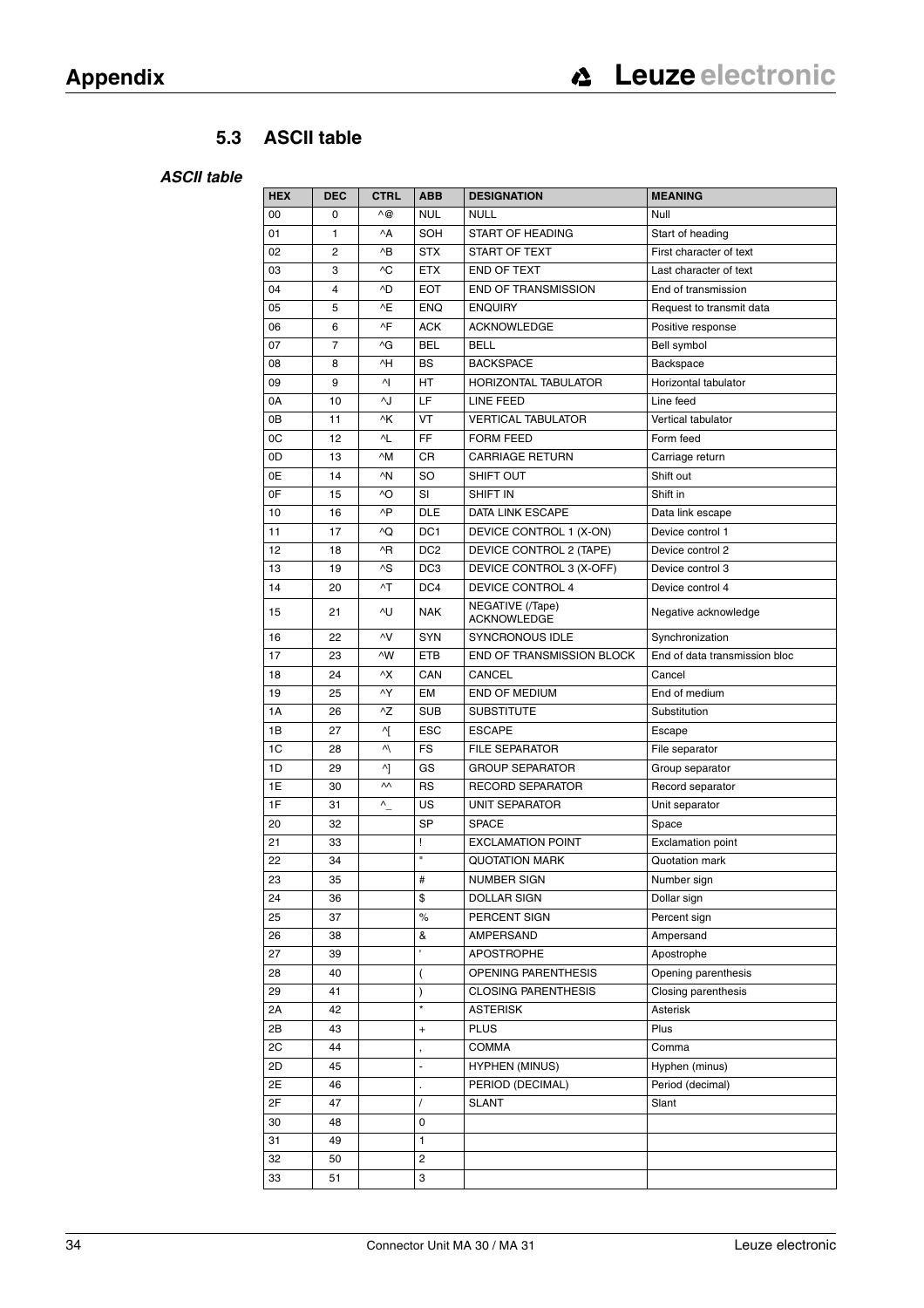| <b>HEX</b>    | <b>DEC</b> | <b>CTRL</b> | <b>ABB</b>                                        | <b>DESIGNATION</b>     | <b>MEANING</b>  |
|---------------|------------|-------------|---------------------------------------------------|------------------------|-----------------|
| 34            | 52         |             | 4                                                 |                        |                 |
| 35            | 53         |             | 5                                                 |                        |                 |
| 36            | 54         |             | 6                                                 |                        |                 |
| 37            | 55         |             | 7                                                 |                        |                 |
| 38            | 56         |             | 8                                                 |                        |                 |
| 39            | 57         |             | 9                                                 |                        |                 |
| 3A            | 58         |             | $\ddot{\phantom{a}}$                              | <b>COLON</b>           | Colon           |
| 3B            | 59         |             | $\vdots$                                          | SEMI-COLON             | Semi-colon      |
| 3C            | 60         |             | $\,<$                                             | <b>LESS THAN</b>       | Less than       |
| 3D            | 61         |             | $=$                                               | <b>EQUALS</b>          | Equals          |
| 3E            | 62         |             | $\geq$                                            | <b>GREATER THAN</b>    | Greater than    |
| 3F            | 63         |             | $\overline{\phantom{a}}$                          | <b>QUESTION MARK</b>   | Question mark   |
| 40            | 64         |             | @                                                 | <b>COMMERCIAL AT</b>   | Commercial AT   |
| 41            | 65         |             | А                                                 |                        |                 |
| 42            | 66         |             | В                                                 |                        |                 |
| 43            | 67         |             | C                                                 |                        |                 |
| 44            | 68         |             | D                                                 |                        |                 |
| 45            | 69         |             | Е                                                 |                        |                 |
| 46            | 70         |             | F                                                 |                        |                 |
| 47            | 71         |             | G                                                 |                        |                 |
| 48            | 72         |             | н                                                 |                        |                 |
| 49            | 73         |             | I                                                 |                        |                 |
| 4A            | 74         |             | J                                                 |                        |                 |
| 4B            | 75         |             | Κ                                                 |                        |                 |
| 4C            | 76         |             | Г                                                 |                        |                 |
| 4D            | 77         |             | М                                                 |                        |                 |
|               |            |             |                                                   |                        |                 |
| 4E            | 78         |             | N                                                 |                        |                 |
| 4F            | 79         |             | O<br>P                                            |                        |                 |
| 50            | 80         |             |                                                   |                        |                 |
| 51            | 81         |             | Q                                                 |                        |                 |
| 52            | 82         |             | R<br>S                                            |                        |                 |
| 53            | 83         |             | T                                                 |                        |                 |
| 54            | 84         |             | U                                                 |                        |                 |
| 55            | 85         |             | V                                                 |                        |                 |
| 56<br>57      | 86<br>87   |             | W                                                 |                        |                 |
|               |            |             |                                                   |                        |                 |
| 58<br>59      | 88         |             | х<br>Υ                                            |                        |                 |
| $5A$          | 89<br>90   |             | Z                                                 |                        |                 |
| 5B            | 91         |             |                                                   | OPENING BRACKET        | Opening bracket |
| $5\mathrm{C}$ | 92         |             | ſ<br>$\backslash$                                 | REVERSE SLANT          | Reverse slant   |
| 5D            | 93         |             |                                                   | <b>CLOSING BRACKET</b> | Closing bracket |
| 5E            | 94         |             | J<br>$\boldsymbol{\wedge}$                        | <b>CIRCUMFLEX</b>      | Circumflex      |
| $5\mathsf{F}$ | 95         |             |                                                   | UNDERSCORE             | Underscore      |
| 60            | 96         |             | $\overline{\phantom{0}}$<br>$\tilde{\phantom{a}}$ | <b>GRAVE ACCENT</b>    | Grave accent    |
| 61            | 97         |             | а                                                 |                        |                 |
| 62            |            |             |                                                   |                        |                 |
| 63            | 98<br>99   |             | b<br>c                                            |                        |                 |
| 64            | 100        |             | d                                                 |                        |                 |
| 65            | 101        |             |                                                   |                        |                 |
| 66            | 102        |             | e<br>$\mathsf f$                                  |                        |                 |
| 67            | 103        |             |                                                   |                        |                 |
|               |            |             | g                                                 |                        |                 |
| 68            | 104        |             | h                                                 |                        |                 |
| 69            | 105        |             | İ                                                 |                        |                 |
| 6A            | 106        |             | j                                                 |                        |                 |
| 6B            | 107        |             | $\sf k$                                           |                        |                 |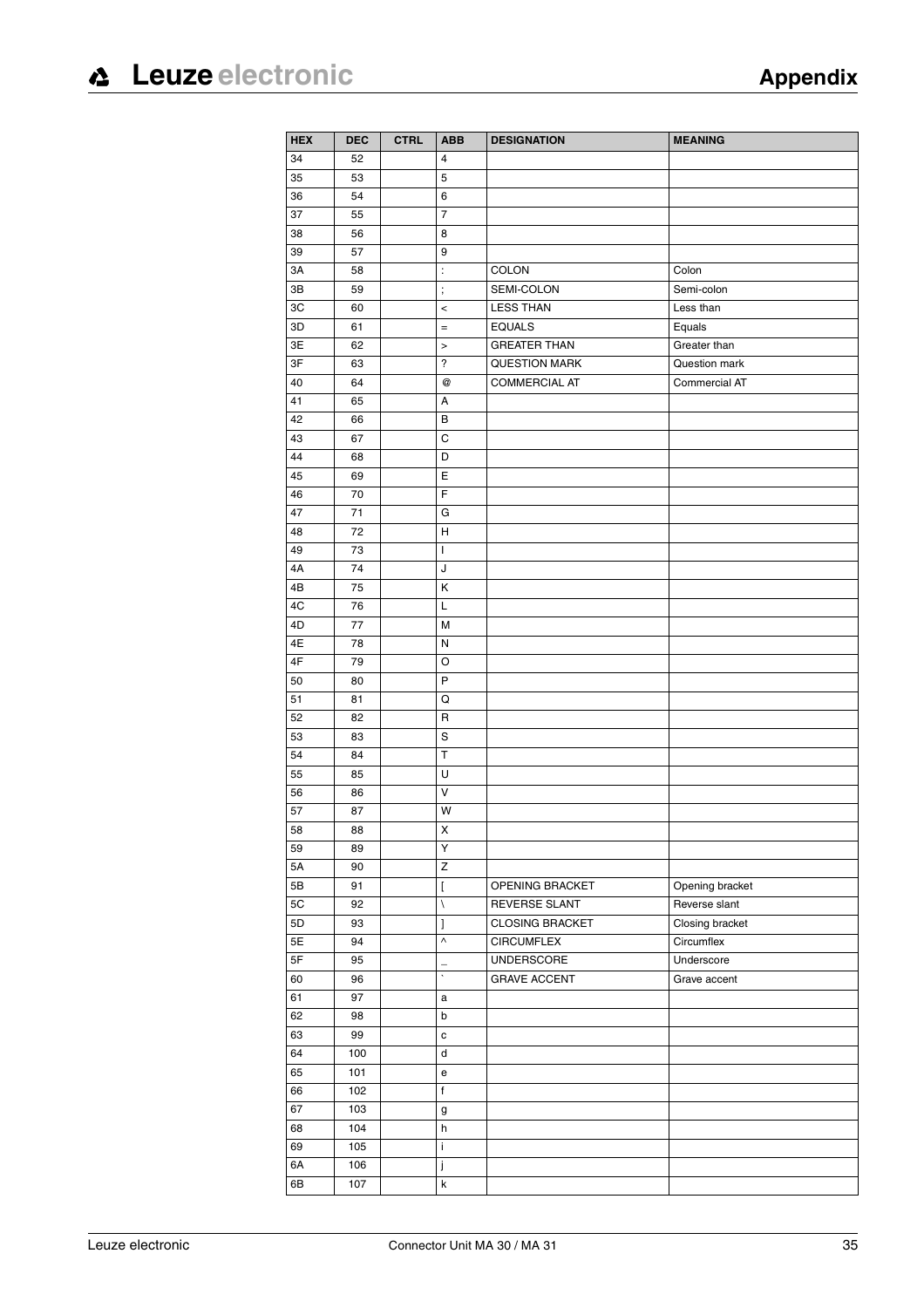| <b>HEX</b> | <b>DEC</b> | <b>CTRL</b> | <b>ABB</b>   | <b>DESIGNATION</b>   | <b>MEANING</b> |
|------------|------------|-------------|--------------|----------------------|----------------|
| 6C         | 108        |             | L            |                      |                |
| 6D         | 109        |             | m            |                      |                |
| 6E         | 110        |             | n            |                      |                |
| 6F         | 111        |             | $\mathsf{o}$ |                      |                |
| 70         | 112        |             | p            |                      |                |
| 71         | 113        |             | q            |                      |                |
| 72         | 114        |             | r.           |                      |                |
| 73         | 115        |             | S            |                      |                |
| 74         | 116        |             | $\mathsf{t}$ |                      |                |
| 75         | 117        |             | u            |                      |                |
| 76         | 118        |             | $\mathsf{V}$ |                      |                |
| 77         | 119        |             | W            |                      |                |
| 78         | 120        |             | x            |                      |                |
| 79         | 121        |             | у            |                      |                |
| 7A         | 122        |             | z            |                      |                |
| 7B         | 123        |             | {            | OPENING BRACE        | Opening brace  |
| 7C         | 124        |             |              | <b>VERTICAL LINE</b> | Vertical line  |
| 7D         | 125        |             | }            | <b>CLOSING BRACE</b> | Closing brace  |
| 7E         | 126        |             | $\sim$       | <b>TILDE</b>         | Tilde          |
| 7F         | 127        |             | <b>DEL</b>   | DELETE (RUBOUT)      | Delete         |

Figure 5.1: ASCII Table